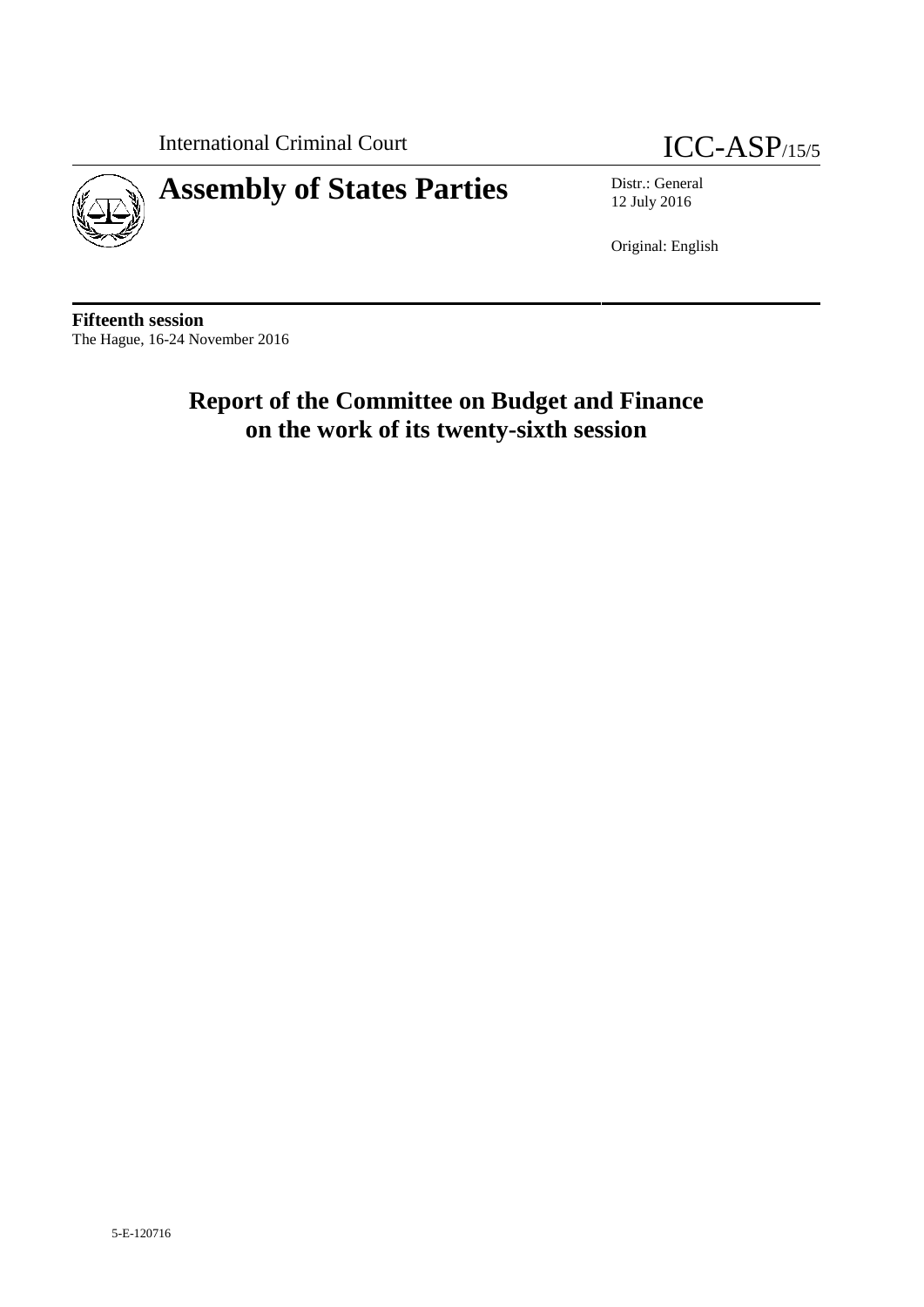## Contents

| 4                                                                                                                                                                                                                                                                                                                                                                 |
|-------------------------------------------------------------------------------------------------------------------------------------------------------------------------------------------------------------------------------------------------------------------------------------------------------------------------------------------------------------------|
| 6                                                                                                                                                                                                                                                                                                                                                                 |
| 6                                                                                                                                                                                                                                                                                                                                                                 |
| 7                                                                                                                                                                                                                                                                                                                                                                 |
| 8                                                                                                                                                                                                                                                                                                                                                                 |
| 8                                                                                                                                                                                                                                                                                                                                                                 |
| 8                                                                                                                                                                                                                                                                                                                                                                 |
| 9                                                                                                                                                                                                                                                                                                                                                                 |
| 9                                                                                                                                                                                                                                                                                                                                                                 |
| 9                                                                                                                                                                                                                                                                                                                                                                 |
| 9                                                                                                                                                                                                                                                                                                                                                                 |
| 10                                                                                                                                                                                                                                                                                                                                                                |
| 10                                                                                                                                                                                                                                                                                                                                                                |
| 11                                                                                                                                                                                                                                                                                                                                                                |
| 11                                                                                                                                                                                                                                                                                                                                                                |
| 11                                                                                                                                                                                                                                                                                                                                                                |
| 12                                                                                                                                                                                                                                                                                                                                                                |
| 12                                                                                                                                                                                                                                                                                                                                                                |
| 12                                                                                                                                                                                                                                                                                                                                                                |
| 12                                                                                                                                                                                                                                                                                                                                                                |
| 13                                                                                                                                                                                                                                                                                                                                                                |
| 13                                                                                                                                                                                                                                                                                                                                                                |
| 13                                                                                                                                                                                                                                                                                                                                                                |
| 13                                                                                                                                                                                                                                                                                                                                                                |
| 14                                                                                                                                                                                                                                                                                                                                                                |
| 14                                                                                                                                                                                                                                                                                                                                                                |
| 14                                                                                                                                                                                                                                                                                                                                                                |
| 15                                                                                                                                                                                                                                                                                                                                                                |
| 15                                                                                                                                                                                                                                                                                                                                                                |
| 15                                                                                                                                                                                                                                                                                                                                                                |
| 15                                                                                                                                                                                                                                                                                                                                                                |
| 16                                                                                                                                                                                                                                                                                                                                                                |
| 16                                                                                                                                                                                                                                                                                                                                                                |
| 16                                                                                                                                                                                                                                                                                                                                                                |
| 17                                                                                                                                                                                                                                                                                                                                                                |
| 17                                                                                                                                                                                                                                                                                                                                                                |
| 18                                                                                                                                                                                                                                                                                                                                                                |
| 18                                                                                                                                                                                                                                                                                                                                                                |
| 19                                                                                                                                                                                                                                                                                                                                                                |
| 19                                                                                                                                                                                                                                                                                                                                                                |
| 19                                                                                                                                                                                                                                                                                                                                                                |
| 19                                                                                                                                                                                                                                                                                                                                                                |
| 20                                                                                                                                                                                                                                                                                                                                                                |
| 20                                                                                                                                                                                                                                                                                                                                                                |
| 20                                                                                                                                                                                                                                                                                                                                                                |
| 20                                                                                                                                                                                                                                                                                                                                                                |
| A) Opening of the session, election of officers, adoption of the agenda and organization of work1-7<br>Consideration of issues on the agenda of the Committee at its twenty-sixth session 9-110<br>Other budgetary governance issues, including internal processes and procedures14-15<br>Staggered approach to the implementation of the Registry structure57-59 |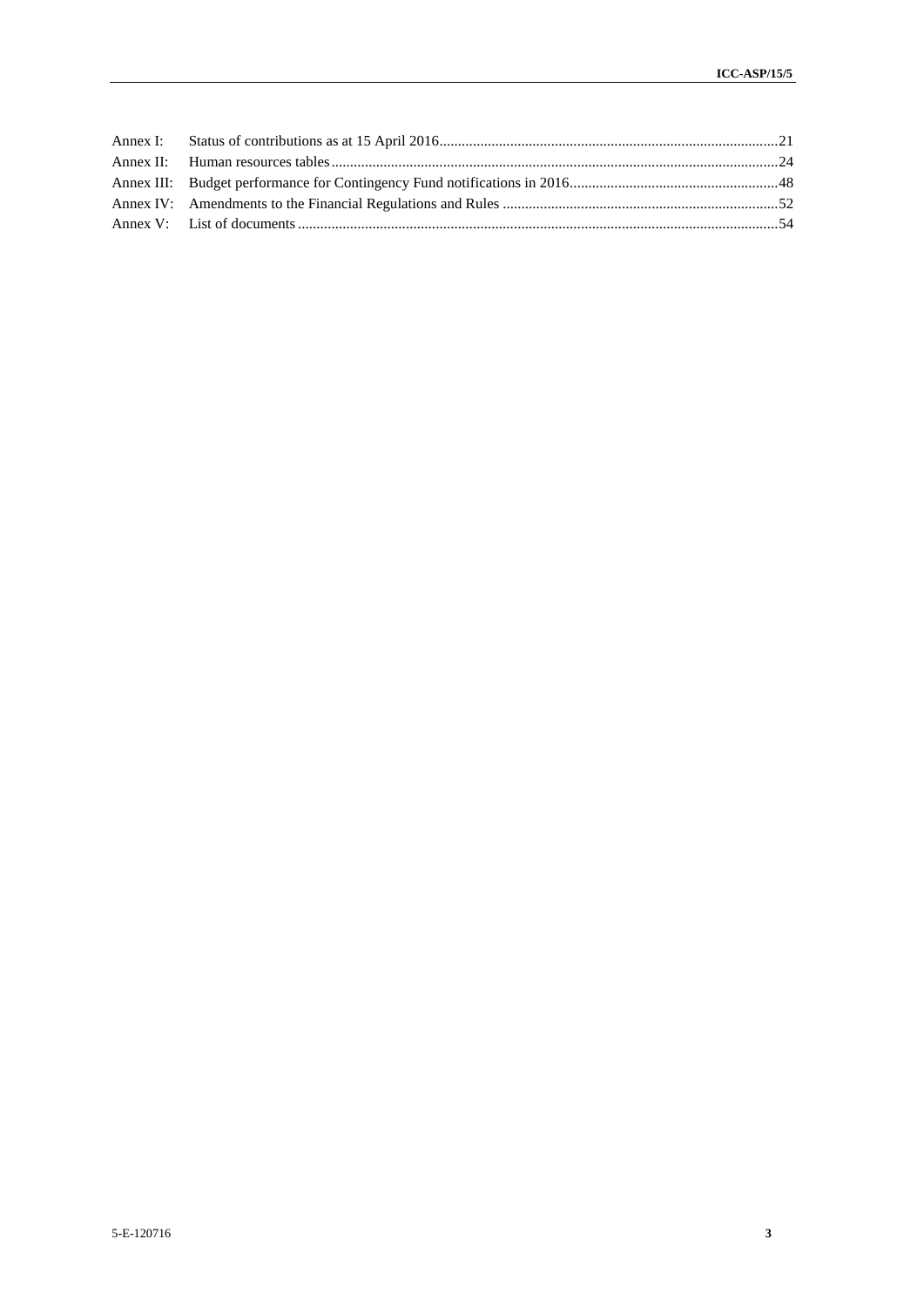## **Executive Summary**

1. At its twenty-sixth session, the Committee considered a vast number of substantive issues, *inter alia*, budgetary governance aspects, financial and budgetary matters, institutional and administrative questions, synergies, reparations, legal aid, questions relating to human resources and the cost-overrun on the permanent premises.

2. The Committee welcomed the initial efforts instigated by the Court to improve its budget process and was pleased that its previous recommendations and suggestions were taken into consideration in a constructive manner. The Committee hopes that the revised structure of the budget document will provide for a more consistent, comparable and transparent presentation of information in line with the "One-Court Principle" and the Committee's suggestions at its twenty-fourth session, including detailed information on human resources (e.g. established posts, GTA and STA).

3. To complement the reform of the budget process by the Court, the Committee considered reviewing its internal processes and procedures to ensure appropriate compliance with the evolution of international best practices standards.

4. The Committee noted with concern that as at 15 April 2016 contributions of €64.32 million (47.09 per cent) were outstanding for the 2016 approved budget of €136.58 million, and further expressed its deep concern about the increase in outstanding contributions from previous years. The Committee recalled that it was imperative for States Parties to pay their contributions and loan interest on time, in particular with a view to ensuring sufficient cash flow that is essential for the Court's operation, and to enabling the Court to meet its legal obligations.

5. While the Committee recalled that the Assembly at its fourteenth session had resolved that the Working Capital Fund (WCF) level shall be maintained in the amount of  $\epsilon$ . 4 million for 2016, the Committee noted that on 31 December 2015 the WCF dropped for the first time to the level of  $\bigoplus$ .6 million. Thus, the Committee stressed the importance of full and timely contributions by States Parties and reiterated that the WCF should only be used for the purpose that it was created for. Moreover, the Committee further requested the Court to exercise strict financial discipline and transparency in the use of the Court's funds.

6. The Committee expressed its view that the Court-wide "Basic Size" exercise can provide a valuable basis for the preparatory discussions between the Court and the Assembly on the annual budgetary assumptions. However, the Committee also highlighted the importance of the Court and of States Parties to have a common understanding of the purpose of the model and its relation to annual budget planning. The Committee looked forward to the full costing of the Court-wide impact of the "Basic Size" model at its twenty-seventh session and noted that this exercise, in addition to the revised budget process, may create an opportunity for a better understanding of the cost drivers related to the Court's overall expenditures.

7. The Committee considered the impact of the Registry's reorganization, including its short-term and long-term financial implications. The Committee took note of the amended human resource structure in the Registry, in particular of the high increase in the number of staff in the Registry in 2016, compared to the staff level after the Registry's reorganization. The Committee looked forward to the full assessment of the External Auditor on the ReVision process and would scrutinise it closely.

8. The Committee took note of the most recent initiatives in the lessons learnt process in the Presidency and the efforts aimed at improving the efficiency and effectiveness of the proceedings before the Court. It encouraged the Presidency and Registry to continue their intensified collaboration striving for a more efficient task allocation of administration resources.

9. As regards the identification of Court-wide synergies, the Committee welcomed the Court's focus on the target areas previously identified by the Committee, including the identification of quantified and non quantified efficiency gains and savings. The Committee is expecting a continuation of these efforts with a view to identifying further inter-organ synergies and efficiency gains in the areas identified by the Court.

The Committee recalled its earlier indication that the issue of reparations had the potential of having a significant impact on the reputation and operations of the Court, while noting the significant administrative and workload implications for the Court in this regard. The Committee suggested that this matter would need to be taken into consideration in the "Basic Size" exercise of the Court and decided to closely monitor the implementation of reparations at its forthcoming sessions.

11. As regards human resources, the Committee noted that in 2015 the Court underwent major changes in its structure and staffing. The Committee encouraged the Court to take the necessary measures in order to ensure that the implementation of the short-term appointment modality will observe the nature of its functions, and will lead to a wider use of this recruitment process by replacing the non-recommended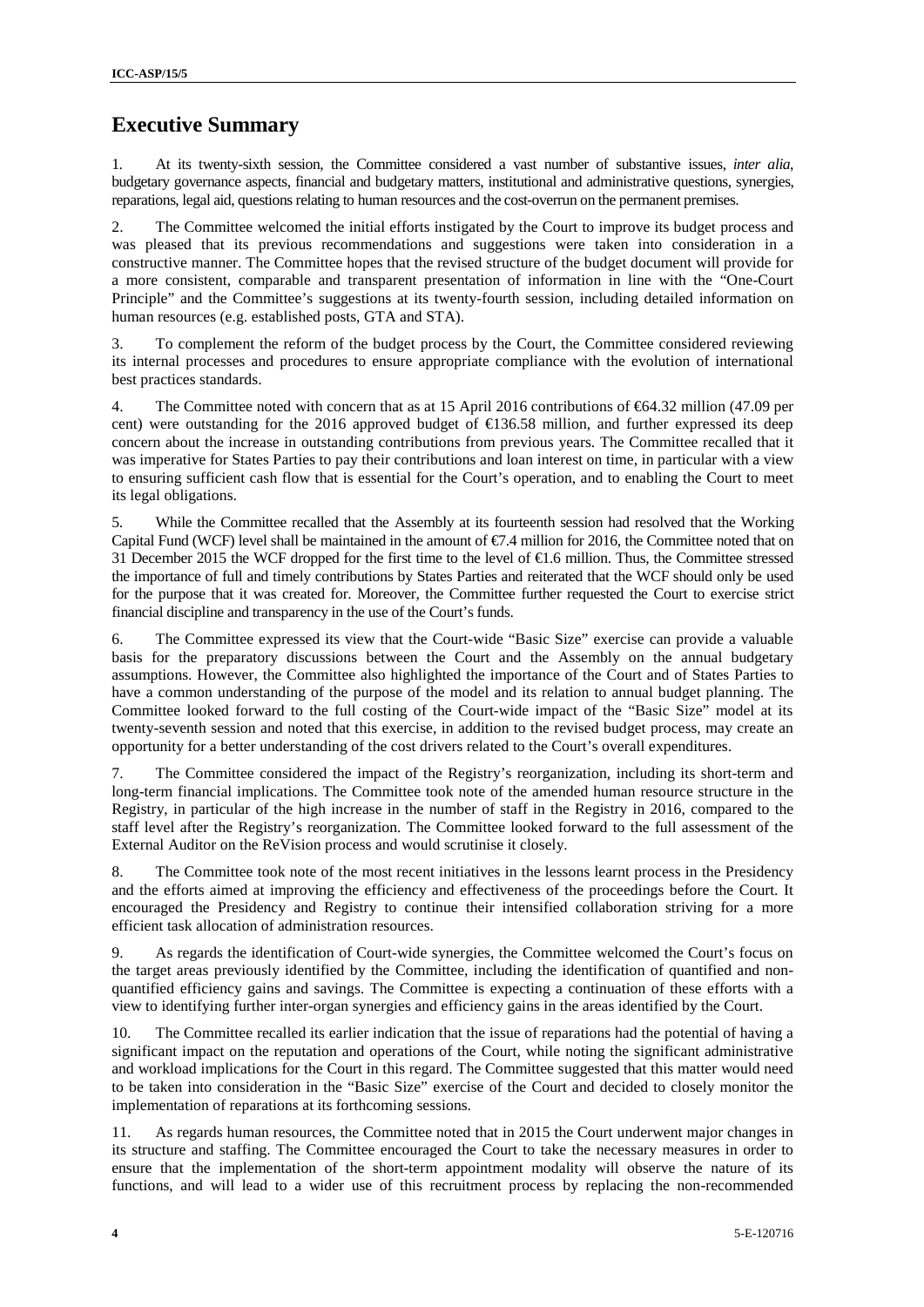practice of using Special Services Agreements, and resolved to monitor the implementation of short-term appointments, as appropriate. In relation to the requests for reclassification and conversion of posts, the Committee underlined that its deliberations would be facilitated if it was provided with updated assessments and detailed information on the justification for any such potential reclassifications or conversions.

12. The Committee noted that the Court had not yet concluded the reassessment of the legal aid system, as the condition of the completion of a full judicial cycle had not been fulfilled and requested the Court to report thereon, once the conditions were fulfilled. The Committee further recalled the Assembly resolution adopted at its fourteenth session<sup>1</sup> that requested the Court to consider appropriate policy options concerning legal aid to be provided in article 70 cases. The Committee acknowledged legal aid as a very significant cost driver for the Court and resolved to continue closely monitoring any development in this regard.

13. The Committee noted with concern the new cost overrun on the permanent premises project with regard to the expected maximum expenditure level of €204 million as set by the Assembly in 2015. The Committee recommended that, irrespective of the funding source, the Court should ensure meeting its financial obligations as they fall due.

<sup>1</sup> *Official Records of the Assembly of States Parties, Fourteenth session, The Hague 2015,* (ICC-ASP/14/20), vol. I, part III, ICC-ASP/14/Res.1, section J, para. 14.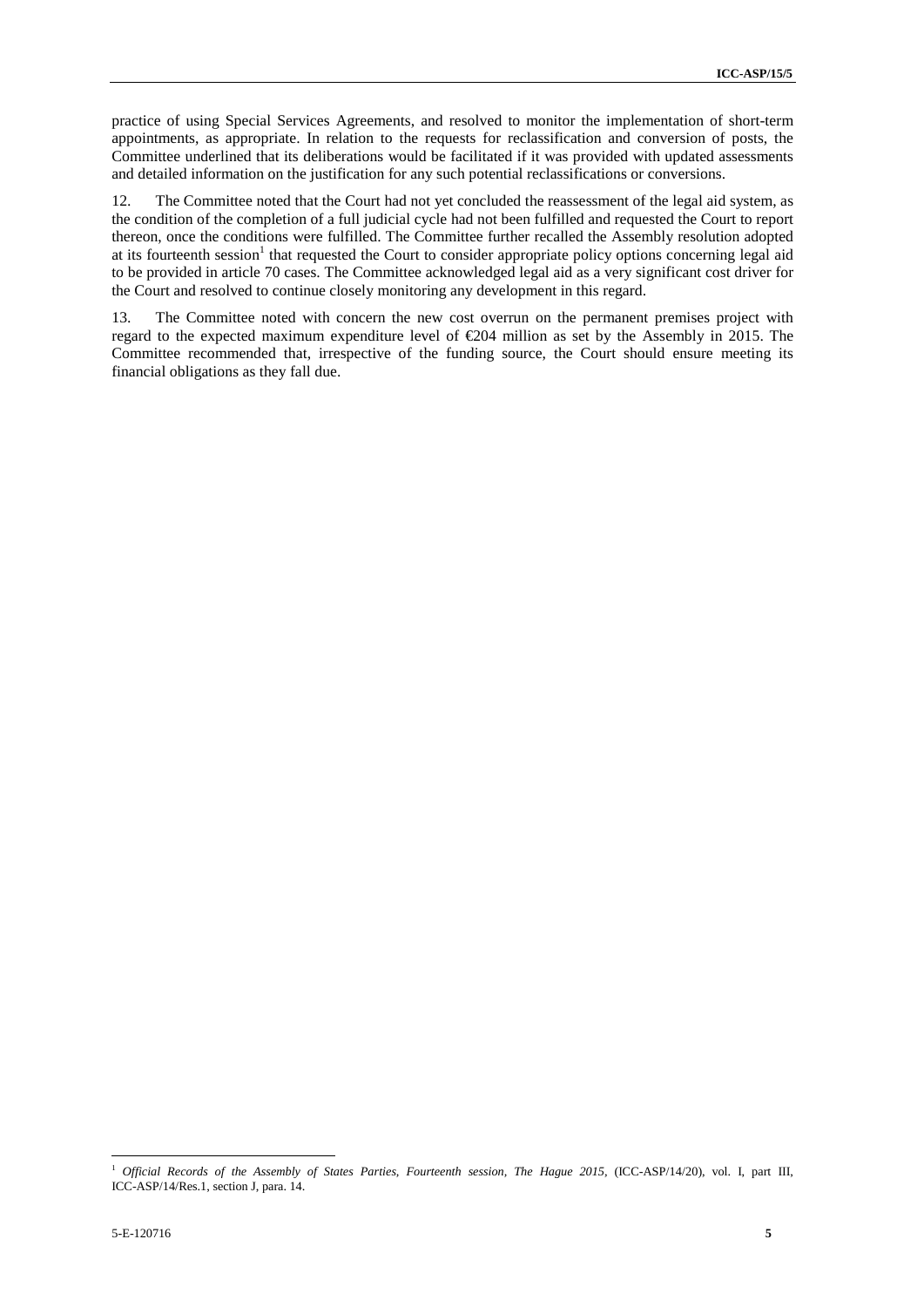## **I. Introduction**

### **A) Opening of the session, election of officers, adoption of the agenda and organization of work**

1. The twenty-sixth session of the Committee on Budget and Finance ("the Committee"), comprising nine meetings, was held at the seat of the International Criminal Court ("the Court") in The Hague, from 18 to 22 April 2016.

2. For the twenty-sixth session, the Committee was convened in accordance with the decision of the Assembly of States Parties ("the Assembly") taken at its fourteenth meeting on 26 November 2015.

3. For the twenty-sixth session, the Committee elected Ms.Carolina María Fernández Opazo (Mexico) as Chairperson in accordance with rule 10 of its Rules of Procedure. The Committee further decided, by consensus and on an exceptional basis, in accordance with rule 10 of its Rules of Procedure, to extend the term of the Vice- Chairperson, Mr. Richard Veneau (France), until 18 September 2016 in order to allow the Vice-Chairperson to complete a full term of Vice-Chairmanship. Moreover, the Committee decided by consensus that in accordance with rule 10 of its Rules of Procedure and following the practice of geographical rotation, Mr. Hitoshi Kozaki (Japan), would become the new Vice-Chairperson at the beginning of the twenty-seventh session of the Committee from 19 September 2016 until the beginning of the twenty-eight session of the Committee in April 2017.

4. The Committee appointed Mr. Hugh Adsett (Canada) as Rapporteur.

5. The Executive Secretary to the Committee on Budget and Finance, Mr. Fakhri Dajani, acted as Secretary of the Committee, and the Secretariat of the Assembly of States Parties ("the Secretariat") provided the logistical servicing for the Committee.

- 6. At its first meeting, the Committee adopted the following agenda (CBF/26/1):
	- 1) Opening of the session,
		- (a) Adoption of the agenda; election of officers and participation of observers
	- 2) Budgetary governance
		- (a) Budget process reform
		- (b) Other budgetary governance issues, including internal processes and procedures
	- 3) Other financial and budgetary matters
		- (a) Status of contributions and States in arrears
		- (b) Programme performance of the 2015 budget, and 2016 first quarter
		- (c) Amendments
			- i. Updated Administrative Instruction on cash balance and investment of liquid funds
			- ii. Amendments to Financial Regulations and Rules on supplementary budget
		- (d) Precautionary reserves
			- i. Working Capital Fund
			- ii. Employee Benefit Liability fund
		- (e) Analytical accountability
			- i. Cost accounting for investigations, trials and cases, including Lubanga and Katanga cases
		- (f) Full costing of the impact of the "Basic Size" and the Strategic Plan for 2016-2018 internal working documents on other organs of the Court
	- 4) Institutional reform and administrative matters
		- (a) Office of the Prosecutor
			- i. Evaluation of Strategic Plan 2012 2015
		- (b) Impact of Registry reform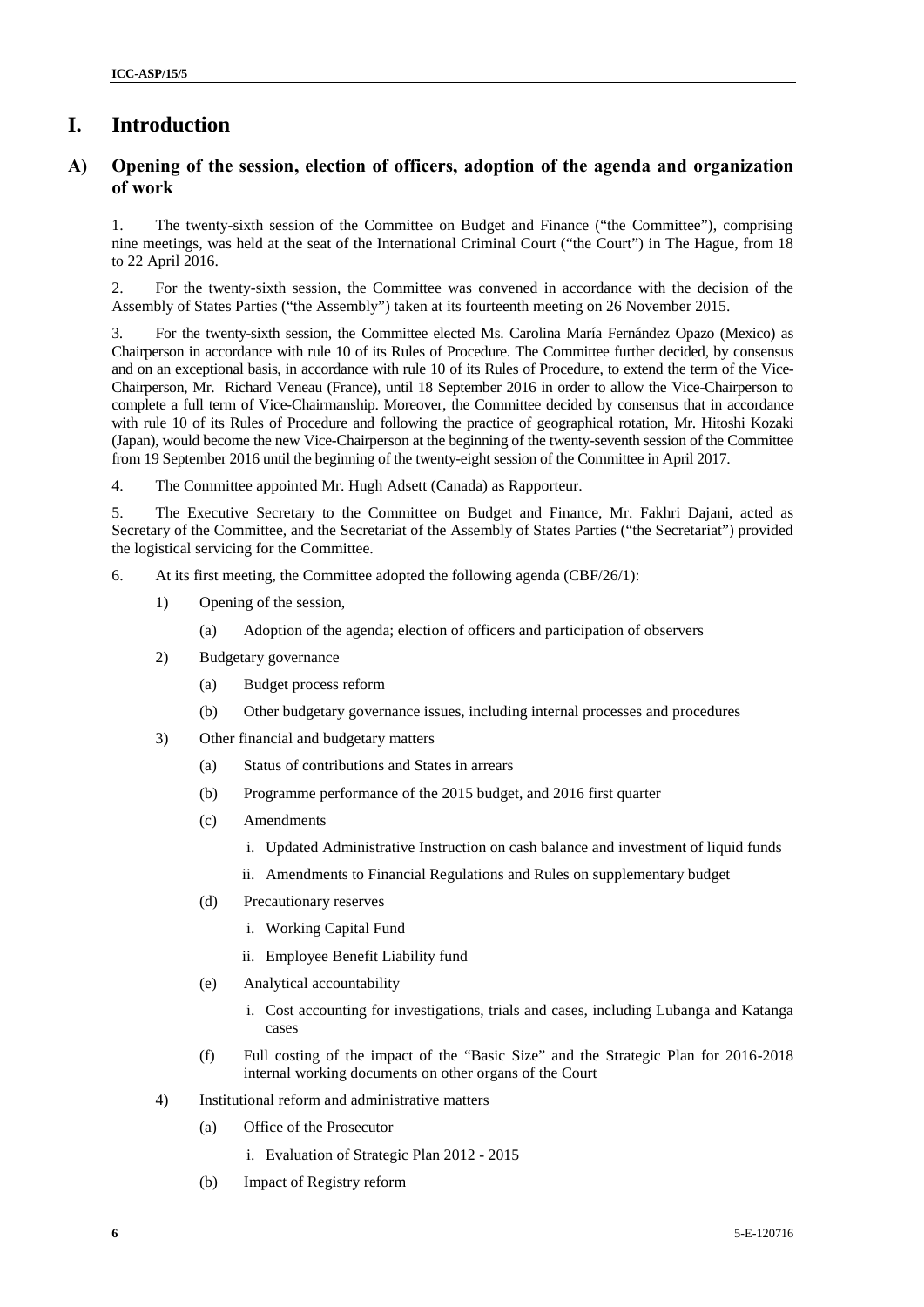- i. Staggered approach to implementation of Registry structure
- ii. An explanation of the added value of the newly established External Relations and Field Cooperation Section of 23 posts
- iii. ReVision: Full implications; capacity to absorb increases in the workload and tangible efficiencies
- (c) Judiciary Update on Lessons learnt
- (d) Synergies among the organs of the Court
- (e) Reparations
- (f) Transfer of two convicts from The Hague to the Democratic Republic of the Congo
- 5) Human resources
	- (a) Human resources management annual report
		- i. Implementation of new performance appraisal system
		- ii. Plan to correct the geographical representation
		- iii. UN common system
		- iv. Reclassification / conversion of posts
- 6) Legal aid
	- (a) Registry's semi-annual report: Outcome of the reassessment of the legal aid system
- 7) Permanent premises
	- (a) Report of the Oversight Committee, including Total Cost of Ownership
	- (b) Cost overrun of the permanent premises
- 8) Other matters

7. The Committee welcomed the new member, Mr. Urmet Lee (Estonia), elected at the fourteenth session of the Assembly. The following members attended the twenty-sixth session of the Committee:

- 1) Hugh Adsett (Canada)
- 2) David Banyanka (Burundi)
- 3) Carolina María Fernández Opazo (Mexico)
- 4) Fawzi A. Gharaibeh (Jordan)
- 5) Hitoshi Kozaki (Japan)
- 6) Urmet Lee (Estonia)
- 7) Rivomanantsoa Orlando Robimanana (Madagascar)
- 8) Mónica Sánchez Izquierdo (Ecuador)
- 9) Gerd Saupe (Germany)
- 10) Elena Sopková (Slovakia)
- 11) Richard Veneau (France)
- 12) Helen Warren (United Kingdom)

### **B) Participation of observers**

8. The following major programmes of the Court were invited to make presentations in the meetings of the Committee: the Presidency, the Office of the Prosecutor (OTP), and the Registry. Furthermore, the Chair of the Oversight Committee on Permanent Premises (OC), Ambassador Sabine Nölke (Canada), made a presentation to the Committee, and the Head of the International Organisations External Audit Department/External Audit Director of the ICC, Mr. Richard Bellin, addressed the Committee on the Audit Report on the Budget Performance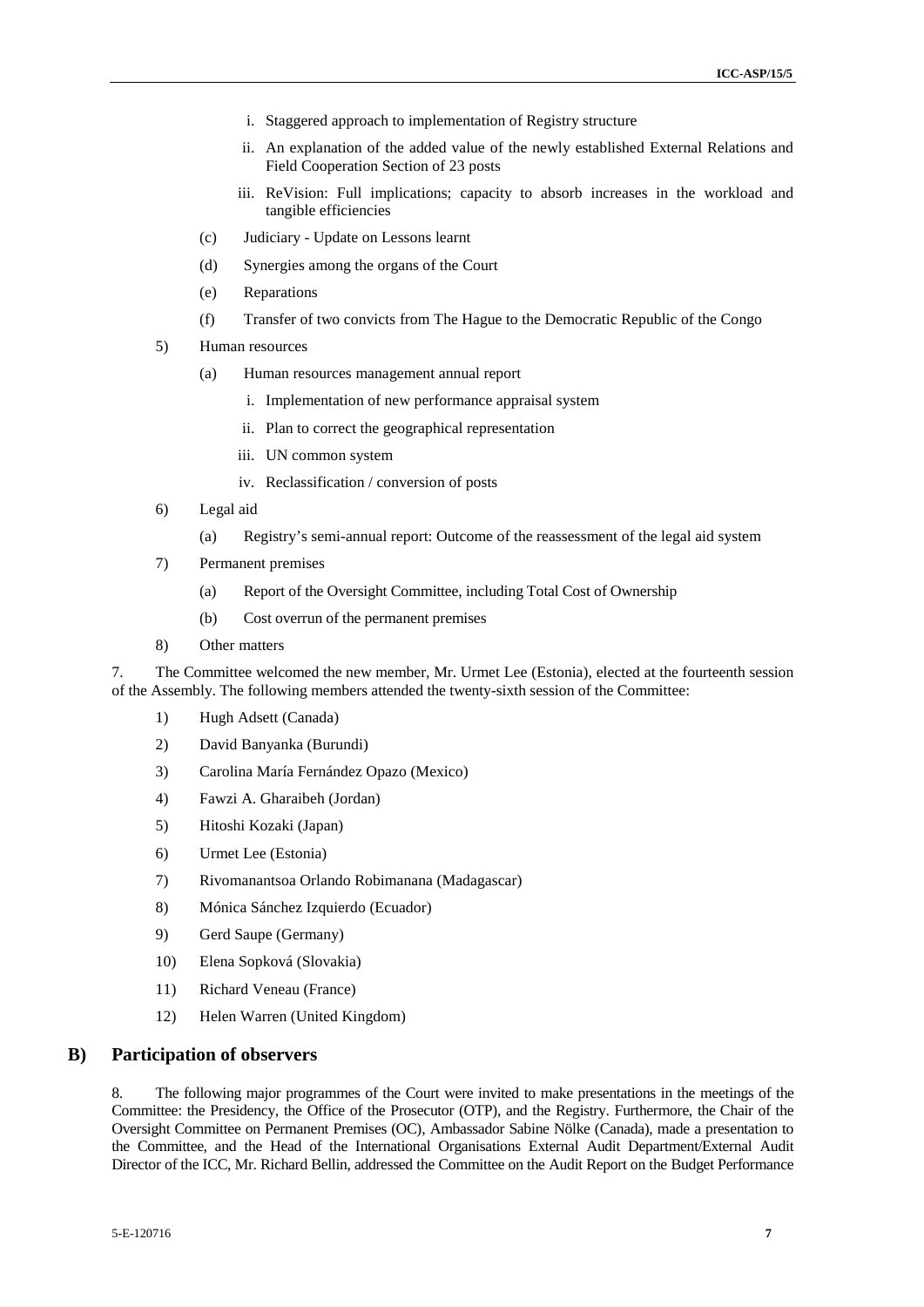of the Permanent Premises Project.<sup>2</sup> The Committee accepted the request of the Staff Union Council to make a presentation to the Committee. The Committee expressed its appreciation for the presentations.

## **II. Consideration of issues on the agenda of the Committee at its twenty sixth session**

### **A) Budgetary governance**

#### **1) Budget process reform**

9. At its twenty-fifth session, the Committee suggested a number of ways in which the Court could improve its budgetary process and document to ensure clear, consistent and transparent information.<sup>3</sup>

10. The Committee attended a workshop organized by the Court to present its work on the budget process reform. Following the One-Court-Principle, representatives from all organs of the Court presented a summary of the overall approach and internal governance of the revised process, as well as the proposed structure to the budget document itself.

11. The Committee thanked the Court for its preparatory work and for consulting the Committee at this stage for feedback. It was pleased that the recommendations and suggestions made in the previous report were taken on board in a constructive manner.

- 12. Overall the Committee welcomed the proposed changes but requested that the following also be considered:
	- (a) The overall length of the document must also take into account the financial costs per page of documentation. The document should be understandable and accessible to readers;
	- (b) The Court must liaise with the Assembly as appropriate during the process, including on the underlying assumptions that form the basis of the budget;
	- (c) The draft budget must take into account changes to original assumptions and measurement of success against agreed objectives;
	- (d) Data should be comparable, consistent and presented with year-on-year or trend analysis;
	- (e) Budget tables should reflect approved budget levels, actual expenditure and the proposed budget; and
	- (f) The draft budget must include the following information:
		- (i) Savings: real one-time or continued decreases to spending of approved expenditure;
		- (ii) Efficiencies: delivering more than assumed with the same approved expenditure or the same with less approved expenditure for the year;
		- (iii) Agreements that would result in a multi-year spending commitment; and
		- (iv) Human resource information including a differentiation between established posts, changes to the organigramme, use of General Temporary Assistance (GTA) and Shortterm Appointment (STA) for short term activity.

13. The Committee reiterated that all documents submitted by the Court to the Committee must comply with the principles set out in the report of the Committee on its twenty-fifth session,<sup>4</sup> in particular:

- (a) All documents should be available 45 days before the Committee session begins; and
- (b) Both English and French versions must respect this deadline.

 $2$  ICC-ASP/15/4.

<sup>&</sup>lt;sup>3</sup> Official records ... Fourteenth session ... 2015 (ICC-ASP/14/20), vol. II, part B.3, paras. 23 et seq. At its fourteenth session, the Assembly invited the Court to ensure a stringent internal budgetary process and made several suggestions on how to improve the budgetary process. The Assembly invited the Committee in this regard to provide advice to the Court, as required, to ensure these processes are continuously reviewed and improved. Cf. *Official records … Fourteenth session … 2015* (ICC-ASP/14/20), vol. I, part III, ICC-ASP/14/Res.1, section J, para. 6. <sup>4</sup> *Ibid.,* paras. 23-28.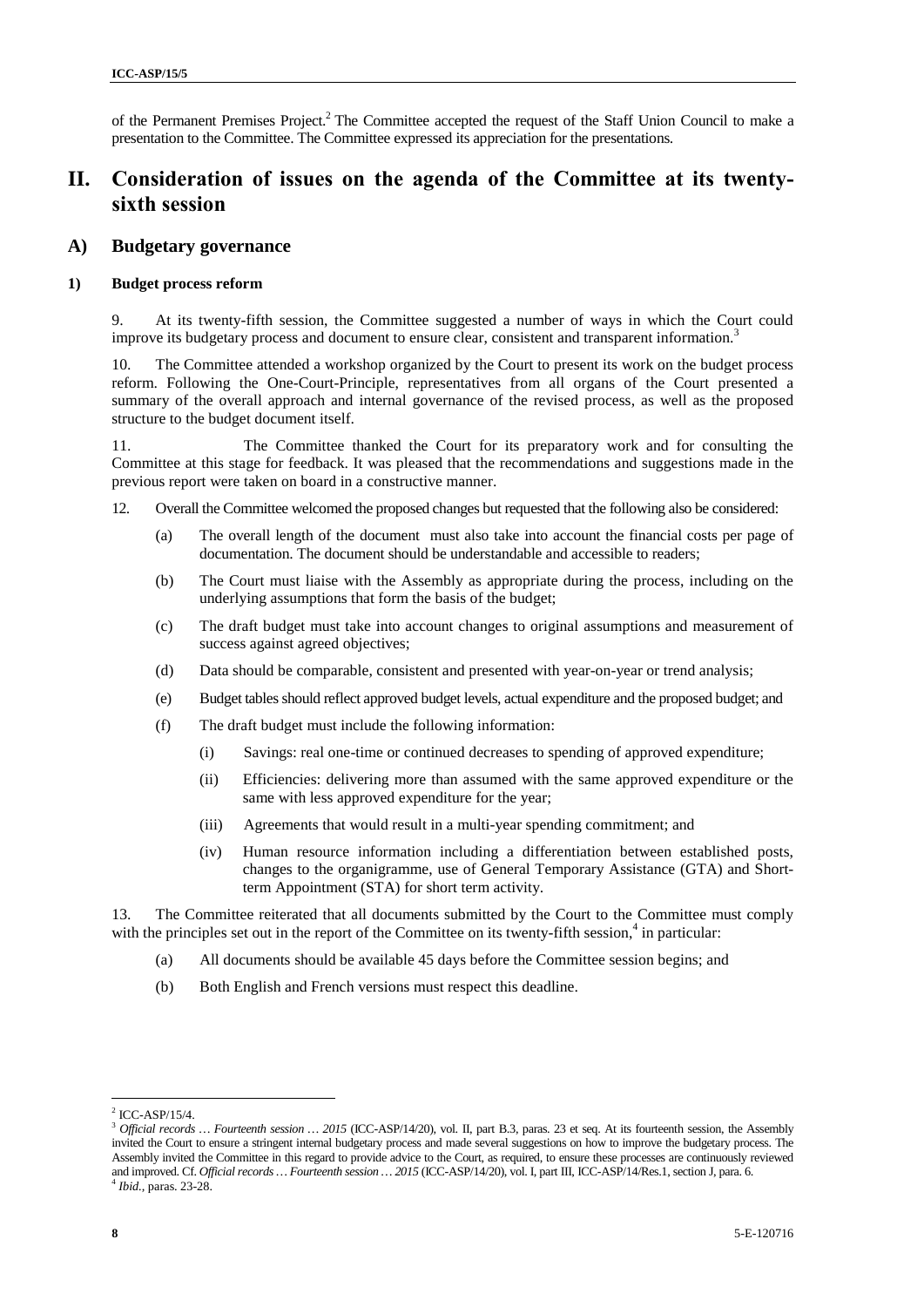#### **2) Other budgetary governance issues, including internal processes and procedures**

14. To complement the reform of the budget process by the Court, the Committee considered reviewing its internal processes and procedures to ensure appropriate compliance with the evolution of international best practices standards.

15. The Committee had a preliminary discussion on that issue and has set up an internal working group to undertake an internal review of its working practices including its own budget implementation in order to feed into the new Court-wide process and transparency rules and to report to the Committee at its twenty-eighth session.

### **B) Other financial and budgetary matters**

#### **1) Status of contributions**

- 16. The Committee reviewed the status of contributions as at 15 April 2016 (annex I):
	- (a) The assessed contribution for the approved budget for 2016 of  $\text{\textsterling}36.58$  million;<sup>5</sup> and
	- (b) Interest expense of  $\epsilon 2,185,719$  generated in 2015 from the use of the loan for the permanent premises.

17. The Committee noted that, as at 15 April 2016, contributions of €64.32 million (47.09 per cent) were outstanding for the 2016 approved budget of  $\text{E}36.58$  million. At the same date, the outstanding contributions for the replenishment of the Contingency Fund were  $\epsilon$ 5,746.

18. The Committee noted that the outstanding contributions from previous years stood at  $\epsilon$ 16.9 million at the end of 2015, compared to  $\Theta$  million at the end of 2014, and expressed its deep concern about the increase in outstanding contributions.

19. As at 31 December 2014, 65 States Parties had chosen to make full one-time payments to contribute to the construction of the new permanent premises. States Parties that had not opted to make a one-time payment were required to cover the interest payments due on the loan from the host State. The outstanding loan interest as at 15 April 2016 stood at €576,424 (€102,915 from the previous year and €473,509 for 2016) making a total of  $\bigoplus$ 1,670,593 in outstanding contributions, including the interest.

20. The Committee noted that, as at 15 April 2016, 52.90 per cent of the contributions due in 2016 had been paid compared to 56.82 per cent in 2015. The Committee expressed its concern that only 48 States Parties of 123 had fully paid their contributions as at 15 April 2016. **Given the legal obligation of the Court to pay interest and in the future to also repay the loan for the permanent premises, the Committee recalled that it was imperative for States Parties to provide their timely contributions. Failure to do so may result in decreasing available cash flow to the Court for its essential operating activities. The Committee urged all States Parties to make their best efforts to ensure that the Court had sufficient funds throughout the year, in accordance with regulations 5.6 of the Financial Regulations and Rules (FRR). Furthermore, the Committee requested the Court to notify States Parties that had not paid the contribution in full on their payment obligations as soon as possible.**<sup>6</sup>

#### **2) States in arrears**

21. According to article 112, paragraph 8 of the Rome Statute, "a State Party which is in arrears in the payment of its financial contributions toward the costs of the Court shall have no vote in the Assembly and in the Bureau if the amount of its arrears equals or exceeds the amount of the contributions due from it for the preceding two full years." The Committee observed that, as at 15 April 2016, 12 States Parties were in arrears and would therefore not be able to vote in accordance with article 112, paragraph 8. The Committee noted that the Secretariat had informed States Parties in arrears twice in 2015, and once on 4 April 2016, of the minimum payment required to avoid application of article 112, paragraph 8 of the Statute, and of the procedure for requesting an exemption from the loss of voting rights. **The Committee requested the Secretariat to again notify States Parties in arrears later in the year highlighting their commitment to the budget. The Committee recommended that all States Parties in arrears settle their accounts with the Court as soon as possible.**

<sup>5</sup> *Ibid.,* vol. I, part III, ICC-ASP/14/Res.1, section A, para 4.

 $6$  See paras. 32-37 of this report.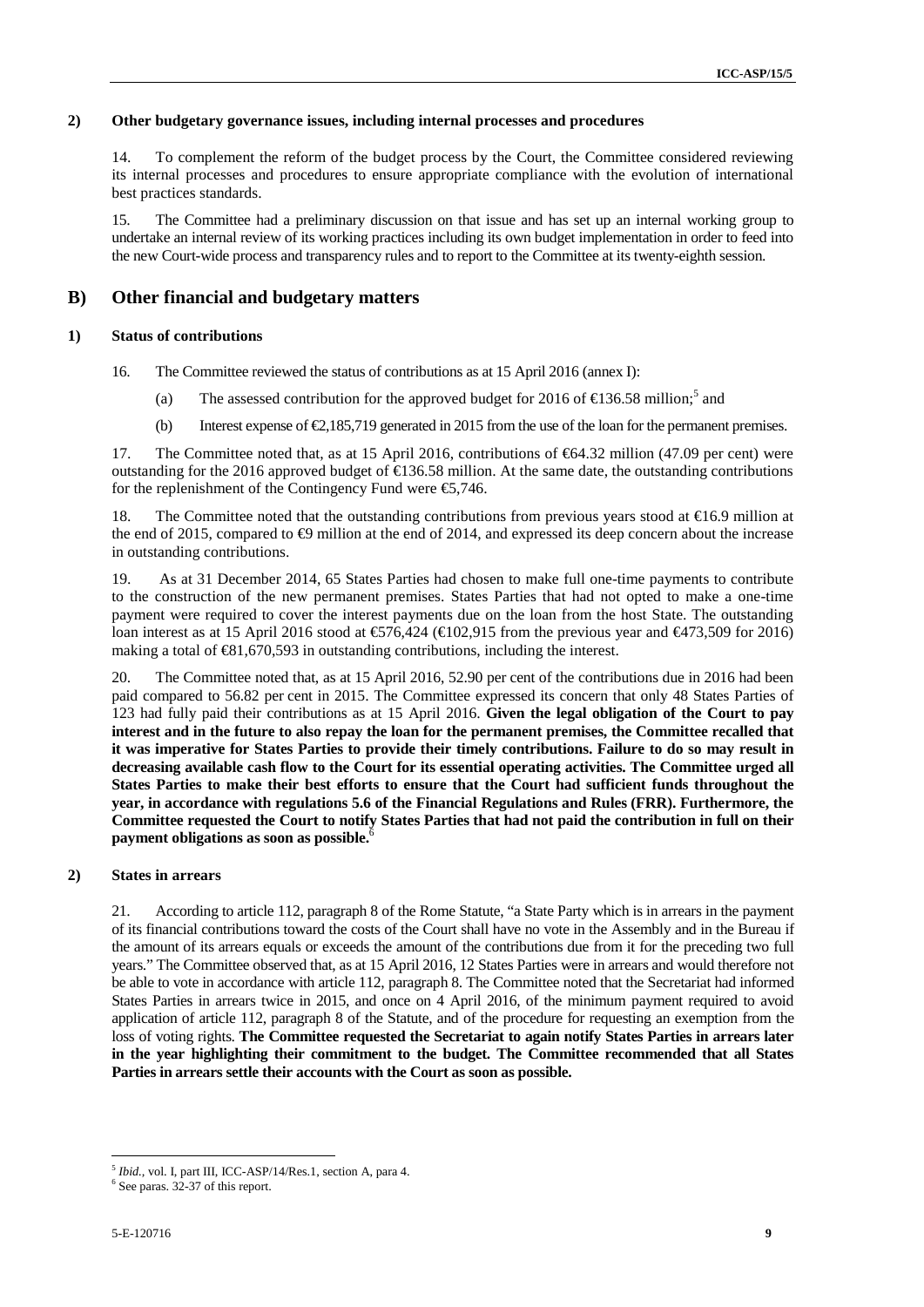#### **3) Programme performance of the 2015 budget**

22. The Committee considered the Report on activities and programme performance of the International Criminal Court for the year 2015.<sup>7</sup> Based on preliminary and unaudited numbers, the overall implementation rate of the regular budget had been 97.1 per cent or a total of €126.83 million against an approved budget of €130.67 million and overall actual implementation of the four Contingency Fund notifications submitted to the Committee had been 85.6 per cent or a total of €5.36 million against the total notified amount of €6.26 million.

23. Therefore, the Court's actual expenditure, taking together the regular budget and the Contingency Fund notifications, had been  $\in$ 132.19 million in total ( $\in$ 126.83 million plus  $\in$ 5.36 million). This represented an overspend of€1.52 million (€130.67 million minus €132.19 million) against the 2015 approved budget, which represents an implementation rate of 101.2 per cent.

24. The Committee noted that the implementation rates of the regular budget by the major programmes had been 90.6 per cent for the Judiciary, 96.9 per cent for the OTP, 99.9 per cent for the Registry, 94.8 per cent for the Secretariat, 85.0 per cent for the Secretariat of the Trust Fund for Victims (TFV), 92.5 per cent for the Project Director's Office, 22.1 per cent for the Independent Oversight Mechanism, 99.9 per cent for the Office of Internal Audit, 89.9 per cent for the Interim Premises and 99.2 per cent for the Permanent Premises Project – Interest.

25. The reason for the main underspend in some major programmes against the 2015 approved budget was related largely to changes in assumptions, such as the later calling to office of the newly elected judges and to a reduction in general operating expenses that were implemented at a rate of 88.5 per cent, or  $\bigoplus$  7.27 million, against the approved budget of  $E$ 9.52 million, with a residual balance of  $E$ .25 million, as a result of the slow-down in some activities.

26. **With respect to the 2015 budget programme performance, the Committee noted the large amount of missions conducted by the Court, and requested the Court to report on how the frequency and costs for missions had developed over the years and on any future developments anticipated at its twenty-seventh session.**

27. The Committee noted that travel expenditures had significantly increased to a level of  $\epsilon$ 6.7 million in 2015, compared to  $\epsilon$ 5.6 million in 2014, thereby creating an overrun in real travel expenditures of  $\epsilon$ 1.4 million against the approved budget of €5.3 million, when including the travel-related resources from the Contingency Fund. **In order to avoid a continuation of this trend in 2016, the Committee recommended better planning of travel missions, including with respect to the number of participants, travel duration and other related costs.**

28. The Committee welcomed the fact that the multi-year IPSAS project that had started in 2011 was successfully concluded in 2015 within the planned timeline with budgetary savings of €45,300 against the approved budget of €1.92 million. The IPSAS project could serve as an example for future multi-year projects, in particular as regards the flexible transfer of financial resources in the frame of the duration of the project.

*(a) Contingency Fund*

29. The Court was confronted with a number of unforeseen developments, such as unforeseen investigative activities required to complete the cases involving *Charles Blé Goudé, Bemba et al.* (CAR article 70), the extension of the mandate of one judge and a limited number of support staff in the case of *Bemba* and activities following the surrender of *Dominic Ongwen* in the Uganda situation. These developments required additional financial resources from the Contingency Fund.

30. The Committee noted that some costs incurred for the construction of the permanent premises were covered by the 2015 regular budget of the Court. As a consequence, the Court had a reduced ability to absorb unforeseen expenditures for core activities and had to resort to the Contingency Fund. **In order to maintain strict financial discipline and transparency in the use of the Court's funds, the Committee requested that all construction costs and resources needed for compensation events for the permanent premises paid from the resources originally approved by the Assembly for core activities of the Court, are to be submitted separately to the Committee in a detailed, comprehensive and transparent manner at its twenty-seventh session.**

31. At its fourteenth session, the Assembly had resolved that the Contingency Fund was to be maintained at the notional level of  $\epsilon$ 7 million.<sup>8</sup> As at 31 December 2015, the level of the Contingency Fund decreased to a level of €5,784,923, as a result of withdrawals in the amount of €1,708,954. **Bearing in mind the need of the Court to be equipped for unforeseen situations and to keep the minimum level of the Contingency Fund**

 $7$  ICC-ASP/15/3.

<sup>8</sup> *Official Records … Fourteenth session … 2015* (ICC-ASP/14/20), vol. I, part III, ICC-ASP/14/Res.1, section D.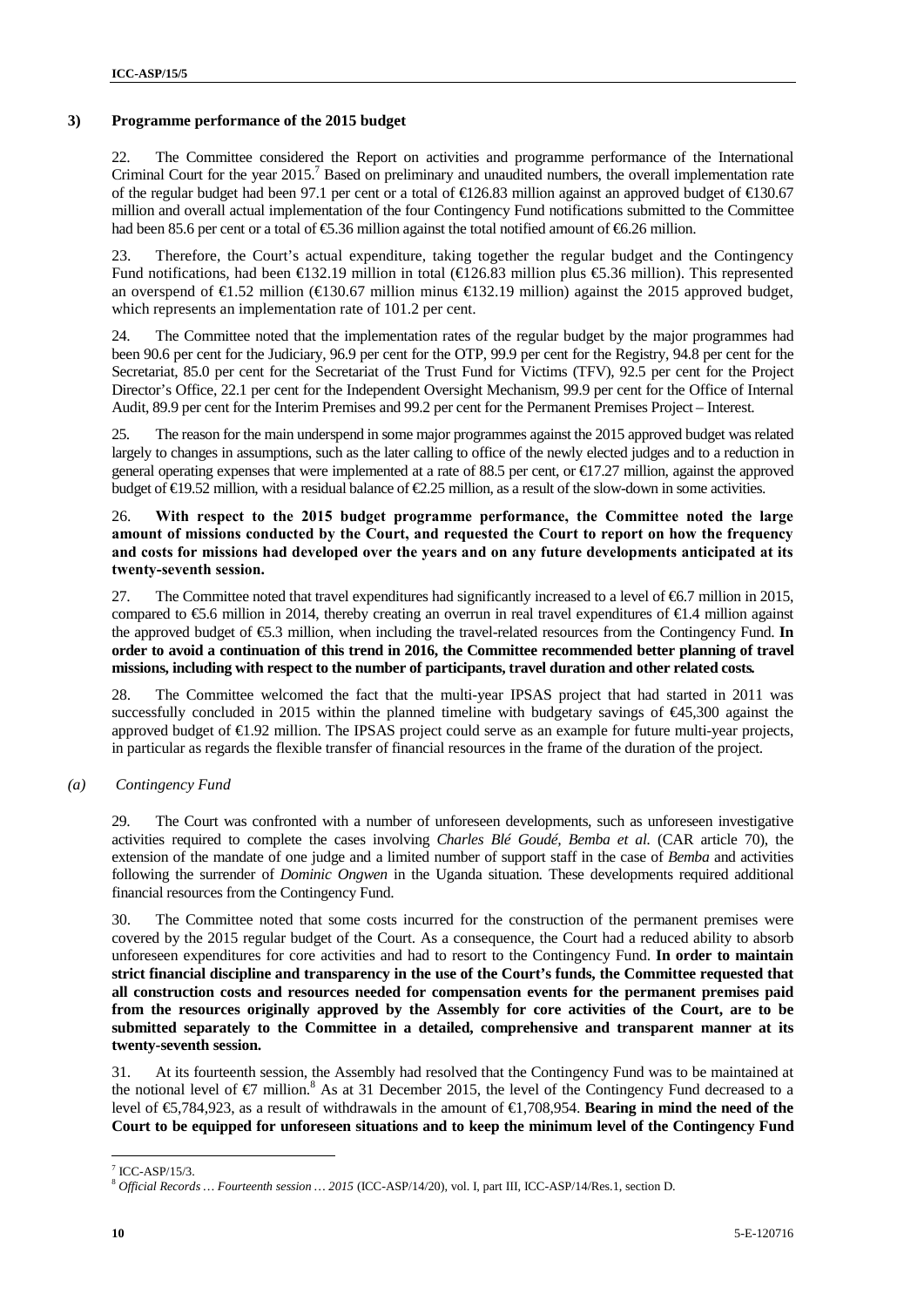#### **as resolved by the Assembly, the Contingency Fund will need to be replenished by assessed contributions of States Parties in the context of the 2017 programme budget.**

#### *(b) Working Capital Fund*

32. At its fourteenth session, the Assembly took note of the conclusions of the External Auditor $9$  and the recommendations of the Committee<sup>10</sup> on the appropriate level of the Working Capital Fund (WCF) of the Court and resolved that the WCF shall be maintained in the amount of  $\epsilon$ 7,405,983 for 2016. The Assembly further requested the Court to use the surplus funds of the financial period 2014 and onwards for the replenishment of the WCF, which shall have priority over other potential calls on the use of the surplus funds.<sup>11</sup>

33. The Committee noted that as at 31 December 2015, the level of the WCF had dropped to  $\in$ 1,615,124,<sup>12</sup> resulting from the use of resources to overcome short-term liquidity shortfalls pending receipt of assessed contributions.

34. The Committee recalled that at the time, when the fund was created, the  $E.4$  million represented one month's average spending of the Court. The level of the fund has not increased since and now corresponds only to average expenditures for approximately two weeks.

35. The Committee again stressed the importance of full and timely contributions. **In 2015, it was the first time that the WCF was resorted to, hence, the Committee recommended to States Parties to make use of the WCF for the purpose it was created for.**

36. The Committee noted with concern that payments for assessed contributions that were received in the first quarter of 2016 had to be used to restore the level of the WCF at  $\epsilon$ 7.12 million as at 31 March 2016 and that this balance does not correspond to the level of  $\epsilon/7.4$  million approved by the Assembly, whereby the difference results from outstanding contributions to the WCF.

37. **The Committee requested the Court to analyse the appropriate level of the WCF by taking into account the previous conclusions of the External Auditor and the recommendations of the Committee, and further to submit a report thereon to the Committee at its twenty-seventh session, as a way of assisting the Assembly in taking a decision on the future level of the fund.**

#### **4) Programme performance of the 2016 budget: first quarter**

38. The Committee had before it the Report on Budget Performance of the International Criminal Court as at 31 March 2016.<sup>13</sup> The Committee observed that the implementation rate was at 28.2 per cent, or  $\epsilon$ 9.29 million, against the 2016 approved budget of €139.59 million, and agreed to continue to monitor the situation at its twenty-eighth session.

39. The Committee noted that the lower implementation rate was connected to lower staff costs due to the staggered recruitment under the ReVision reorganization and that the implementation rate would increase during the course of the year once the vacant positions were filled.

40. While as at April 2016, there was no Contingency Fund notification submitted, the Committee was informed by the Court that developments are expected to take place leading to additional financial needs that had not yet been budgeted for.

#### **5) Amendments**

41. The Committee considered the Report of the Court on policy issues,<sup>14</sup> covering the following issues: (a) funding of ASHI liabilities; (b) amendments to the FRR; and (c) investment of liquid funds.

<sup>9</sup> *Ibid.,* part II, section B, para. 4.

<sup>10</sup> *Ibid.*, annex I.

<sup>&</sup>lt;sup>11</sup> Official Records … Fourteenth session … 2015 (ICC-ASP/14/20), vol. I, part III, ICC-ASP/14/Res.1, section B, paras. 1-3. <sup>12</sup> ICC-ASP/15/3.

<sup>&</sup>lt;sup>13</sup> CBF/26/9.

 $14$  CBF/26/4.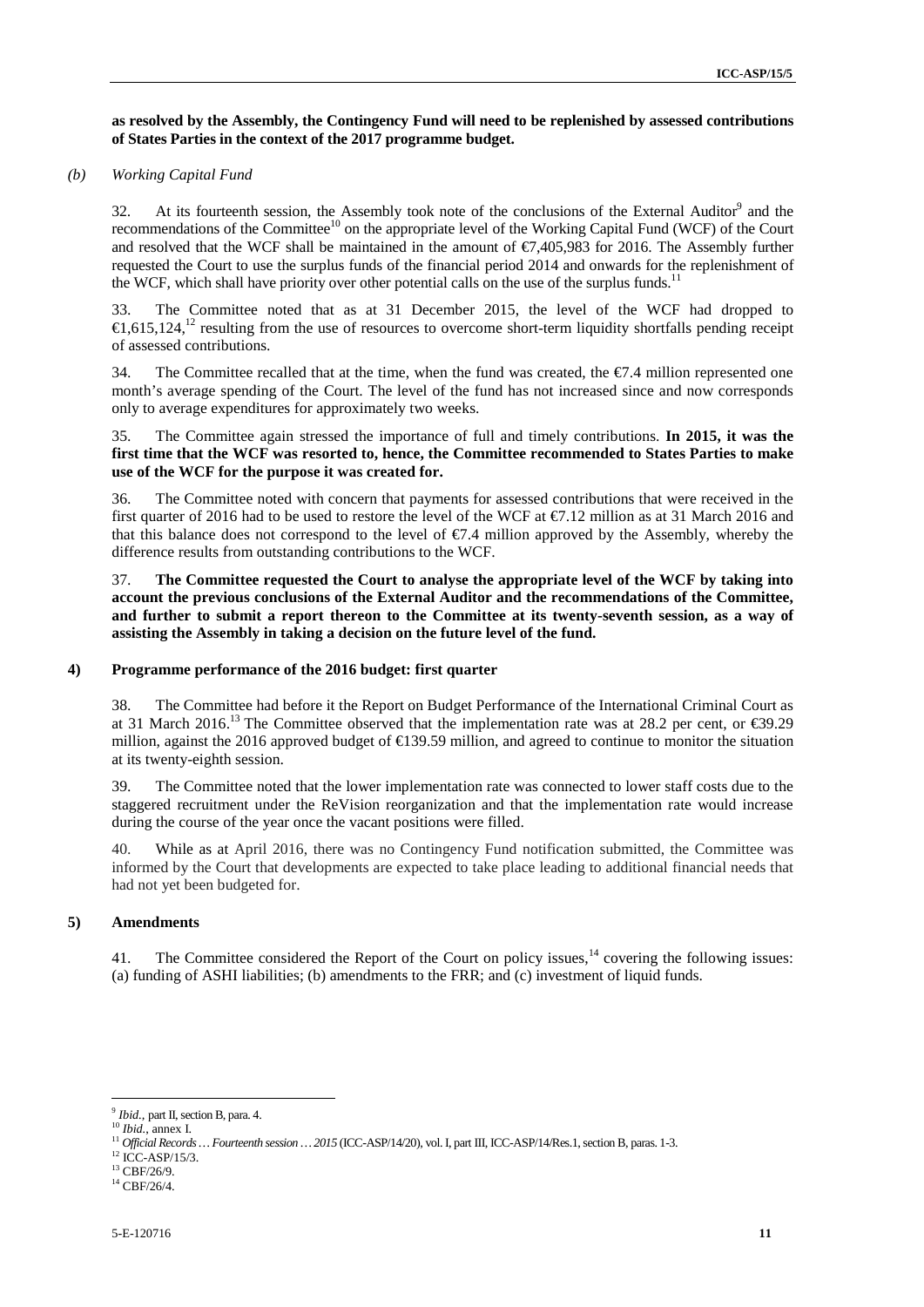#### *(a) Funding of ASHI liabilities*

42. The Committee noted that the Court had assessed the ASHI funding status within the UN system. The Court is currently following the so-called "pay-as-you-go" approach and will eventually have to adopt a plan to finance Employee Benefits Liabilities, including ASHI.

43. The Committee considered the approach currently followed by the Court and noted that the cost for the funding of ASHI liabilities was moderate (€10,363 for three eligible staff members in 2015). **The Committee observed that further work would have to be carried out to determine if the establishment of a reserve would be appropriate. Recalling its recommendations at its twenty-fourth session,<sup>15</sup> the Committee requested the Court to make an assessment on the establishment of a reserve and its appropriate level at its twenty-eighth session and, concluded that the "pay-as-you-go" approach should be maintained in the short-term.**

#### *(b) Amendments to the Financial Regulations and Rules*

44. The Committee had before it the Court's proposal on how to amend the FRR in order to accommodate situations, in which new needs arose after the submission of the proposed programme budget but before the beginning of the financial year to which it pertained. **The Committee expressed its view that further discussion was required at its twenty-seventh session in order to finalize the amendments before submitting them to the Assembly. The proposed changes to the FRR would encompass the following:**

- (a) **Addendum to the proposed programme budget: for unforeseen circumstances that become known after the preparation of the proposed programme budget and before the meeting of the Assembly in the same year;**
- (b) **Supplementary budget: for matters of an exceptional or extraordinary nature which go beyond the funds available in the Contingency Fund and therefore necessitate a separate decision by the Assembly; and**
- (c) **Contingency Fund: for unforeseen or unavoidable expenses arising for the following budget year after the approval of the programme budget by the Assembly.**

#### *(c) Investment of liquid funds*

45. At its twenty-fifth session the Committee had approved the proposal by the Court to amend Regulation 9.1 of the FRR in order to permit the Registrar to invest money not needed for the investment period up to 36 months ("medium-term investments").<sup>16</sup> The Committee had before it the updated Administrative Instruction (AI) on the Investment of Surplus Funds, reflecting the proposed amendments.

46. **The Committee welcomed the proposed amendments to the AI, while recommending that the third sentence of paragraph 9.4 should read as follows: "This exception shall be approved by the Investment Review Committee."<sup>17</sup>**

47. **In line with paragraph 8.2 of the AI,<sup>18</sup> the Committee requested to be informed periodically by the Registrar on all relevant details, such as all short and medium-term investments, with comparative figures of prior years, if applicable, including the nominal value, the cost of the investments, the date of maturity, the issuer, the proceeds of sales and any income earned.<sup>19</sup> The Committee recalled in this regard its responsibility to** technically examine any document submitted to the Assembly containing financial and budgetary implications.

#### **6) Analytical accountability**

48. The Committee had before it the Report of the Court on the development of analytical accountability and the ability to report on the average cost of each step in the judicial process.<sup>20</sup> The Committee noted with concern that there was no further progress in 2015 in terms of developing analytical tools. **However, the Committee also noted, that the costing of the "Basic Size" model and the revised budget process**

<sup>&</sup>lt;sup>15</sup> *Official Records ... Fourteenth session ... 2015* (ICC-ASP/14/20), vol. II, part B.1, paras. 57 et seq.<br><sup>16</sup> *Ibid.*, part B.3, paras. 110-111.<br><sup>17</sup> CBF/26/4, annex II, para. 9.4 in the original proposed version rea Finance Section or the Investment Review Committee."

<sup>18</sup> *Ibid.,* para. 8.2: "In accordance with Financial Regulation 9.1, the Registrar shall report periodically on all investments to the Presidency and through the Committee on Budget and Finance, to the Assembly of States Parties."

<sup>19</sup> *Ibid.,* para. 11.2.

 $^{20}$  CBF/26/3.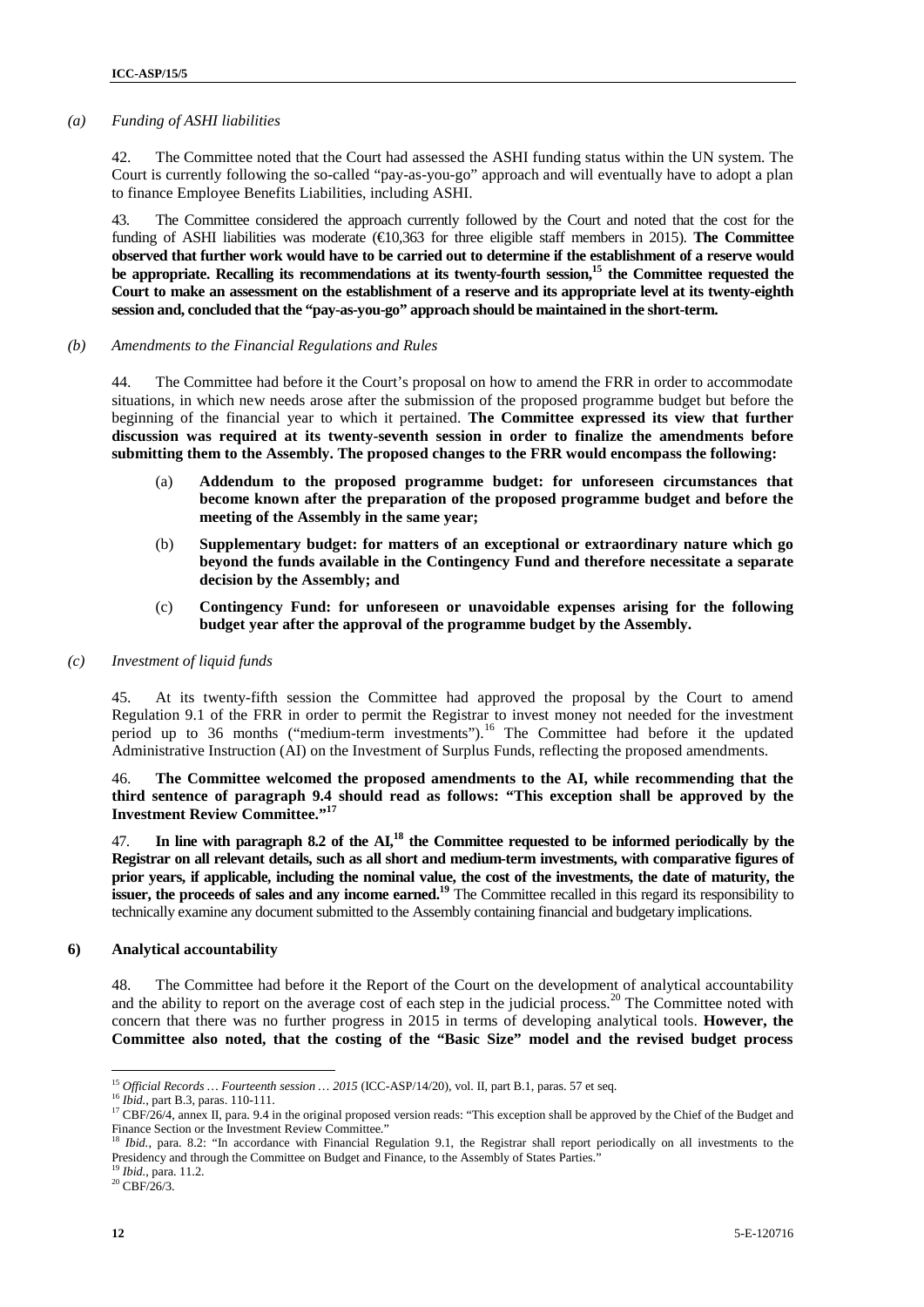**rendered an opportunity to understand cost drivers related to the Court's overall expenditures, which would eventually provide information on costs per activity. The Committee looked forward to a final analysis of the Court on this matter at its twenty-eight session.**

#### **7) "Basic Size" of the Court**

49. The Committee had before it the Interim report of the Court on the Court-wide impact of the OTP "Basic Size" model.<sup>21</sup>

- 50. The Committee noted the following assumptions made throughout the report:
	- (a) An increase in the number of situations and countries at successive increments;<sup>22</sup>
	- (b) Three fully operating Courtrooms;
	- (c) 18 judges;
	- (d) The maximum capacity of the new premises (1,400 workstations); and
	- (e) The time line of the model now spans of six years (rather than three) with the intention of spreading the cost of the incrementally increased annual activity as assumed.

51. The Committee also noted that the model is eventually to include more detailed input from organs other than the OTP, notably the Registry, and will also need to take into account activities that have not yet been fully defined, such as work required to implement reparations awards.

52. The Committee highlighted that the "Basic Size" model projected roughly a doubling of countries and situations that would be under consideration by the Court within five years. Although the model itself is not costed, it could be anticipated that there would be significant cost consequences, if the activities of the Court were to increase to that extent.

53. The Committee wished to draw to the attention of States Parties that it is the Committee's view that this important work can provide valuable context for the preparatory discussions between the Court and the Assembly on the annual budgetary assumptions. However, the Committee also noted that it would be important for the Court and for States Parties to have a common understanding of the purpose of the model and its relation to annual budget planning.

54. The Committee also looked forward to examining the methodology that will be used to undertake future costing of the Court's activities. Work to develop and understand cost drivers for the Court's overall expenditure will be essential to the budgetary process.

55. The Committee was advised that the upcoming 2017 proposed programme budget is not being prepared as a function of the "Basic Size" model. The Committee reiterated its view that, irrespective of the "Basic Size" framework, each annual budget needs to be justified on its own merits.

### **C) Institutional reform and administrative matters**

#### **1) Office of the Prosecutor**

#### *(a) The Strategic Plans 2012-2015 and 2016-2018*

56. The Assembly,  $^{23}$  as well as the Committee<sup>24</sup> had requested the OTP to submit a final analysis and evaluation of the Strategic Plan for 2012-2015. The Committee had before it the OTP's report on updated results of the Strategic Plan (June 2012-2015).<sup>25</sup> The Committee noted that the results of the Strategic Plan 2012-2015 were reviewed and published in the 2016-2018 Strategic Plan.

 $^{21}$  CBF/26/12.<br> $^{22}$  *Ibid.*, para. 38.

<sup>&</sup>lt;sup>23</sup> Official Records … Fourteenth session … 2015 (ICC-ASP/14/20), vol. I, part III, ICC-ASP/14/Res.1, section J, para. 11. <sup>24</sup> *Ibid.*, vol. II, part B.3, paras. 30-31.

 $25$  CBF/26/6.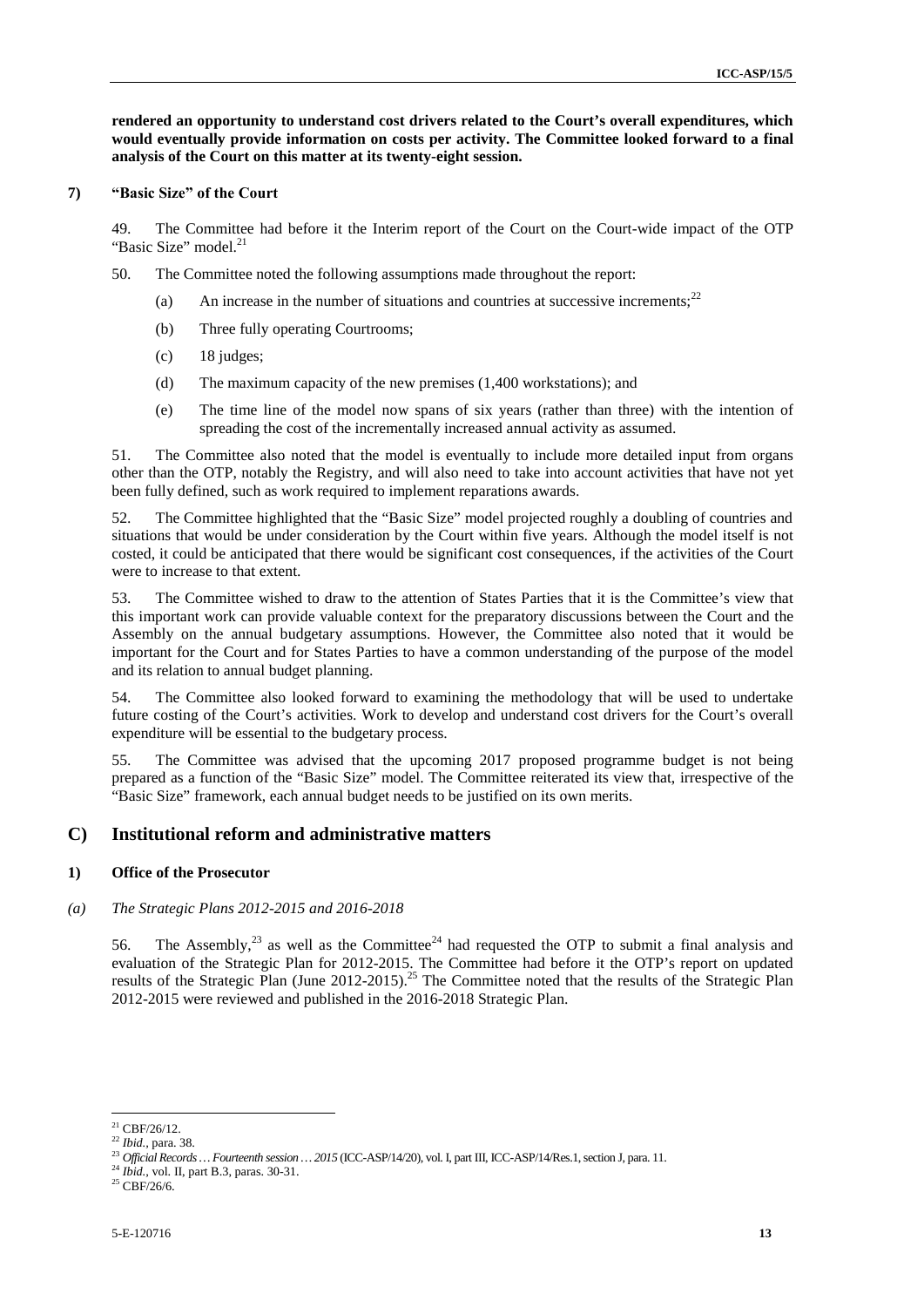#### **2) Registry**

*(a) Staggered approach to the implementation of the Registry structure*

57. The Committee had before it the Court's Explanation to the Committee on Budget and Finance on staggered implementation of the new Registry structure,<sup>26</sup> as requested by the Committee<sup>27</sup> and the Assembly.<sup>28</sup> In 2015, the staggered approach led to reductions of  $\epsilon$ 3.4 million in the Registry's 2016 approved budget. The Registrar informed the Committee that due to the staggered approach there was a 25 per cent vacancy rate in Major Programme III.

58. The Committee took note that critical vacant posts had been filled through short-term appointments to overcome temporary gaps. The costs for this temporary staffing would be fully absorbed through deferred costs.

59. **By filling staggered positions with internal candidates, the staggered approach will extend to 2017 and result in the maintaining of a high vacancy rate. The Committee was of the view that the staggered approach should lead to additional reductions of increased costs, exceeding the originally envisaged level of €3.4 million, as a result of delays in recruitment and the delayed filling of staggered positions. The Committee, therefore, requested the Court to provide a detailed break-down of such reductions at the twenty-eighth session of the Committee. The Committee further expected that the total reduction of work months will lead to reduced costs in the 2017 proposed budget.**

#### *(b) External Operations Support Office*

60. The Committee noted that in the time frame from 2015 to 2016, staff costs for professional staff, general service staff and GTA for Major Programme III increased by  $\epsilon$ 2,290.5 thousand (or 5.5 per cent).<sup>29</sup> In 2016 the increase in the number of staff was 53.9 FTE posts (28 established posts and 25.9 FTE GTA), which represents a staff increase of 9.8 per cent, compared to the staff level after the Registry's reorganization.<sup>30</sup> This unprecedented growth in staff was said to be linked to increased workload, resulting from the need to strengthen the field offices, as well as extra staff for the permanent premises. In this context, the Committee had requested the Registry at its twenty-fifth session to provide an explanation of the added value of the newly established External Operations Support Section (EOSS) for its twenty-sixth session.

61. The Committee had before it the requested Explanation on the role, structure and value of the External Operations Support Section in the Registry, $31$  and noted that functions previously spread over different Registry sections are now consolidated within one single section, namely the External Operations Support Section (EOSS).

62. The Committee noted that EOSS consists of 23 posts, compared to 13 posts that existed in the previous Registry structure, thus representing a net staff increase of 10 posts. The objectives of the new structure are to ensure a better coordination and reinforcement of external relations, more comprehensive mission planning, better crisis management support and greater flexibility.

63. The Committee welcomed the fact that it was provided with information on the plans and actions to be undertaken by EOSS, such as the development of a system to avoid duplication of activities between the Coordination and Analysis Unit and OTP´s Situation Analysis Section, as well as the drawing up of a comprehensive strategy with States Parties and other relevant stakeholders in relation to all forms of voluntary cooperation and the development of agreements on the freezing of assets. **In this regard, the Committee requested the Registry to report on any developments concerning the cooperation with States Parties, including in the context of freezing of assets, at its twenty-eighth session.**

 $31$  CBF/26/14.

 $^{26}$  CBF/26/11. <br> $^{27}$  Official Records  $\ldots$  Fourteenth session  $\ldots$  2015 (ICC-ASP/14/20), vol. II, part B.3, para 63 (a).

 $^{28}$  *Ibid.*, vol. I, part B.1, para. 50.<br><sup>29</sup> The approved budget for 2015 (in thousands of euros) for professional staff, general service staff and GTA within Major Programme III amounted to  $\infty$ 1,802.7 ( $\infty$ 0,136.3 +  $\infty$ 7,160.5 +  $\infty$ ,505.9 =  $\infty$ 41,802.7). The approved budget for 2016 (in thousands of euros) for professional staff, general service staff and GTA within Major Programme III amounted to  $\epsilon 44,093.2$  ( $\epsilon 24,405.7 + \epsilon 17,663.6 + \epsilon 2,023.9$ )  $= \Theta$ 4,093.2). Thus, the increase from 2015 to 2016 amounts to  $\Theta$ ,290.5 thousand ( $\Theta$ 4,093.2 -  $\Theta$ 41,802.7 =  $\Theta$ ,290.5) or 5.5 per cent ( $\Theta$ ,290.5 /  $\Theta$ 41,802.7 \* 100 = 5.5).

 $\frac{30}{20}$  While the approved staffing of the Registry for 2015 comprised 496 established posts (cf. ICC-ASP/13/20, table 27), after the reorganization of the Registry, Major Programme III comprised 551 established posts, when including the post of Staff Council Officer/President of Staff Council that is unfunded, meaning that the costs thereof are being divided amongst and absorbed by Major Programme I, II and III. The approved staffing for Major Programme III for 2016 comprised 579 established posts and 25.9 GTA FTE which represents a staff increase of 9.8 per cent, compared to the post-ReVision level (579 + 25.9 – 551 = 53.9 FTE posts or 9.8 per cent  $(53.9 / 551 * 100 = 9.8).$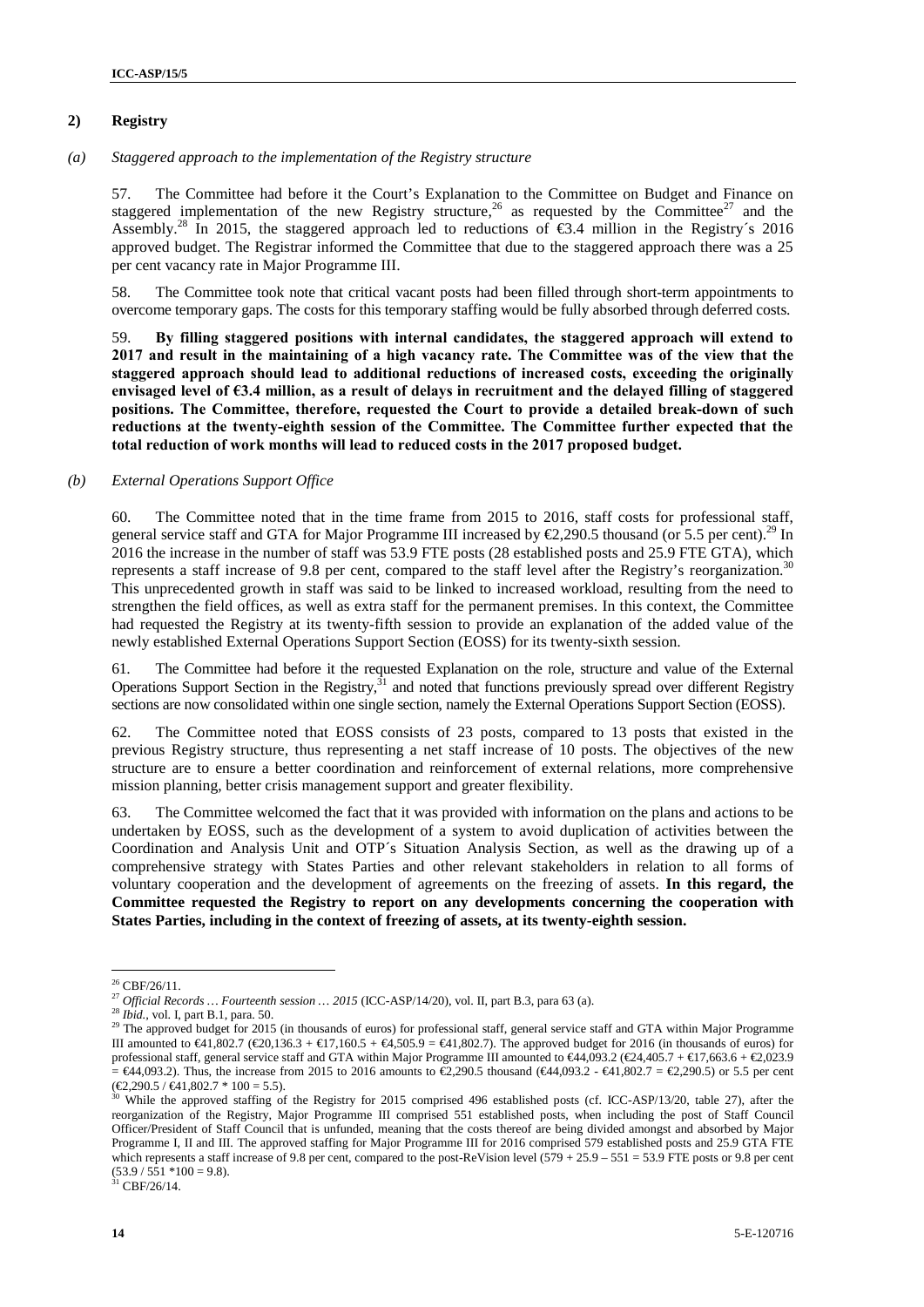#### *(c) ReVision: Full implications*

64. At its fourteenth session, the Assembly noted that the full implications of the ReVision process, including its financial implications both in the short-term and the long-term, would be the object of further clarifications to the Committee at its twenty-sixth session.

65. The Committee had before it the Court's Report on the benefit-cost analysis of the Registry's reorganization.<sup>32</sup> The report primarily set out the following supposed benefits: (a) *long-term financial savings,* which could allow the Registry to carry out the same activities with fewer resources; (b) *one-time financial savings* resulting from the staggered implementation of the new structure; (c) *additional functions* performed by the revised Registry which might come under pre-existing resources; (d) efficiencies through *centralized Registry services* that could increase coordination and cooperation within the Registry; (e) efficiencies through the creation of a more *flexible workforce,* which could enable the Registry to better address shifting priorities and increase its capacity to absorb additional workload; and (f) efficiencies due to the Registry's continued *organizational development* during the reorganization.

66. The Committee noted that the structure of the Registry was reduced, in a first step, from 560.4 established posts and approved positions to a total of 550 posts, as a result of the reorganization of the Registry.<sup>33</sup> In the post-reorganization phase, however, the number of established posts increased to 578, namely 27 additional established posts and one additional established post as a result of a transfer from the Project Director's Office to the General Services Section. Furthermore, additional 25.9 FTE GTA were included in the Registry 2016 approved budget to accommodate the increase in judicial activities, which had an impact on different sub-programmes of the Registry.

67. The Committee observed that some of the GTA positions that were originally converted into established posts during the ReVision project were added to the 2016 budget as additional GTA positions (e.g. field interpreters) and, in some cases (e.g. with respect to security staff), there was no clear justification of the sustainability of the reduced need for established posts.

#### 68. **The Committee looked forward to the full assessment of the External Auditor on the ReVision process, including its cost, its impact and its implementation and would scrutinise it closely.<sup>34</sup>**

#### **3) Judiciary**

*(a) Update on Lessons learnt*

69. The Committee had before it the Report of the Court on lessons learnt and synergies in Presidency,<sup>35</sup> as requested.<sup>36</sup>

70. The Committee took note of the most recent initiatives in the lessons learnt process under the guidance of the Working Group on Lessons Learnt related to the pre-trial stage, the pre-trial and trial relationship and common issues, the trial stage, appeals, as well as changes of practice that aim at improving the efficiency and effectiveness of the proceedings before the Court.<sup>37</sup>

71. **The Committee took note of the efforts undertaken for a more efficient task allocation of administration resources between the Presidency and Registry and their intensified collaboration, and further encouraged the Presidency to continue this practice and report on new developments to the Committee at its twenty-eighth session.**

#### **4) Synergies among the organs of the Court**

72. The Committee considered the Report of the Court on inter-organ synergies<sup>38</sup> and noted that the Court had established an inter-organ Steering Committee, which developed a project plan and methodology for examining potential areas for Court-wide synergies.<sup>3</sup>

<sup>32</sup> CBF/26/17.

<sup>&</sup>lt;sup>33</sup> These figures do not include the position of one Staff Council Officer/President of Staff Council which is unfunded; meaning that the costs thereof are being divided amongst and absorbed by Major Programme I, II and III.<br><sup>34</sup> Official Records ... Fourteenth session ... 2015 (ICC-ASP/14/20), vol. I, part III, ICC-ASP/14/Res.1, section J, para. 13.<br><sup>35</sup> CB

<sup>&</sup>lt;sup>37</sup> Report of the Bureau on the Study Group on Governance, ICC-ASP/14/30, 16 November 2015, Annex II.

<sup>38</sup> CBF/26/13.

<sup>39</sup> *Official Records … Fourteenth session … 2015* (ICC-ASP/14/20), vol. I, part III, ICC-ASP/14/Res.1, section J, para. 4.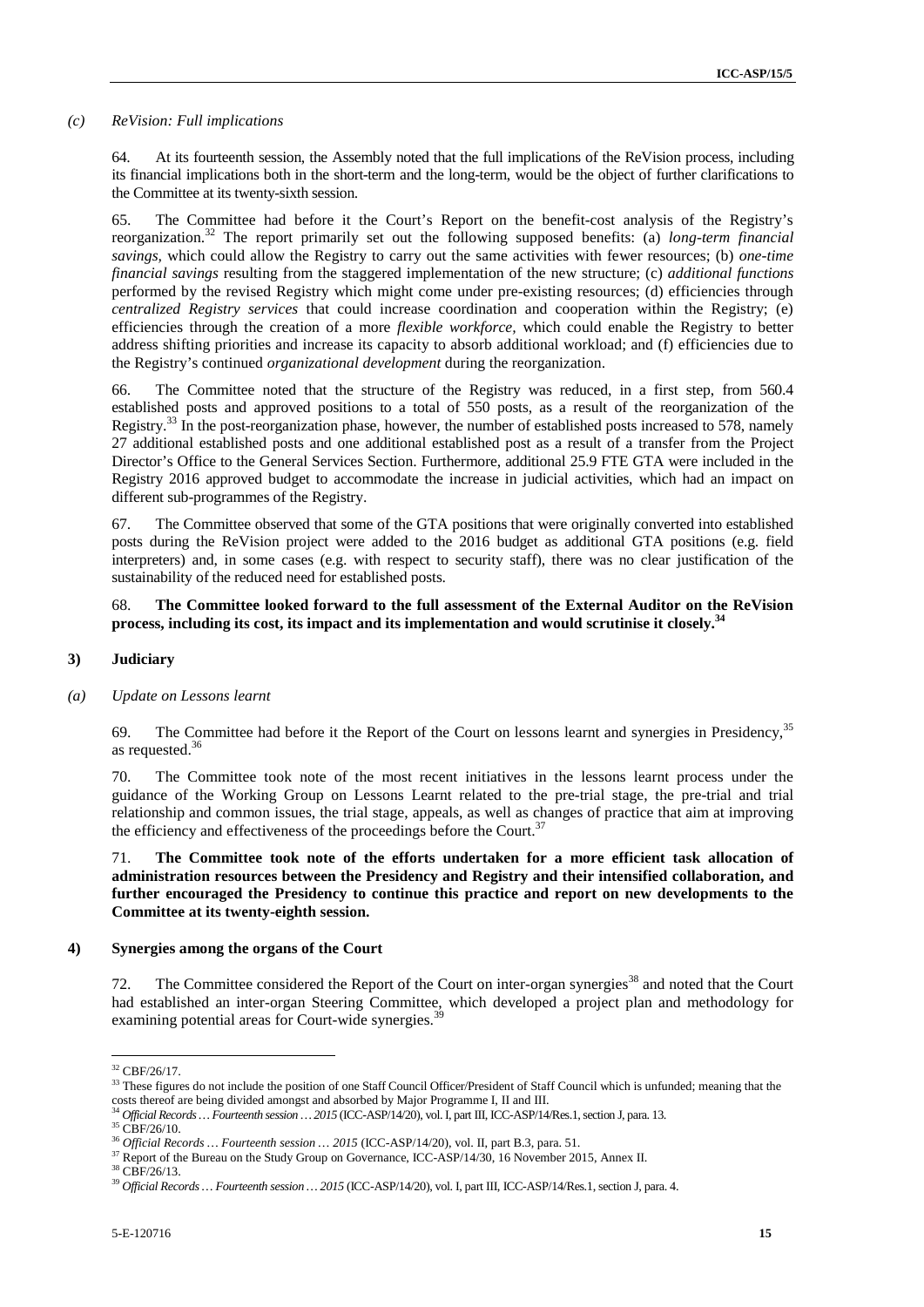73. **The Committee welcomed the Court's focus on the target areas previously identified by the Committee, such as human resources, language services and public information, and further welcomed the quantified and non-quantified efficiency results on synergies, including savings, achieved during the initial phase of the project and recommended that these findings would be reflected in the 2017 proposed programme budget.<sup>40</sup>**

74. **The Committee looked forward to an update on inter-organ synergies within the framework of the continued work on the "Basic Size" and its full costing analysis and on the identification of further efficiency gains in the Court's operations in the course of the project, including in the areas identified by the Court requiring further consideration in this regard (field operations, administration and judicial operations) at its twenty-seventh session and a final report at its twenty-eighth session.**

#### **5) Reparations**

75. The Committee considered the Report of the Court on developments with regard to reparations,<sup>41</sup> which outlined the main principles applying to reparations and relevant judicial developments on this matter in the *Lubanga* and *Katanga* proceedings.

76. While the Committee acknowledged the potential impact of the reparations mandate on the legitimacy of the Court, it also noted the significant administrative and workload implications for the Court in this regard, in particular for the Registry, the Victims Participation and Reparations Section (VPRS) and the TFV.

77. The Committee recalled its earlier indication that the issue of reparations had the potential to have a significant impact on the reputation and operations of the Court.<sup>42</sup> It noted that this matter would need to be taken into account as the Court continued its work on the "Basic Size" and its full costing analysis. **The Committee was cognizant of the fact that the final pattern of reparations in both the** *Lubanga* **and the** *Katanga* **cases would depend on future decisions by the Chamber and the TFV and, therefore, requested the Court to provide the Committee with detailed information on the administrative and operational cost implications resulting from the implementation of reparations, once these can be determined, and further agreed to closely monitor the situation at its forthcoming sessions.**

#### **D) Human resources**

#### **1) General**

78. The Committee had before it the Report of the Court on human resources management.<sup>43</sup> The Committee noted that in 2015 the Court underwent major changes in its structure and staffing. It further acknowledged that the Court managed to address a number of recommendations made by the Committee, while efforts to increase efficiency would continue in 2016 and beyond.

79. The Committee welcomed the establishment of a contract modality for short-term appointments, addressing some of the Committee's recommendations.<sup>44</sup>

80. **The Committee was informed of the Court's development of an Administrative Instruction on Consultants and Individual Contractors, including a provision on the appropriate use of** *pro-bono* **contracts, requested by the Committee at its twenty-fourth session, and called upon the Court to submit the proposal for its consideration, not later than at its twenty-eighth session.<sup>45</sup>**

81. The Committee took note of the AI, dated 28 January 2016, on Short Term Appointments, which established the conditions of service, as well as terms and conditions pertaining to the use and administration for staff members at all levels employed under a short term appointment up to one year and may be issued by the Registrar or Prosecutor for specific short-term requirements such as: (a) to respond to an unexpected and/or short-term work requirement; (b) to meet a seasonal or peak work requirement of limited duration that cannot be met with the existing capacity of staff members; (c) to temporary fill a position, e.g. when the incumbent is on special leave, sick leave, maternity, other parent leave; (d) to temporary fill a vacant position pending the finalization of the regular recruitment process of the Court; or (e) to work on a special project with a finite mandate. Short-term appointments are not to be used to fill needs that are reasonably expected to

<sup>40</sup> ICC-ASP/15/5.

 $^{41}$  CBF/26/7.

<sup>42</sup> *Official Records … Thirteenth session … <sup>2014</sup>* (ICC-ASP/13/20), vol. II, part B.1, paras. 75-77. <sup>43</sup> CBF/26/5.

<sup>&</sup>lt;sup>45</sup> Official Records ... Thirteenth session ... 2014 (ICC-ASP/13/20), vol. II, part B.1, para. 59.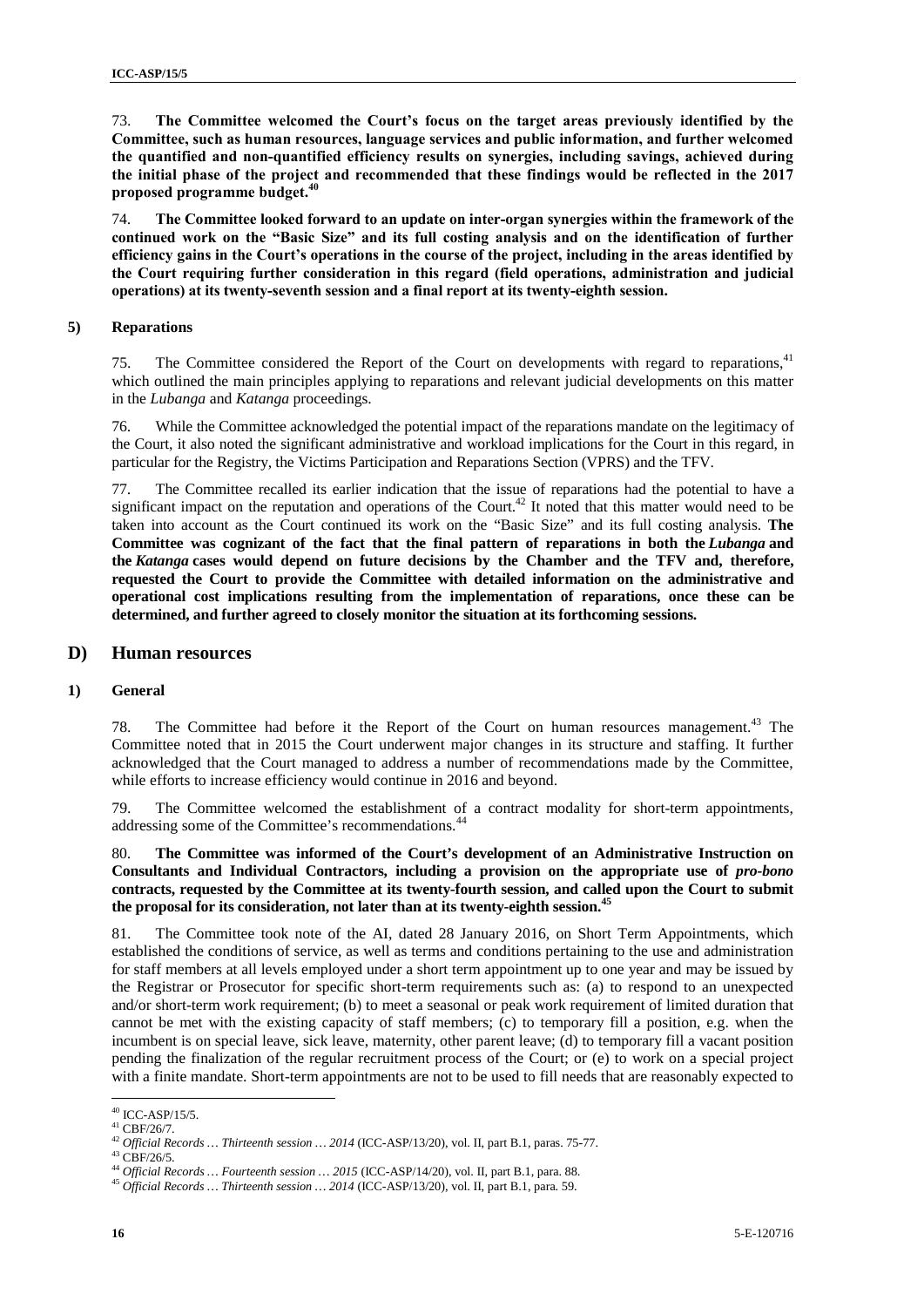last for more than one year. These short-term appointments are advertised, except when the Registrar or Prosecutor, as appropriate, may exceptionally approve the issuance of an initial short-term appointments for unforeseen circumstances without vacancy announcement and a related competitive recruitment process. In such cases contracts are only for a maximum duration of three months and staff members are not eligible for an extension and shall be separated from services unless selected in a competitive recruitment process. The Committee would like to emphasise that this approach ought to be monitored in order not to distort the transparency of the recruitment process.

82. The Committee was informed that short-term appointments were used, amongst others, for (a) short-term human resource functions, (b) key recruitments in the Registry,<sup>46</sup> and (c) cover contracts within the Language Services Unit for field interpreters and language assistants as well as for evidence assistants in the Evidence Unit within the OTP.

83. The Committee further took note of the overview of entitlements for staff on fixed-term and short-term contracts, requested by the Committee at its twenty-fourth session. <sup>47</sup>

84. **The Committee reiterated its previous recommendation that the Court needs to ensure that geographical representation and gender balance are taken into account from the very first stage of considering short-term appointments.**

85. **The Committee asked the Court to take the necessary measures in order to ensure that the implementation of the short-term appointment modality will observe the nature of its functions, and will lead to a wider use of this recruitment process by replacing the non-recommended practice of using Special Services Agreements, and requested to be provided with further updates in the context of the annual report on human resources so as to enable the Committee to monitor the implementation of short-term appointments, as appropriate.**

#### **2) Staff performance appraisal**

86. The Committee noted the compliance rate for the number of completed Performance Appraisal Forms in 2015-2016 of 36 per cent for the Judiciary, 72 per cent for OTP and 64 per cent for the Registry. The Committee understood that the Human Resource Section faced a heavy workload from the ReVision and re organisation of its own activities. **The Committee welcomed that as part of its new structure the Human Resource Section would have a dedicated staff for performance management and expected improvement to the compliance rates and the process to promote good performance and behaviours in the coming year. The Committee requested future statistics to be presented with a year-on-year comparison to highlight progress in the context of the annual report on human resources.**

#### **3) Geographical representation and gender balance**

87. At its fourteenth session, the Assembly requested the Court "to assure the highest standards in staff recruitment, in particular with a view to ensuring and implementing transparent and efficient recruitment procedures and improving equitable geographical representation and gender balance".<sup>48</sup>

88. As explained by the Court, geographical representation is now a standard part of the entire recruitment process. To reduce the critical gaps, the Court is taking a range of measures without compromising on the principle of employing people based on merit:<sup>49</sup>

- (a) Advertising of vacancies has been expanded to include social media and platforms for international job vacancies. All vacancies are distributed in both working languages;
- (b) The Human Resources Section participates ex-officio in recruitment processes. The Selection Review Board has been re-established to oversee all recruitments for fixed-term positions. Geographical diversity is ensured in all recruitment panels. Updated information on geographical representation is disseminated to recruitment panels; and
- (c) Geographical representation is considered at the shortlisting stage and when decisions on the final selection are made. It is also considered for short-term appointments and when converting

<sup>46</sup> CBF/26/11. <sup>47</sup> *Ibid.*

<sup>&</sup>lt;sup>48</sup> *Official Records … Fourteenth session … 2015* (ICC-ASP/13/20), vol. I, part III, ICC-ASP/14/Res.1, section L, para. 3.  $^{49}$  CBF/26/5, paras. 14-22.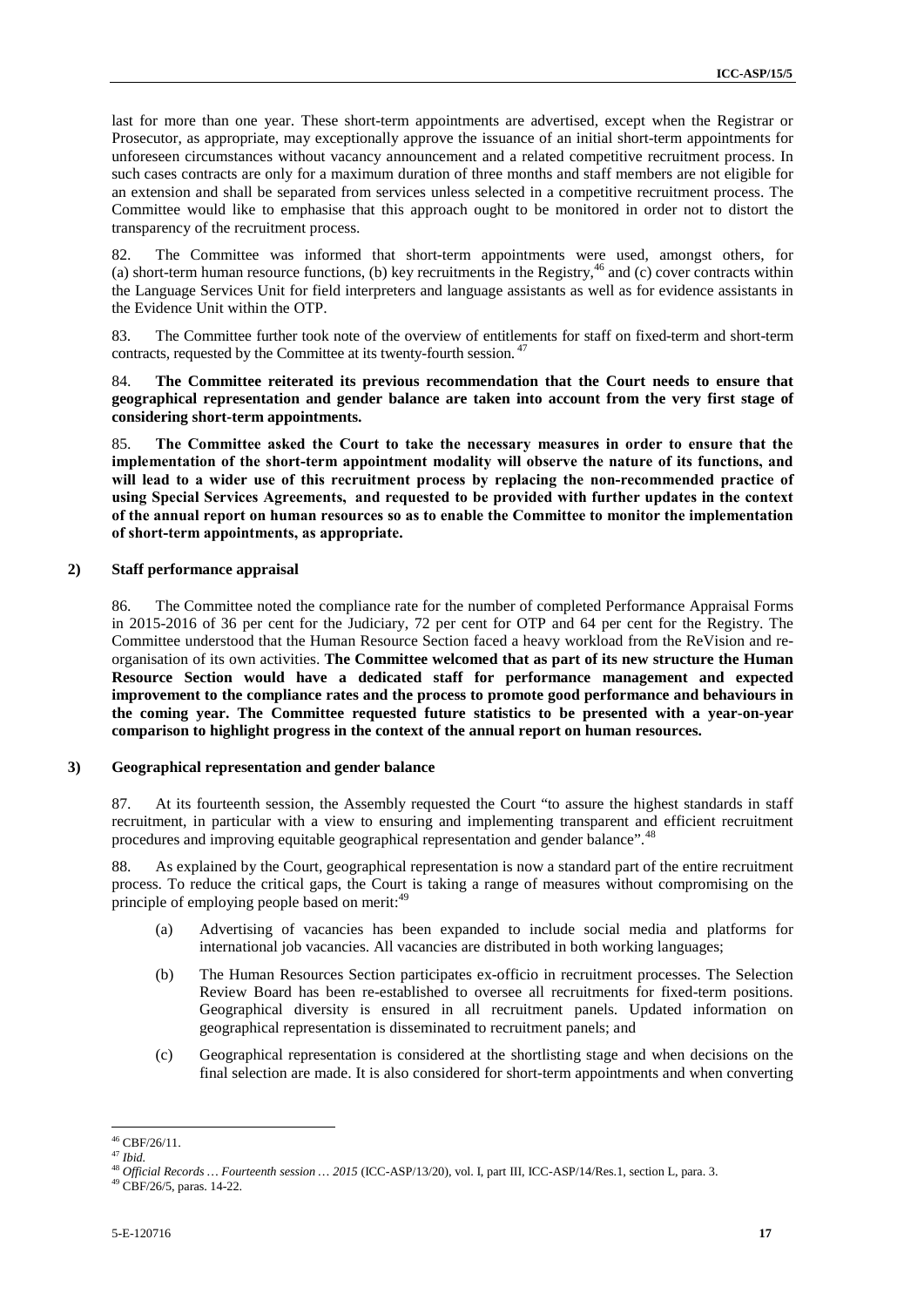posts. Hiring managers are asked to provide justifications, whenever qualified candidates from under-represented countries are not shortlisted.

89. The Court's mid-term plan for the coming years includes several measures to improve geographical representation aimed at reaching out to under-represented countries and at identifying targeted recruitment strategies. The Court also notes that, when considering geographical balances, the focus should be on countries and not on regions.<sup>50</sup>

90. Similarly, gender balance has now become a standard part of the recruitment process for any post. Overall, the Court believes, it is doing well with regard to gender balance. The Court recognizes, however, that a gap exists at senior level, which is being addressed by adopting strategies to identify and support the career advancement of key female performers who have potential to advance to senior professional and higher levels, as well as by taking measures to identify, reach and recruit women to fill senior positions.

91. The Committee acknowledged the Court's fresh impetus to addressing long-standing imbalances in geographical representation and gender balance. It highlighted the benefits for the Court from access to a broader pool of talented staff. **The Committee invited the Court to consolidate its current and planned efforts into an action plan, where feasible, based on quantified, monitorable performance targets. The Committee looked forward to tangible improvements in the near future and invited the Court to submit a progress report at its twenty-eighth session in the context of the annual report on Human Resources.**

**4) Reclassification and conversion of posts**

92. **The Committee considered the reclassification request from the Judiciary of three posts from P-1 to P-2. The Committee took note of the justification given, observed that no financial implications were expected and thus recommended that, if budget neutrality was likely to continue, the reclassification be approved by the Assembly at its fifteenth session.**

93. **With regard to the request from the OTP to convert 78 GTA posts to established posts, the Committee was of the view that it was necessary to facilitate it deliberations by ensuring that it was provided with supplementary information on GTA posts including the sub-programme, the level, the year in which the GTA position was established, an indication as to whether the position was basic or situation-related, and a brief description of functional needs in the future. The Committee was thus of the view that further examination of the request was needed at its twenty-seventh session and that any such possible conversion would need to be considered within the 2017 proposed budget.**

94. The Committee also considered the request of the Registry for the reclassification of one post from P-4 to P-5 in the Victims Participation and Reparations Section. In 2010, an external classifier had formally classified the post at the P-5 level, while the Committee had recommended that the reclassification not be approved, mainly because there had been no specific request in the budget submission and no justification for the reclassification had been provided at the time. The Committee took note that no new requests for reclassification of posts were expected to be included in the Court's 2017 proposed budget submission. **The Committee considered the assessment of the external classifier to be outdated and, therefore, recommended a re-examination of the request by the Classification Advisory Committee and was of the view that a possible reclassification would need to be considered within the 2017 proposed budget.**

#### **5) United Nations Common System**

95. At its fourteenth session, the Assembly requested the Committee, including by a possible appointment of an independent expert to that end, to evaluate the feasibility of a possible departure from the United Nations Common System and the establishment of an alternative pension scheme for newly recruited staff and to make a recommendation to the fifteenth session of the Assembly in this regard.<sup>51</sup>

96. The Committee appointed a delegation from among its members, consisting of the Chairperson and Vice- Chairperson. The delegation drew up a working plan to fulfil the request of the Assembly prior to considering engaging an independent expert, and met with the Chief Executive Officer of the United Nations Staff Pension Fund, the Vice-Chair of the International Civil Service Commission, and the Chair of the Advisory Committee on Administrative and Budgetary Questions, and it will also contact the World Trade Organization and others (such as the International Renewable Energy Agency). The Committee is in the process of continuing adue diligence exercise, and will report thereon to the Assembly in the frame of its twenty-seventh report.

<sup>50</sup> *Ibid.,* paras. 20-21.

<sup>51</sup> *Official Records … Fourteenth session … 2015* (ICC-ASP/14/20) vol. I, part III, ICC-ASP/14/Res.1, section I, para. 4.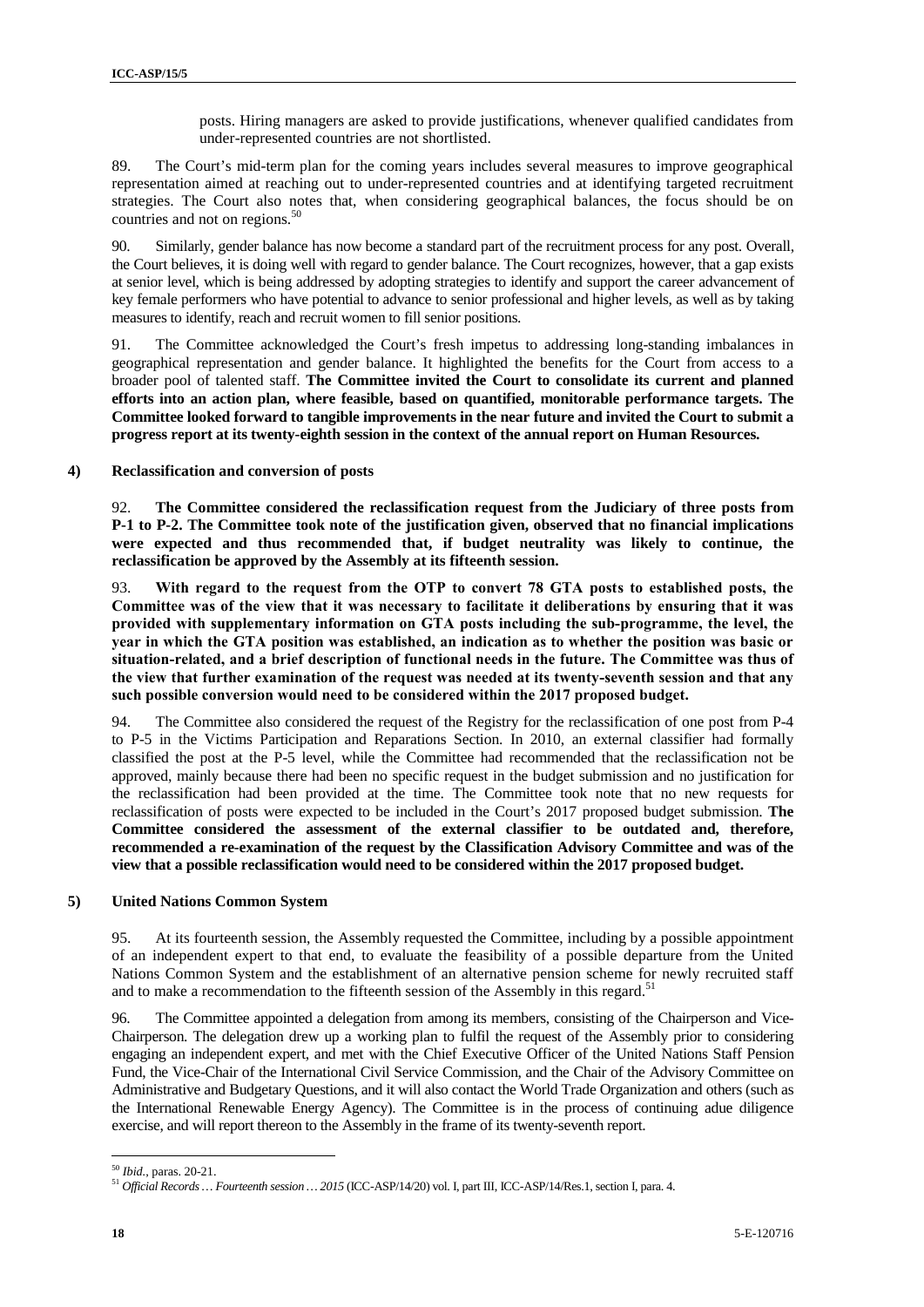97. It is worth mentioning that in December 2015, the UN General Assembly approved a new compensation scheme, to be implemented also by the Court. The Committee noted that the Court is currently analysing the changes in the new system, which would lead, according to the report of the International Civil Service Commission, to financial savings in the long run.

### **E) Legal aid**

98. The Committee took note of the Registry's bi-annual report on legal aid (July – December 2015), which presented an overview of the savings resulting from the application of the 2012 amendments to the legal aid system.<sup>52</sup> The Committee considered that since the budget is now calculated on the basis of the amended system, there is no need to continue reporting on the impact of the amendments made in 2012 as such reporting solely reflects how much higher the expenditure would have been under the previous legal aid system.

99. The Committee noted that, as the condition of the completion of a full judicial cycle had not been fulfilled, the Court had not yet concluded the reassessment of the legal aid system within the terms established in resolution ICC-ASP/12/Res.8, annex I, para. 6(3), and was therefore not in a position to include the information as requested by the Committee.<sup>53</sup> **The Committee requested the Court to submit a report on the outcome of the reassessment once the conditions were fulfilled and within the timeframe as indicated in the above mentioned resolution**.

100. The Committee noted that legal aid provided in relation to the article 70 cases (offences against the administration of justice) in 2015 amounted to  $\bigoplus$  015,950, which represented 24 per cent of the total legal aid defence team's expenditure. The Committee recalled in this regard the Assembly resolution ICC-ASP/14/Res.1, Section J, para. 14, which notes that the level of legal aid in such cases does not seem to have been considered in the context of the current legal aid policy and requests the Court to consider, in the context of its assessment of the legal aid system, policy options in this regard, including the establishment of specific criteria and a quantitative ceiling, as appropriate.

101. **The Committee acknowledged legal aid as a very significant cost driver for the Court. It further requested the Court to consider this matter also within the framework of the continued work on effective and less costly legal aid and resolved to continue closely monitoring any development in this regard.**

#### **F) Permanent premises**

#### **1) Status and financial outlook**

102. The Chairperson of the OC updated the Committee on the status of the project and the financial outlook. The Committee recognized that the construction of the permanent premises and the move of the Court to the premises were completed and that the objective for the Court to be fully operational starting on 1 January 2016 had been achieved.

#### **2) Cost overrun**

103. The Chairperson of the OC and the Project Director updated the Committee on the status of the project and the pending financial issues. The External Auditor outlined the conclusions of his audit of the budget performance of the premises project that the Assembly had commissioned. The Committee noted that the construction project overspend resulted mainly from additional costs for compensation events in the amount of  $\mathfrak{S}8.4$  million and the overrun for audio-visual equipment in the amount of  $\mathfrak{S}3.4$  million.<sup>54</sup> The Committee was informed that an open-ended Bureau meeting for all States Parties had been held in the presence of the Chairperson of the OC and the External Auditor.

104. The Committee noted with concern the new cost overrun, this time with regard to the expected maximum expenditure level of  $\epsilon 204$  million as set by the Assembly in 2015. The new cost overrun had become apparent in December 2015. As at mid-March 2016, the total cost overrun was estimated at between  $\epsilon$ 772,000 in the best-case and at approximately  $\epsilon$  million in the worst-case scenario. The Committee was further informed that the general contractor was considering bringing rejected compensation events to

 $^{52}$  ICC-ASP/15/2.<br> $^{53}$  Official Records ... Fourteenth session ... 2015 (ICC-ASP/14/20), vol. II, part B.1, para. 101.

<sup>&</sup>lt;sup>54</sup> See Audit report on the budget performance of the permanent premises project (ICC-ASP/15/4), para. 48. According to para. 123 of the cited report, the combined outcome on audio-visual equipment was a total cost of  $\Theta$ .4 million as at 31 December 2015, compared with a planned provision of  $\bigoplus$  million, in other words a  $\bigoplus$ .4 million overrun.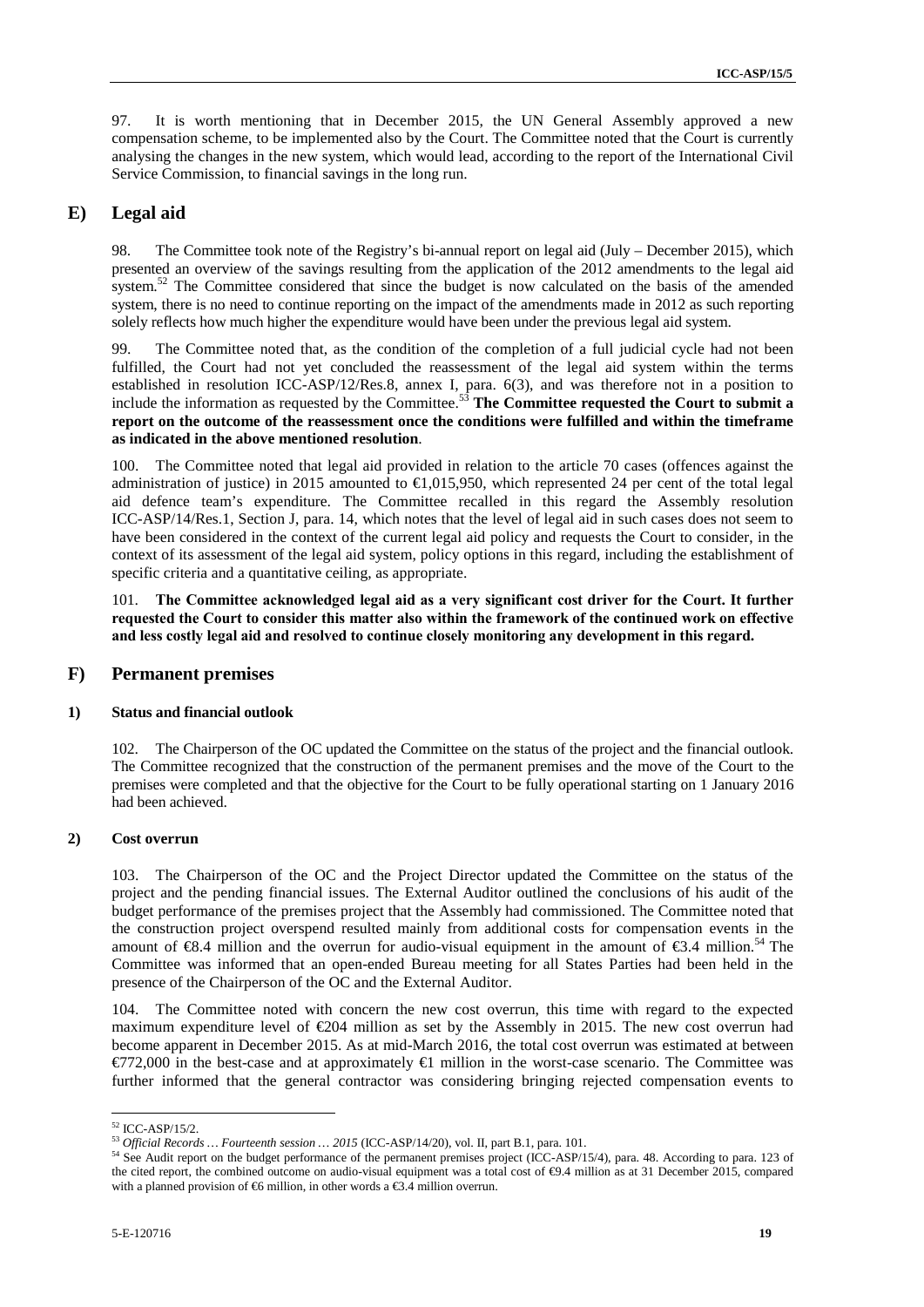adjudication and, possibly, to arbitration, and was further rejecting to pay the penalty, as stipulated in the contract, to compensate the extra costs caused by the delayed handover of the premises. The Project Director proposed to negotiate an overall settlement of all outstanding financial matters, in order to avoid a lengthy arbitration procedure with an uncertain outcome. He estimated that the settlement would bring the total project costs to an amount of approximately €206 million.

105. The Committee also took note that the OC had recalled the unified project budget could only be increased through a decision of the Assembly, and that the Assembly's decisions on the budget ceilings taken in resolutions ICC-ASP/13/Res.6 and ICC-ASP/14/Res.5 remain legally binding. Therefore, the OC believed that the Court should absorb the cost overrun within its regular budget. **However, the Committee was informed that the Court is currently looking at the matter to assess whether there might be a compliance issue with the FRR, and requested to be provided with an answer on the compliance issue with the FRR in relation to absorbing the cost overrun of the permanent premisese at its twenty-seventh session.**

106. **The Committee noted the persisting uncertainty about the final project cost that will only be known once the final accounts with the general contractor are closed. Irrespective of the dispute over the funding source, the Committee recommended that the Court should ensure that it can meet its financial obligations as they fall due. As a matter of precaution, the Court should consider ways and options to deal with the cost overrun within its regular budget, and report thereon to the OC in a timely manner.**

107. The External Auditor informed the Committee of his conclusion that the project had been implemented without irregularities. The cost overrun expected at the time of the audit was only minor compared to the cost overruns commonly observed in construction projects of this size. However, the External Auditor had identified three types of weaknesses which had led to the cost overrun: Firstly, the retention of insufficient reserves when the work on the project had just begun. Secondly, the project governance suffered from the absence of prior definition of mechanisms for the feedback of information. Thirdly, the contingency reserve was unduly depleted for outlays which were not unforeseen in nature. **The Committee believed that these lessons learnt should be kept in the Court's institutional memory, as they may be useful for the setting up of the management structure for major maintenance projects for the premises.**

#### **3) Total Cost of Ownership**

108. The Committee took note of the various decisions the Assembly had taken at its fourteenth session concerning the financing, organization and governance regarding owner related costs (known as Total Cost of Ownership (TCO)).<sup>55</sup> The Committee was informed that the OC will start a discussion on this topic at its upcoming meetings, as requested by the Assembly,<sup>56</sup> taking into account the decision on TCO contained in annex II of resolution ICC-ASP/14/Res.5.

#### **4) Governance**

109. At its fourteenth session, the Assembly invited the Bureau to continue discussions on the establishment of a new governance structure for the permanent premises, and to report thereon to the fifteenth session of the Assembly.<sup>57</sup> The OC informed the Committee about its intention to discuss this issue at its future meetings to provide input for the Bureau's consideration. The Committee took note of the External Auditor's assessment that no governance structure needed to be established for the daily maintenance of the premises, as the property management was handled by the Court.

#### **G) Other matters**

#### **1. Dates for the twenty-seventh session of the Committee**

110. The Committee decided to hold its twenty-seventh session in The Hague from 19 to 30 September 2016.

<sup>55</sup> *Official Records … Fourteenth session … 2015* (ICC-ASP/14/20), vol. I, part III, ICC-ASP/14/Res.5. <sup>56</sup> *Ibid.,* para. 69.

<sup>57</sup> *Ibid.*, paras. 56-59.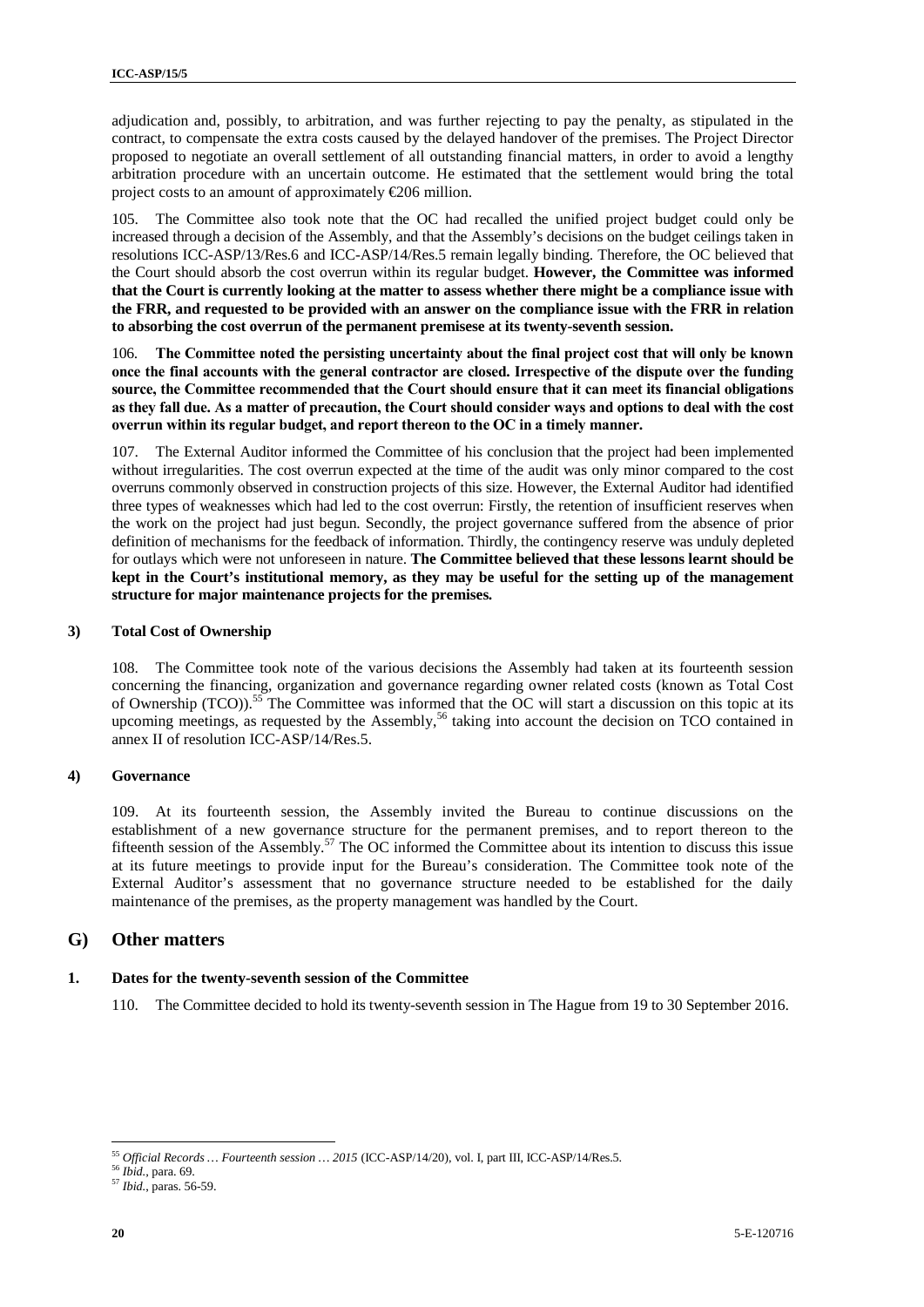## **Annex I**

# **Status of contributions as at 15 April 2016**

|                                              |                                          | <b>Prior years</b>            |                                              |                                      | 2016                         |                                              |                                                     |                                                    |                                |                           |
|----------------------------------------------|------------------------------------------|-------------------------------|----------------------------------------------|--------------------------------------|------------------------------|----------------------------------------------|-----------------------------------------------------|----------------------------------------------------|--------------------------------|---------------------------|
| <b>State Party</b>                           | Outstanding<br>assessed<br>contributions | Outstanding<br>loan interests | <b>Total</b><br>outstanding<br>contributions | Assessed<br>regular<br>contributions | Assessed<br>loan<br>interest | <b>Total</b><br>outstanding<br>contributions | Outstanding<br>contributions<br>Contingency<br>Fund | <b>Grand</b> total<br>outstanding<br>contributions | Contribution<br>account status | Date of latest<br>payment |
| Afghanistan                                  |                                          |                               |                                              | 13,659                               | 399                          | 14,058                                       |                                                     | 14,058                                             | Outstanding                    | 20/04/2015                |
| Albania                                      |                                          |                               |                                              | 18,576                               |                              |                                              |                                                     |                                                    | Fully settled                  | 26/01/2016                |
| Andorra                                      |                                          |                               |                                              | 13,932                               | 20                           |                                              |                                                     |                                                    | Fully settled                  | 08/03/2016                |
| Antigua and Barbuda                          | 2,329                                    |                               | 2.329                                        | 4,644                                | 105                          | 4,749                                        |                                                     | 7,078                                              | In arrears                     | 05/01/2016                |
| Argentina                                    | 854,891                                  | 3,323                         | 858,214                                      | 2,075,547                            | 9,408                        | 2,084,955                                    |                                                     | 2,943,169                                          | In arrears                     | 25/06/2015                |
| Australia                                    |                                          |                               |                                              | 5,437,999                            |                              | 614,067                                      |                                                     | 614,067                                            | Outstanding                    | 18/02/2016                |
| Austria                                      |                                          |                               |                                              | 1,675,353                            | 64,127                       |                                              |                                                     |                                                    | Fully settled                  | 29/01/2016                |
| Bangladesh                                   |                                          |                               |                                              | 13,659                               | 506                          |                                              |                                                     |                                                    | Fully settled                  | 14/03/2016                |
| <b>Barbados</b>                              |                                          |                               |                                              | 16,254                               |                              |                                              |                                                     |                                                    | Fully settled                  | 23/02/2016                |
| Belgium                                      |                                          |                               |                                              | 2,059,294                            | 80,196                       |                                              |                                                     |                                                    | Fully settled                  | 10/02/2016                |
| Belize                                       |                                          |                               |                                              | 2,322                                | 81                           | 2,403                                        |                                                     | 2,403                                              | Outstanding                    | 05/08/2015                |
| Benin                                        | 21,500                                   | 84                            | 21,584                                       | 6,966                                | 243                          | 7,209                                        | 24                                                  | 28,817                                             | Ineligible to<br>vote          | 27/03/2012                |
| <b>Bolivia</b> (Plurinational State<br>of)   |                                          |                               |                                              | 27,863                               | 172                          | 28,035                                       |                                                     | 28,035                                             | Outstanding                    | 17/08/2015                |
| Bosnia and Herzegovina                       |                                          |                               |                                              | 30,185                               |                              |                                              |                                                     |                                                    | Fully settled                  | 12/02/2016                |
| <b>Botswana</b>                              |                                          |                               |                                              | 32,644                               | 1,365                        |                                              |                                                     |                                                    | Fully settled                  | 04/04/2016                |
| <b>Brazil</b>                                | 11,336,383                               |                               | 11,413,371                                   | 8,895,788                            | 235,775                      | 9,131,563                                    |                                                     | 20,544,934                                         | In arrears                     | 14/04/2015                |
| Bulgaria                                     |                                          |                               |                                              | 104,761                              | 3,777                        |                                              |                                                     |                                                    | Fully settled                  | 26/01/2016                |
| <b>Burkina Faso</b>                          |                                          |                               |                                              | 9,288                                | 93                           | 7,985                                        |                                                     | 7,985                                              | Outstanding                    | 13/11/2015                |
| Burundi                                      | 373                                      |                               | 373                                          | 2,322                                | 81                           | 2,403                                        |                                                     | 2,776                                              | In arrears                     | 17/03/2015                |
| Cabo Verde                                   | 3,890                                    | 28                            | 3,918                                        | 2,322                                | 81                           | 2,403                                        |                                                     | 6,321                                              | Ineligible to<br>vote          | 30/12/2013                |
| Cambodia                                     |                                          |                               |                                              | 9,288                                | 249                          | 1,935                                        |                                                     | 1,935                                              | Outstanding                    | 12/03/2015                |
| Canada                                       |                                          |                               |                                              | 6,796,884                            |                              |                                              |                                                     |                                                    | Fully settled                  | 29/04/2015                |
| Central African Republic                     | 795                                      |                               | 795                                          | 2,322                                | 81                           | 2,403                                        |                                                     | 3,198                                              | In arrears                     | 09/12/2014                |
| Chad                                         | 697                                      |                               | 697                                          | 11,610                               | 87                           | 11,697                                       |                                                     | 12,394                                             | In arrears                     | 13/01/2015                |
| Chile                                        |                                          |                               |                                              | 928,369                              |                              |                                              |                                                     |                                                    | Fully settled                  | 07/03/2016                |
| Colombia                                     | 313,510                                  |                               | 313,510                                      | 749,306                              | 4,751                        | 754,057                                      |                                                     | 1,067,567                                          | In arrears                     | 30/06/2015                |
| Comoros                                      | 14,410                                   | 28                            | 14,438                                       | 2,322                                | 81                           | 2,403                                        | 46                                                  | 16,887                                             | Ineligible to<br>vote          |                           |
|                                              |                                          |                               |                                              |                                      |                              |                                              |                                                     |                                                    | Ineligible to                  | no payments               |
| Congo                                        | 32,889                                   | 139                           | 33,028                                       | 13,932                               | 399                          | 14,331                                       | 73                                                  | 47,432                                             | vote                           | 01/06/2011                |
| Cook Islands                                 |                                          |                               |                                              | 2,322                                | 81                           | 28                                           |                                                     | 28                                                 | Outstanding                    | 21/01/2016                |
| Costa Rica                                   |                                          |                               |                                              | 109,405                              | 82                           | 71,084                                       |                                                     | 71,084                                             | Outstanding                    | 23/02/2016                |
| Côte d'Ivoire                                |                                          |                               |                                              | 20,898                               | 885                          |                                              |                                                     |                                                    | Fully settled                  | 11/03/2016                |
| Croatia                                      |                                          |                               |                                              | 230,419<br>100,117                   | 10,123                       |                                              |                                                     | ÷,                                                 | Fully settled                  | 22/01/2016<br>04/03/2016  |
| Cyprus                                       |                                          |                               |                                              |                                      | 1,691                        |                                              |                                                     |                                                    | Fully settled                  |                           |
| Czech Republic<br>Democratic Republic of the |                                          |                               |                                              | 800,389                              | 4,495                        |                                              |                                                     |                                                    | Fully settled                  | 05/02/2016                |
| Congo                                        |                                          |                               |                                              | 13,659                               | 19                           | 13,678                                       |                                                     | 13,678                                             | Outstanding                    | 29/10/2015                |
| Denmark                                      |                                          |                               |                                              | 1,358,885                            | 5,288                        |                                              |                                                     |                                                    | Fully settled                  | 09/02/2016                |
| Djibouti                                     | 1,992                                    | 26                            | 2,018                                        | 2,322                                | $81\,$                       | 2,403                                        |                                                     | 4,421                                              | In arrears<br>Ineligible to    | 05/12/2014                |
| Dominica                                     | 5,690                                    | $28\,$                        | 5,718                                        | 2,322                                | 81                           | 2,403                                        | $\,$ 8 $\,$                                         | 8,129                                              | vote                           | 31/12/2015                |
| Dominican Republic                           | 152,464                                  | 1,149                         | 153,613                                      | 107,083                              | 3,615                        | 110,698                                      |                                                     | 264,311                                            | In arrears                     | 22/03/2016                |
| Ecuador                                      |                                          |                               |                                              | 155,844                              |                              | 155,844                                      |                                                     | 155,844                                            | Outstanding                    | 29/05/2015                |
| Estonia                                      |                                          |                               |                                              | 88,371                               | 285                          |                                              |                                                     |                                                    | Fully settled                  | 11/01/2016                |
| Fiji                                         |                                          |                               |                                              | 6,966                                | 243                          | 1,271                                        |                                                     | 1,271                                              | Outstanding                    | 25/01/2016                |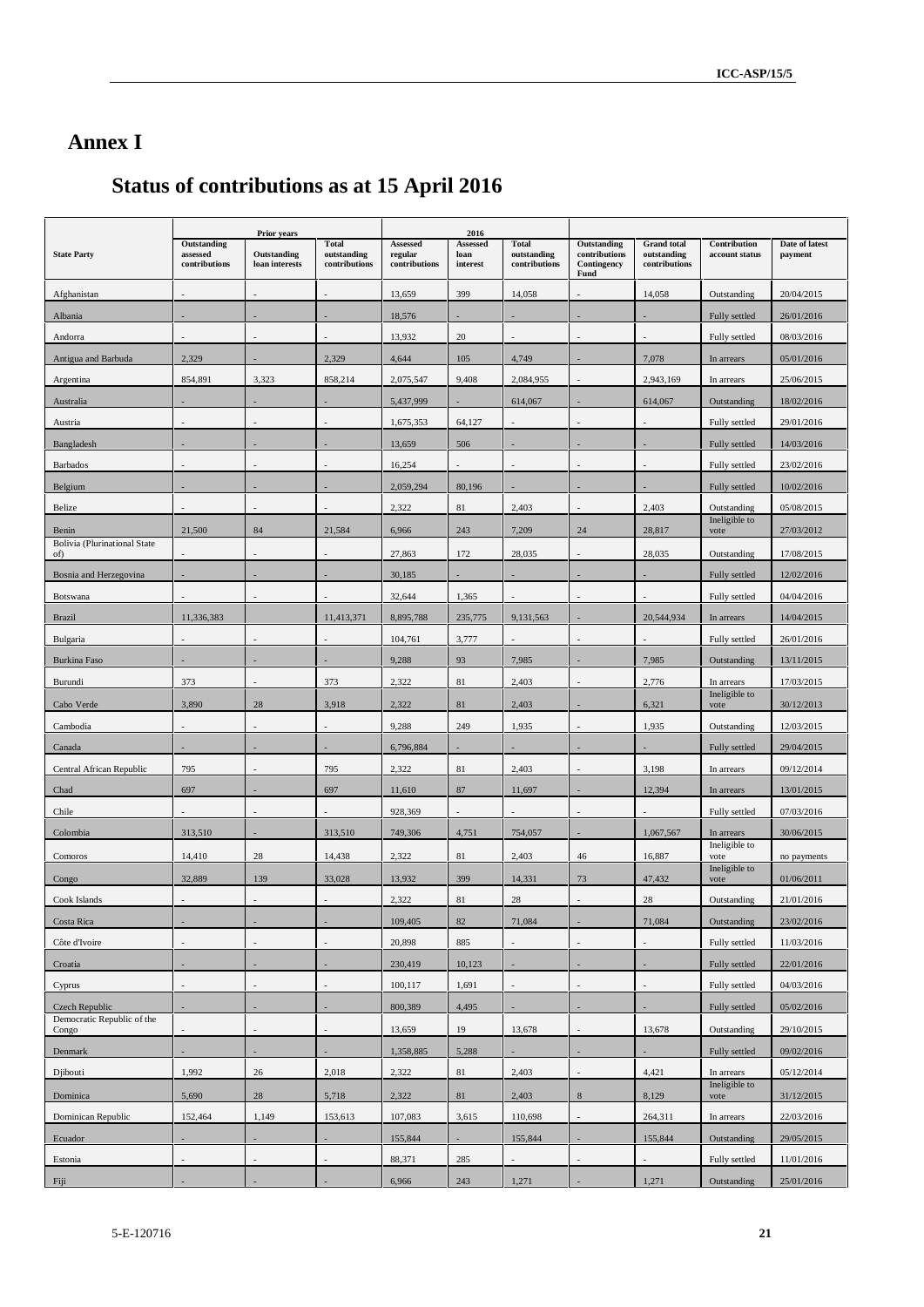| Finland           |         |         |         | 1,061,130  |         |            |                |            | Fully settled         | 15/01/2016 |
|-------------------|---------|---------|---------|------------|---------|------------|----------------|------------|-----------------------|------------|
| France            |         |         |         | 11,306,378 | 449,449 |            |                |            | Fully settled         | 11/02/2016 |
| Gabon             | 77,137  | 337     | 77,474  | 39,610     | 1,014   | 40,624     |                | 118,098    | In arrears            | 12/03/2014 |
| Gambia            |         |         |         | 2,322      | 81      | 2,403      |                | 2,403      | Outstanding           | 02/12/2015 |
| Georgia           |         |         |         | 18,576     |         |            |                |            | Fully settled         | 21/01/2016 |
| Germany           |         |         |         | 14,866,605 | 56,010  |            |                |            | Fully settled         | 19/01/2016 |
| Ghana             |         |         |         | 37,288     | 1,123   | 30,200     |                | 30,200     | Outstanding           | 09/04/2015 |
| Greece            |         |         |         | 1,095,959  | 22,951  | 1,103,247  |                | 1,103,247  | Outstanding           | 28/09/2015 |
| Grenada           |         |         |         | 2,322      | 81      |            |                |            | Fully settled         | 18/03/2016 |
| Guatemala         | 50,655  |         | 50,655  | 65,151     | 2,169   | 67,320     |                | 117,975    | In arrears            | 02/06/2015 |
| Guinea            | 9,820   | 28      | 9,848   | 4,644      | 81      | 4,725      | 84             | 14,657     | Ineligible to<br>vote | 20/04/2015 |
| Guyana            |         |         |         | 4,644      | 81      | 1,176      |                | 1,176      | Outstanding           | 12/10/2015 |
| Honduras          |         |         |         | 18,576     | 642     | 17,988     |                | 17,988     | Outstanding           | 01/03/2016 |
| Hungary           |         |         |         | 374,653    | 3,161   |            |                |            | Fully settled         | 29/01/2016 |
| Iceland           |         |         |         | 53,541     |         |            |                |            | Fully settled         | 14/01/2016 |
| Ireland           |         |         |         | 779,491    |         |            |                |            | Fully settled         | 11/01/2016 |
| Italy             |         |         |         | 8,721,232  |         | 5,670,597  |                | 5,670,597  | Outstanding           | 14/04/2016 |
| Japan             |         |         |         | 22,524,522 | 870,535 | 21,971,334 |                | 21,971,334 | Outstanding           | 16/03/2016 |
| Jordan            |         |         |         | 46,576     |         | 46,509     |                | 46,509     | Outstanding           | 24/06/2015 |
| Kenya             |         |         |         | 41,932     | 1,047   |            |                |            | Fully settled         | 24/02/2016 |
| Latvia            |         |         |         | 116,371    | 2,424   | 30,578     |                | 30,578     | Outstanding           | 01/02/2016 |
| Lesotho           | 72      |         | $72\,$  | 2,322      | 81      | 2,403      |                | 2,475      | In arrears            | 11/01/2016 |
| Liberia           | 1,788   |         | 1,788   | 2,322      | 81      | 2,403      |                | 4,191      | In arrears            | 26/01/2015 |
| Liechtenstein     |         |         |         | 16,254     |         |            |                |            | Fully settled         | 27/01/2016 |
| Lithuania         |         |         |         | 167,590    | 1,080   |            |                |            | Fully settled         | 31/12/2015 |
| Luxembourg        |         |         |         | 148,878    |         |            |                |            | Fully settled         | 18/01/2016 |
| Madagascar        |         |         |         | 6,966      | 243     |            |                |            | Fully settled         | 30/12/2015 |
| Malawi            | 12,975  | 56      | 13,031  | 4,644      | 162     | 4,806      | 26             | 17,863     | Ineligible to<br>vote | 28/09/2011 |
| Maldives          | 138     |         | 138     | 4,644      | 81      | 4,725      |                | 4,863      | In arrears            | 11/01/2016 |
| Mali              | 15,473  | 103     | 15,576  | 6,966      | 324     | 7,290      |                | 22,866     | In arrears            | 16/01/2014 |
| Malta             |         |         |         | 37,288     |         |            |                |            | Fully settled         | 08/03/2016 |
| Marshall Islands  | 1,034   |         | 1,034   | 2,322      | 81      | 2,403      |                | 3,437      | In arrears            | 04/03/2015 |
| Mauritius         |         |         |         | 27,863     |         |            |                |            | Fully settled         | 13/01/2016 |
| Mexico            |         |         |         | 3,339,096  |         | 3,303,355  |                | 3,303,355  | Outstanding           | 08/01/2016 |
| Mongolia          |         |         |         | 11,610     |         | 11,610     |                | 11,610     | Outstanding           | 21/04/2015 |
| Montenegro        |         |         |         | 9,288      |         | 9,207      |                | 9,207      | Outstanding           | 20/04/2015 |
| Namibia           |         |         |         | 23,219     |         |            |                |            | Fully settled         | 29/03/2016 |
| Nauru             |         |         |         | 2,322      | 81      | 2,403      |                | 2,403      | Outstanding           | 13/02/2015 |
| Netherlands       | ä,      |         |         | 3,448,501  |         | ÷,         | $\overline{a}$ |            | Fully settled         | 03/03/2016 |
| New Zealand       |         |         |         | 623,648    | 20,332  |            |                |            | Fully settled         | 08/01/2016 |
| Niger             | 21,869  | 56      | 21,925  | 4,644      | 162     | 4,806      | 92             | 26,823     | Ineligible to<br>vote | 23/11/2009 |
| Nigeria           | 276,127 | 2,299   | 278,426 | 486,380    | 7,231   | 493,611    |                | 772,037    | In arrears            | 25/10/2013 |
| Norway            |         |         |         | 1,975,567  | 68,384  |            |                |            | Fully settled         | 03/03/2016 |
| Panama            | 51,430  | $108\,$ | 51,538  | 79,083     | 423     | 79,506     |                | 131,044    | In arrears            | 18/08/2014 |
| Paraguay          | 23,203  | 256     | 23,459  | 32,644     | 804     | 33,448     |                | 56,907     | In arrears            | 05/02/2015 |
| Peru              | 1,198   |         | 1,198   | 316,468    | 9,400   | 325,868    |                | 327,066    | In arrears            | 20/01/2016 |
| Philippines       |         |         |         | 383,941    | 1,861   | 385,802    |                | 385,802    | Outstanding           | 08/06/2015 |
| Poland            |         |         |         | 1,956,991  |         |            |                |            | Fully settled         | 15/01/2016 |
| Portugal          |         |         |         | 912,115    |         | 905,783    |                | 905,783    | Outstanding           | 31/07/2015 |
| Republic of Korea |         |         |         | 4,744,557  | 131,997 | 4,876,554  |                | 4,876,554  | Outstanding           | 02/03/2015 |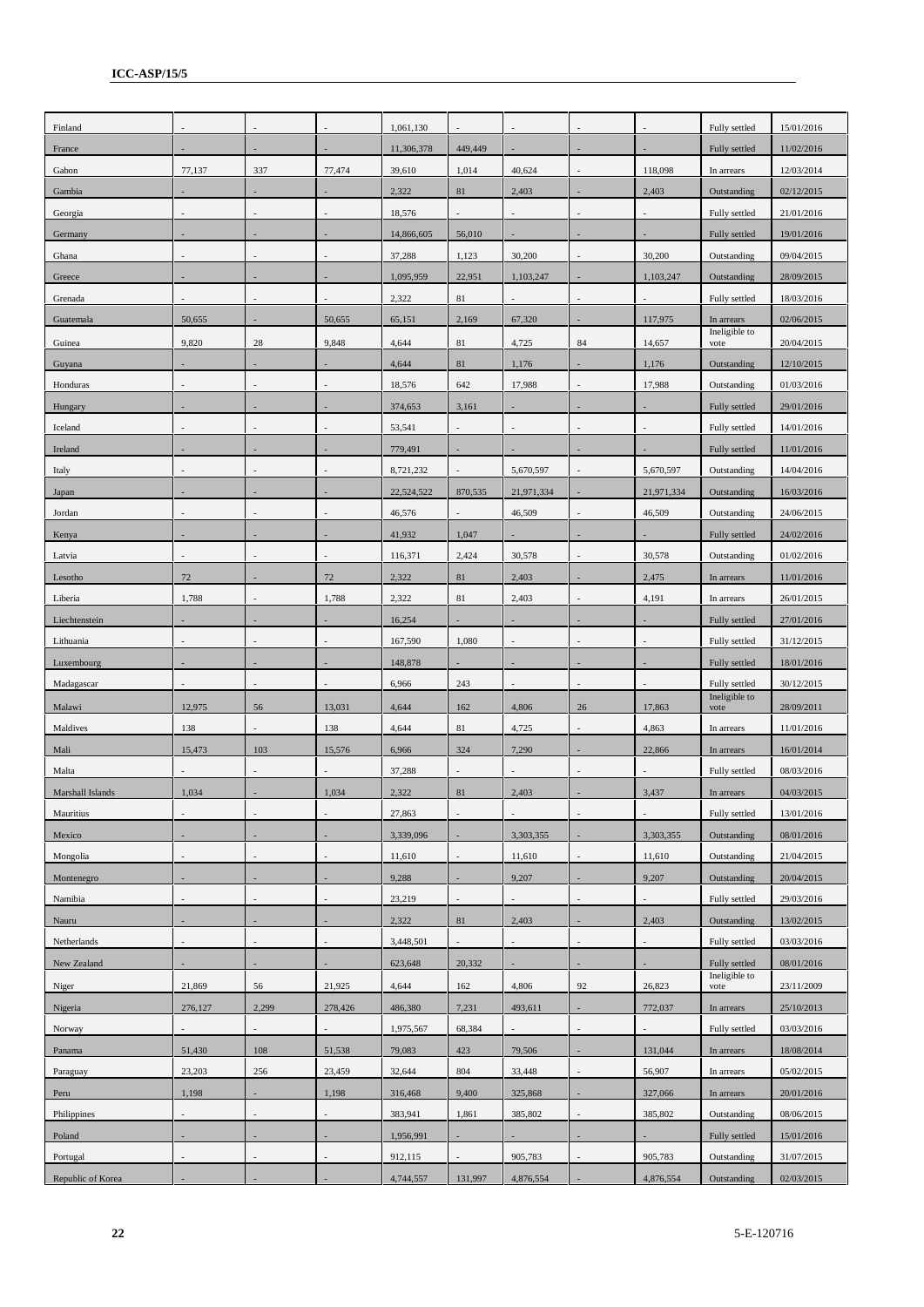| Republic of Moldova                   |            |         |            | 9,288       |              | 9,288          |                          | 9,288      | Outstanding           | 28/05/2015  |
|---------------------------------------|------------|---------|------------|-------------|--------------|----------------|--------------------------|------------|-----------------------|-------------|
| Romania                               |            |         |            | 428,194     | 8,131        |                |                          |            | Fully settled         | 04/04/2016  |
| Saint Kitts and Nevis                 | 1,992      | 26      | 2,018      | 2,322       | 81           | 2,403          |                          | 4,421      | In arrears            | 12/03/2014  |
| Saint Lucia                           |            |         |            | 2,322       | 81           | 2,353          |                          | 2,353      | Outstanding           | 08/10/2015  |
| Saint Vincent and the<br>Grenadines   | 24         |         | 24         | 2,322       | $81\,$       | 2,403          |                          | 2,427      | In arrears            | 27/01/2016  |
| Samoa                                 |            |         |            | 2,322       | $\mathbf{1}$ |                |                          |            | Fully settled         | 27/01/2016  |
| San Marino                            |            |         |            | 6,966       | $\tau$       |                |                          |            | Fully settled         | 31/03/2016  |
| Senegal                               |            |         |            | 11,610      | 480          | 12,016         |                          | 12,016     | Outstanding           | 29/10/2015  |
| Serbia                                | L,         |         |            | 74,439      | 1,648        | $\overline{a}$ | $\overline{\phantom{a}}$ |            | Fully settled         | 09/03/2016  |
| Seychelles                            |            |         |            | 2,322       | 81           |                |                          |            | Fully settled         | 03/02/2016  |
| Sierra Leone                          |            |         |            | 2,322       | 81           |                |                          |            | Fully settled         | 11/11/2015  |
| Slovakia                              |            |         |            | 372,331     | 1,824        |                |                          |            | Fully settled         | 10/03/2016  |
| Slovenia                              |            |         |            | 195,453     | 2,259        | 196,542        |                          | 196,542    | Outstanding           | 25/01/2016  |
| South Africa                          |            |         |            | 846,964     | 1,662        |                |                          |            | Fully settled         | 29/03/2016  |
| Spain                                 | L          |         |            | 5,684,672   |              |                | ÷.                       |            | Fully settled         | 18/03/2016  |
| <b>State of Palestine</b>             |            |         |            | 16,254      | 387          |                |                          |            | Fully settled         | 29/03/2016  |
| Suriname                              | 281        |         | 281        | 13,932      | 249          | 14,181         |                          | 14,462     | In arrears            | 04/04/2016  |
| Sweden                                |            |         |            | 2,224,562   |              | 2,224,562      |                          | 2,224,562  | Outstanding           | 18/03/2015  |
| Switzerland                           |            |         |            | 2,652,619   |              | 500,000        |                          | 500,000    | Outstanding           | 04/02/2016  |
| Tajikistan                            |            |         |            | 9,288       | 243          | 5,073          |                          | 5,073      | Outstanding           | 05/04/2016  |
| The FYR of Macedonia                  | 15,755     |         | 15,755     | 16,254      | 642          | 16,896         |                          | 32,651     | In arrears            | 11/03/2015  |
| Timor-Leste                           | ٠          |         |            | 6,966       | 64           | 7,024          |                          | 7,024      | Outstanding           | 18/05/2015  |
| Trinidad and Tobago                   |            |         |            | 79,083      |              | 78,194         |                          | 78,194     | Outstanding           | 17/06/2015  |
| Tunisia                               |            |         |            | 65,151      | 2,892        |                |                          |            | Fully settled         | 29/03/2016  |
| Uganda                                | 33,690     | 167     | 33,857     | 13,659      | 480          | 14,139         | 48                       | 48,044     | Ineligible to<br>vote | 05/12/2012  |
| <b>United Kingdom</b>                 |            |         |            | 10,384,975  | 26,015       | 7,752,395      |                          | 7,752,395  | Outstanding           | 22/02/2016  |
| United Republic of Tanzania           | 59,952     | 176     | 60,128     | 13,659      | 506          | 14,165         | 354                      | 74,647     | Ineligible to<br>vote | 01/06/2010  |
| Uruguay                               |            |         |            | 183,844     | 4,177        | 63,842         |                          | 63,842     | Outstanding           | 18/01/2016  |
| Vanuatu                               | 7,163      | 28      | 7,191      | 2,322       | 81           | 2,403          | 8                        | 9,602      | Ineligible to<br>vote | no payments |
| Venezuela (Bolivarian<br>Republic of) | 3,360,493  | 17,482  | 3,377,975  | 1,328,700   | 50,383       | 1,379,083      | 4,983                    | 4,762,041  | Ineligible to<br>vote | 04/09/2012  |
| Zambia                                |            |         |            | 13,659      | 480          | 14,139         |                          | 14,139     | Outstanding           | 29/06/2015  |
|                                       | 16,764,082 | 102,915 | 16,866,997 | 136,584,845 | 2,185,719    | 64,797,850     | 5,746                    | 81,670,593 |                       |             |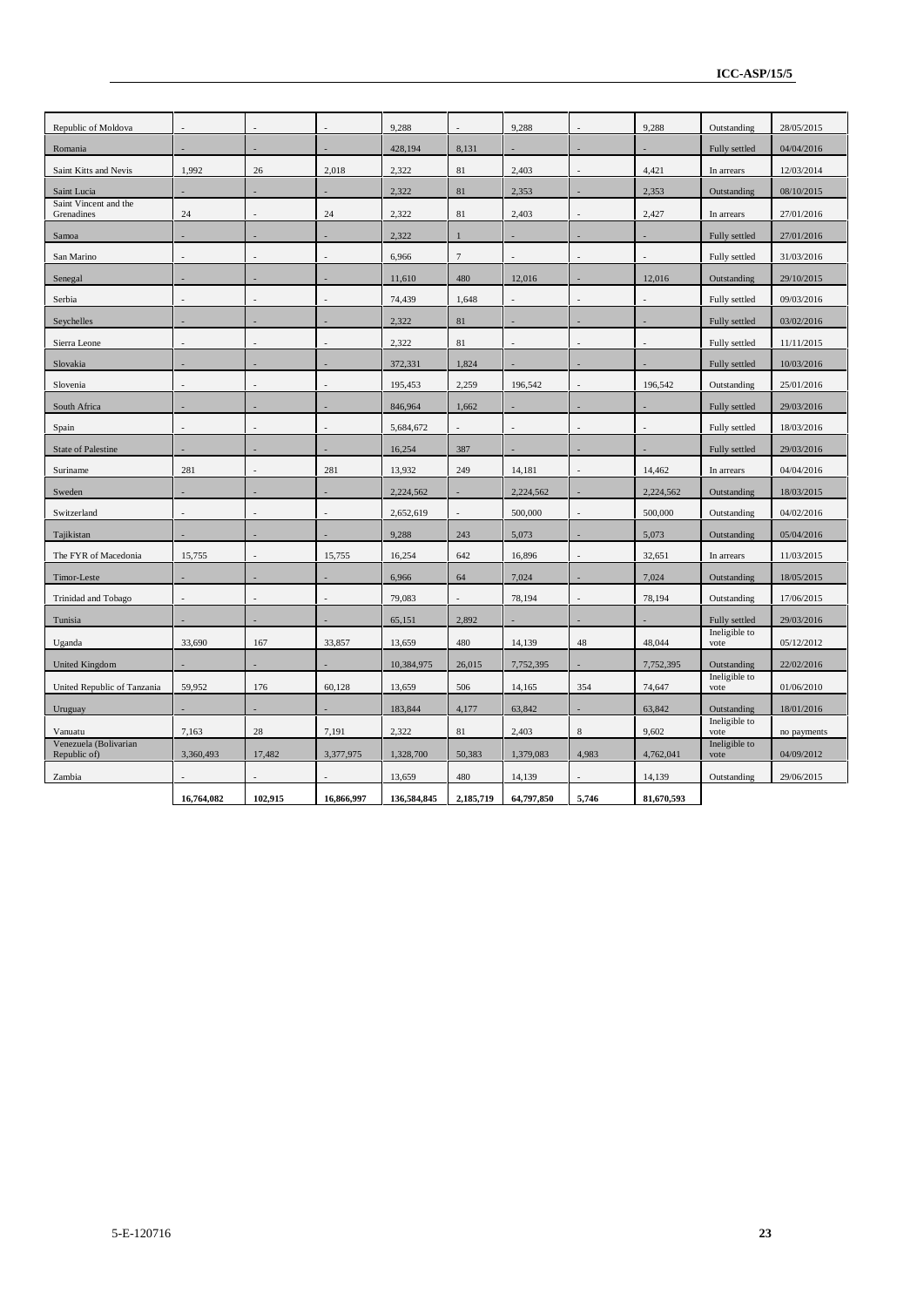## **Annex II**

## **Human resources tables**

## **Geographical Representation of ICC Professional Staff**

Status as at 31 March 2016

Total number of professionals: 320\* \* Excluding Elected Officials and 34 language staff Total number of nationalities: 82

## **Distribution per region:**

| <b>Region</b>        | <b>Nationality</b>                | <b>Total</b>   |
|----------------------|-----------------------------------|----------------|
| African              | Algeria                           | $\mathbf{1}$   |
|                      | Benin                             | $\mathbf{1}$   |
|                      | <b>Burkina Faso</b>               | $\mathbf{1}$   |
|                      | Cameroon                          | 3              |
|                      | Congo                             | $\mathbf{1}$   |
|                      | Congo, Democratic Republic of the | $\mathbf{2}$   |
|                      | Cote d'Ivoire                     | $\overline{c}$ |
|                      | Egypt                             | $\overline{4}$ |
|                      | Ethiopia                          | 1              |
|                      | Gambia                            | $\mathbf{2}$   |
|                      | Ghana                             | 2              |
|                      | Guinea                            | $\mathbf{1}$   |
|                      | Kenya                             | 3              |
|                      | Lesotho                           | $\mathbf{1}$   |
|                      | Malawi                            | $\mathbf{1}$   |
|                      | Mali                              | $\mathbf{2}$   |
|                      | Niger                             | 3              |
|                      | Nigeria                           | $\overline{2}$ |
|                      | Rwanda                            | 2              |
|                      | Senegal                           | $\overline{4}$ |
|                      | Sierra Leone                      | 3              |
|                      | South Africa                      | 7              |
|                      | Uganda                            | $\sqrt{2}$     |
|                      | United Republic of Tanzania       | $\overline{c}$ |
|                      | Zambia                            | 1              |
|                      | Zimbabwe                          | $\mathbf{1}$   |
| <b>African Total</b> |                                   | 55             |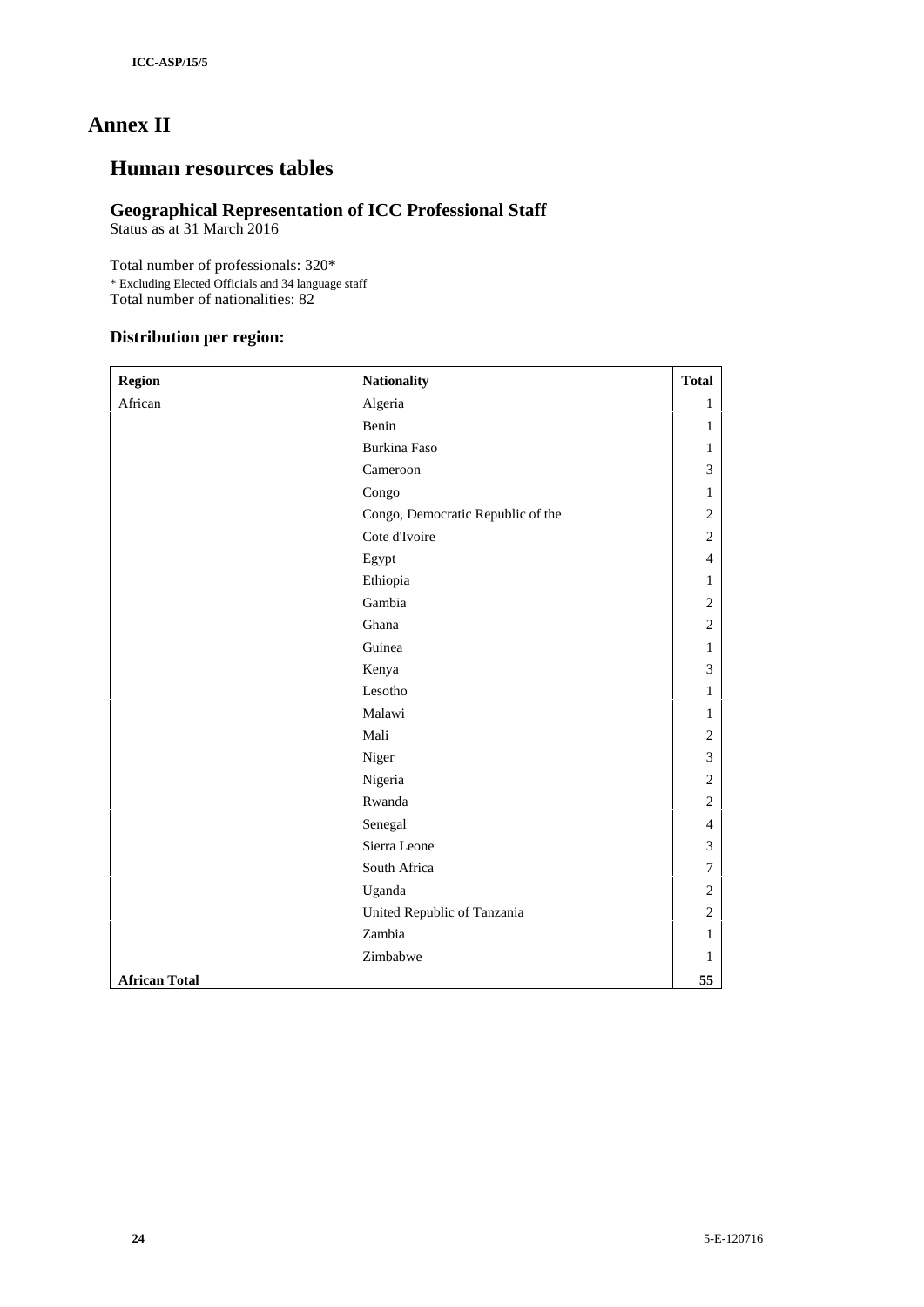| <b>Region</b>      | <b>Nationality</b>         | <b>Total</b>   |
|--------------------|----------------------------|----------------|
| Asian              | China                      | 1              |
|                    | Cyprus                     | 1              |
|                    | Indonesia                  | 1              |
|                    | Iran (Islamic Republic of) | 3              |
|                    | Japan                      | 4              |
|                    | Jordan                     | 1              |
|                    | Lebanon                    | 1              |
|                    | Mongolia                   | 1              |
|                    | Pakistan                   | 1              |
|                    | Palestine                  | $\mathbf{1}$   |
|                    | Philippines                | 1              |
|                    | Singapore                  | $\overline{2}$ |
|                    | Sri Lanka                  | $\mathbf{1}$   |
| <b>Asian Total</b> |                            | 19             |

| <b>Region</b>                 | <b>Nationality</b>        | <b>Total</b>   |
|-------------------------------|---------------------------|----------------|
| Eastern European              | Albania                   | 1              |
|                               | Bosnia and Herzegovina    | $\overline{2}$ |
|                               | Bulgaria                  |                |
|                               | Croatia                   | 3              |
|                               | Georgia                   | 3              |
|                               | Poland                    | ш              |
|                               | Republic of Moldova       | $\overline{2}$ |
|                               | Romania                   | 5              |
|                               | <b>Russian Federation</b> |                |
|                               | Serbia                    | 5              |
|                               | Ukraine                   | 1              |
| <b>Eastern European Total</b> |                           | 25             |

| <b>Region</b>       | <b>Nationality</b>  | <b>Total</b>   |
|---------------------|---------------------|----------------|
| <b>GRULAC</b>       | Argentina           | 3              |
|                     | <b>Brazil</b>       | 1              |
|                     | Chile               | -1             |
|                     | Colombia            | 5              |
|                     | Costa Rica          | 1              |
|                     | Ecuador             | $\overline{2}$ |
|                     | Jamaica             | 1              |
|                     | Mexico              | 3              |
|                     | Peru                | $\overline{4}$ |
|                     | Trinidad and Tobago | $\overline{2}$ |
|                     | Venezuela           | 3              |
| <b>GRULAC Total</b> |                     | 26             |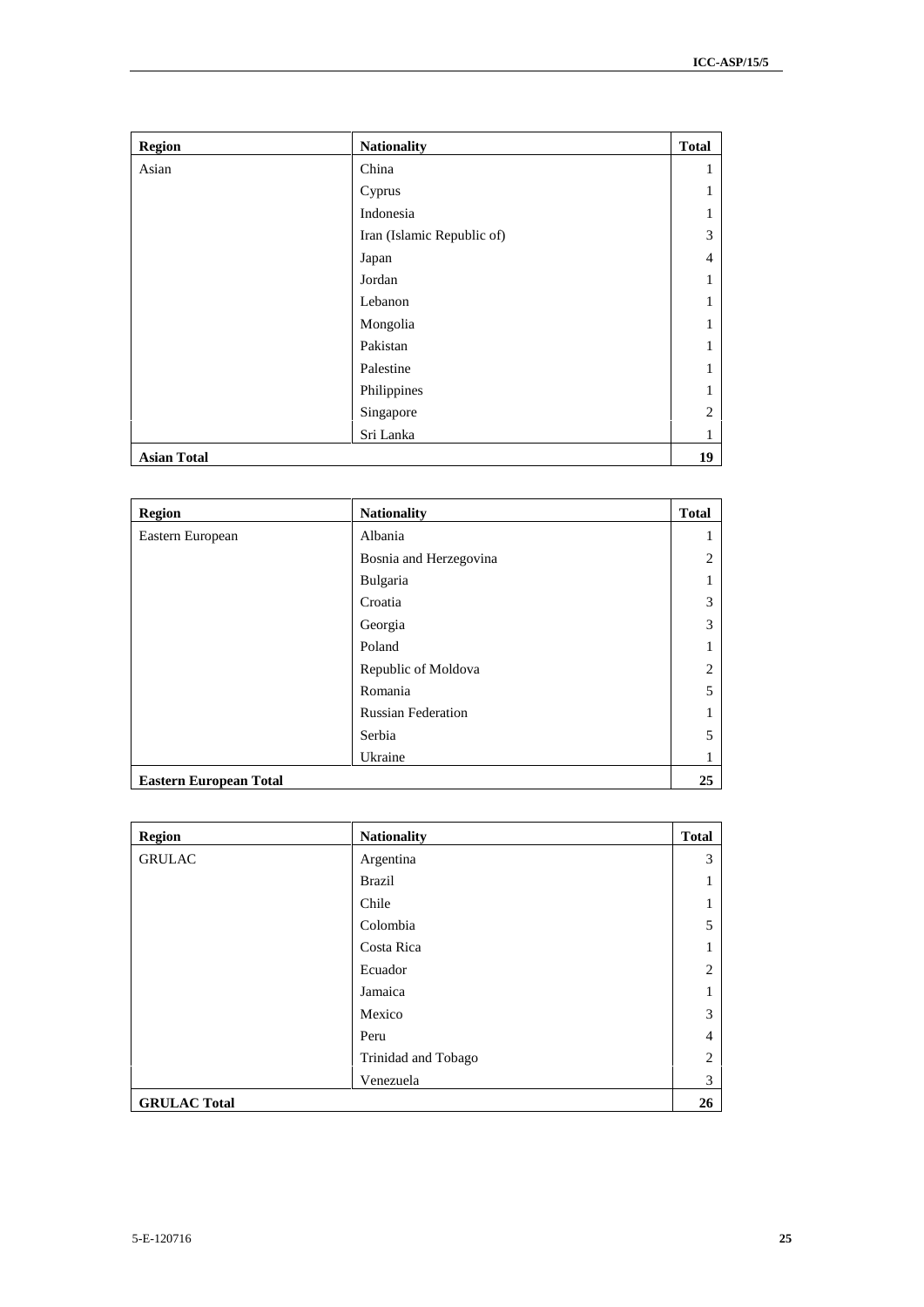| <b>Region</b>     | <b>Nationality</b>              | <b>Total</b>   |
|-------------------|---------------------------------|----------------|
| <b>WEOG</b>       | Australia                       | 10             |
|                   | Austria                         | 1              |
|                   | Belgium                         | 10             |
|                   | Canada                          | 11             |
|                   | Denmark                         | 1              |
|                   | Finland                         | $\overline{4}$ |
|                   | France                          | 42             |
|                   | Germany                         | 12             |
|                   | Greece                          | $\overline{2}$ |
|                   | Iceland                         | $\mathbf{1}$   |
|                   | Ireland                         | 8              |
|                   | Israel                          | $\mathbf{1}$   |
|                   | Italy                           | 13             |
|                   | Netherlands                     | 18             |
|                   | New Zealand                     | $\mathbf{1}$   |
|                   | Portugal                        | 3              |
|                   | Spain                           | 14             |
|                   | Sweden                          | 1              |
|                   | Switzerland                     | 3              |
|                   | <b>United Kingdom</b>           | 30             |
|                   | <b>United States of America</b> | 9              |
| <b>WEOG Total</b> |                                 | 195            |

## **Geographical Representation of ICC Professional Staff**

Status as at 31 March 2016

### **Number of Staff per post, per region\***

\* Excluding Elected Officials and 34 language staff

| Grade     | <b>Region</b> | <b>Nationality</b> |                     | <b>Total</b>   |
|-----------|---------------|--------------------|---------------------|----------------|
| $D-1$     | African       | Lesotho            |                     |                |
|           |               |                    | African Total       |                |
|           | <b>GRULAC</b> | Argentina          |                     |                |
|           |               | Ecuador            |                     |                |
|           |               |                    | <b>GRULAC</b> Total | $\overline{2}$ |
|           | <b>WEOG</b>   | Belgium            |                     | ↑              |
|           |               | France             |                     |                |
|           |               | Italy              |                     |                |
|           |               | Netherlands        |                     | ◠<br>∠         |
|           |               |                    | <b>WEOG</b> Total   | 6              |
| D-1 Total |               |                    |                     | 9              |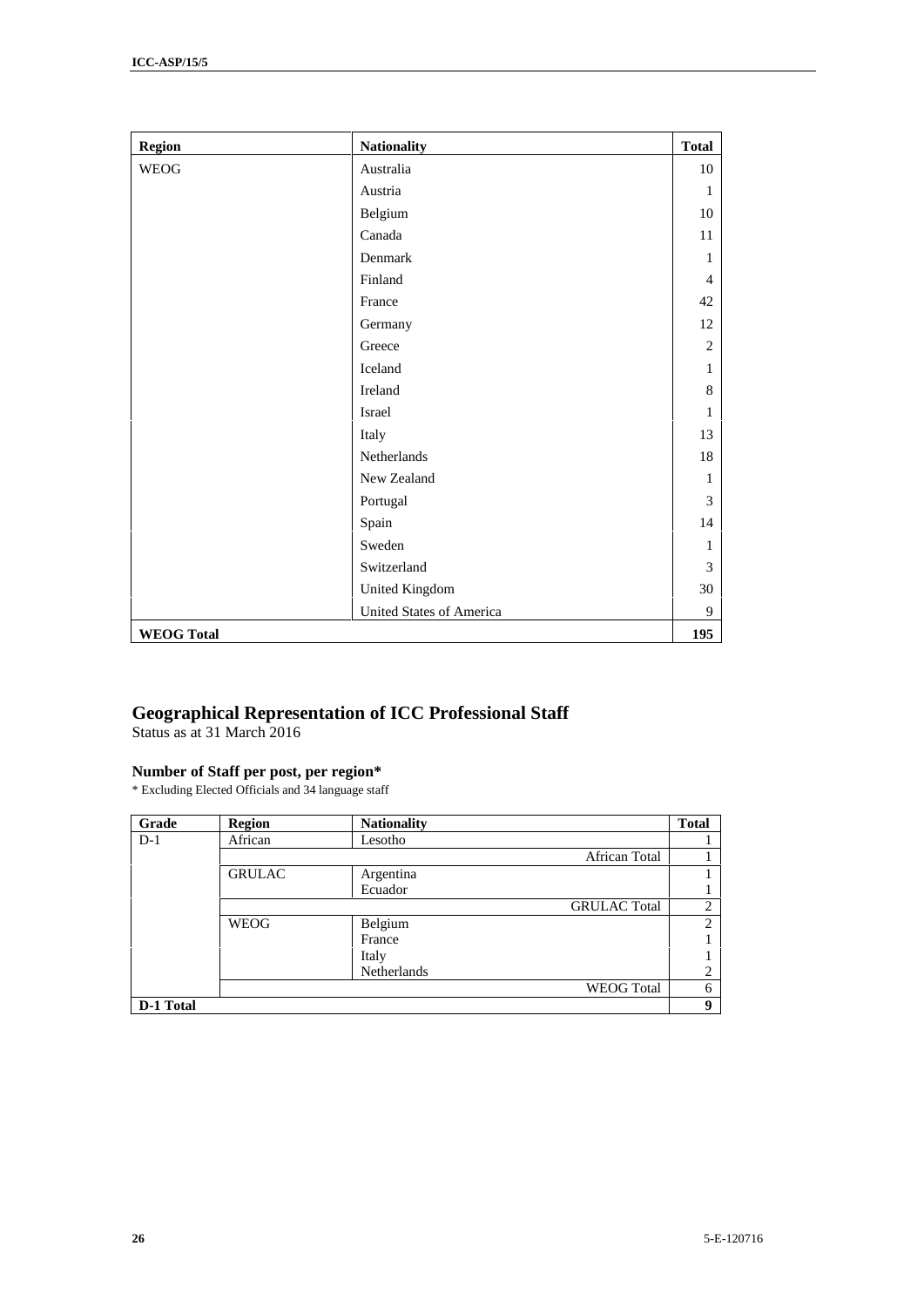| Grade     | <b>Region</b>    | <b>Nationality</b>     | <b>Total</b>   |
|-----------|------------------|------------------------|----------------|
| $P-5$     | African          | Kenya                  |                |
|           |                  | Mali                   | 1              |
|           |                  | Senegal                | 1              |
|           |                  | South Africa           | $\overline{c}$ |
|           |                  | African Total          | 5              |
|           | Asian            | Jordan                 | 1              |
|           |                  | Asian Total            | 1              |
|           | Eastern European | Georgia                | 1              |
|           |                  | Serbia                 | $\overline{c}$ |
|           |                  | Eastern European Total | 3              |
|           | <b>GRULAC</b>    | Jamaica                | $\mathbf{1}$   |
|           |                  | <b>GRULAC Total</b>    | $\mathbf{1}$   |
|           | <b>WEOG</b>      | Australia              | $\overline{c}$ |
|           |                  | Canada                 | $\overline{c}$ |
|           |                  | Denmark                | 1              |
|           |                  | Finland                | 1              |
|           |                  | France                 | 5              |
|           |                  | Ireland                | 1              |
|           |                  | Italy                  | $\overline{c}$ |
|           |                  | Netherlands            | 1              |
|           |                  | Portugal               |                |
|           |                  | Spain                  | $\overline{c}$ |
|           |                  | United Kingdom         | 5              |
|           |                  | <b>WEOG</b> Total      | 23             |
| P-5 Total |                  |                        | 33             |

| Grade     | <b>Region</b>    | <b>Nationality</b>              | <b>Total</b>   |
|-----------|------------------|---------------------------------|----------------|
| $P-4$     | African          | <b>Burkina Faso</b>             | T              |
|           |                  | Cote d'Ivoire                   | 1              |
|           |                  | Nigeria                         | 1              |
|           |                  | Senegal                         | 1              |
|           |                  | Sierra Leone                    | 1              |
|           |                  | South Africa                    | 3              |
|           |                  | United Republic of Tanzania     | 1              |
|           |                  | <b>African Total</b>            | 9              |
|           | Asian            | Iran (Islamic Republic of)      | 3              |
|           |                  | Lebanon                         | 1              |
|           |                  | Asian Total                     | 4              |
|           | Eastern European | Georgia                         | 1              |
|           |                  | Romania                         | 1              |
|           |                  | Ukraine                         | 1              |
|           |                  | Eastern European Total          | 3              |
|           | <b>GRULAC</b>    | Colombia                        | $\mathbf{1}$   |
|           |                  | Trinidad and Tobago             | $\overline{c}$ |
|           |                  | <b>GRULAC Total</b>             | $\overline{3}$ |
|           | <b>WEOG</b>      | Australia                       | $\,1$          |
|           |                  | Belgium                         | 1              |
|           |                  | Finland                         | $\overline{c}$ |
|           |                  | France                          | 6              |
|           |                  | Germany                         | 3              |
|           |                  | Ireland                         | 1              |
|           |                  | Italy                           | 3              |
|           |                  | <b>Netherlands</b>              | 2              |
|           |                  | New Zealand                     | 1              |
|           |                  | Portugal                        | 1              |
|           |                  | Spain                           | 2              |
|           |                  | United Kingdom                  | 8              |
|           |                  | <b>United States of America</b> | 1              |
|           |                  | <b>WEOG</b> Total               | 32             |
| P-4 Total |                  |                                 | 51             |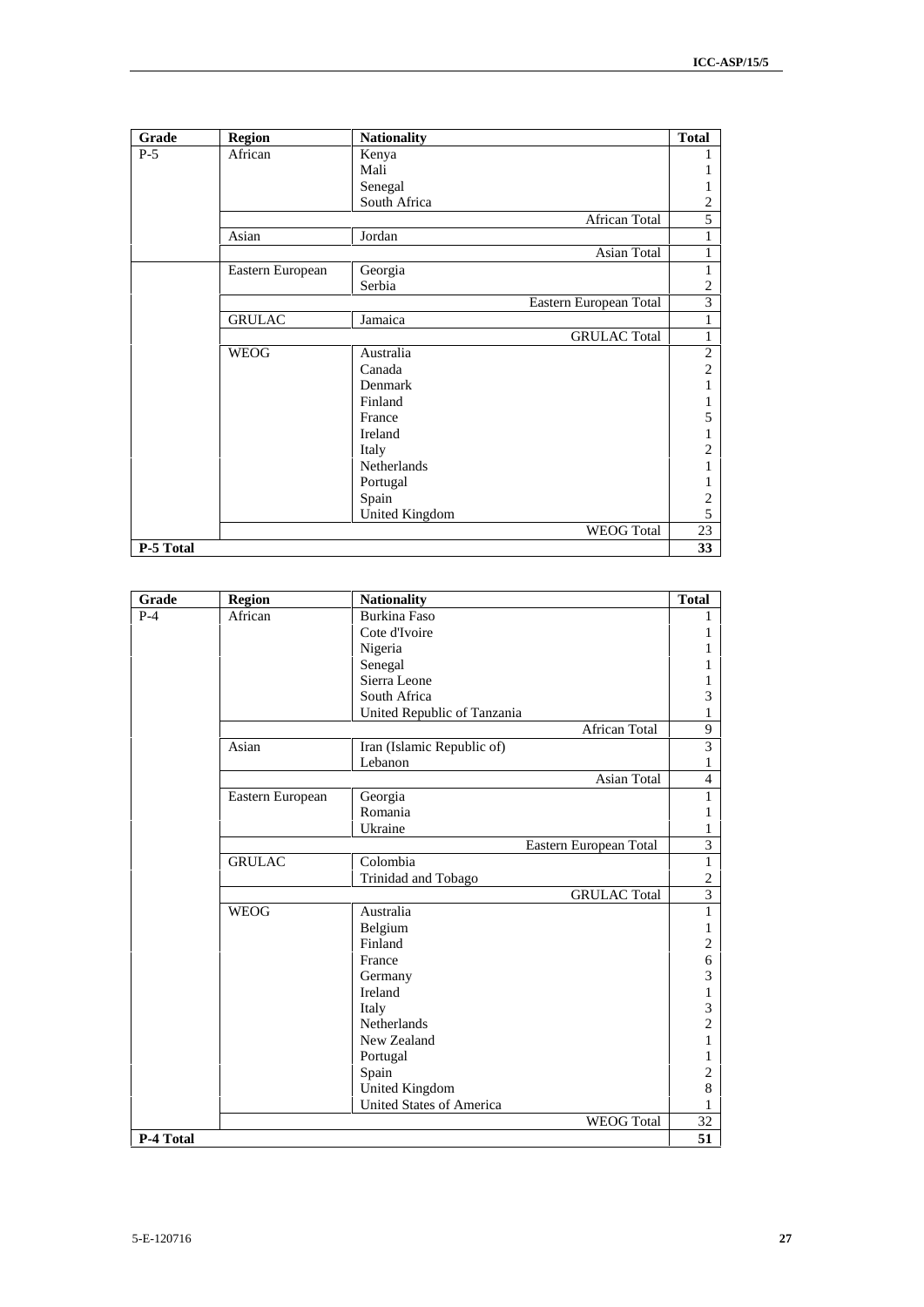| Grade | <b>Region</b>    | <b>Nationality</b>                            | <b>Total</b>                |
|-------|------------------|-----------------------------------------------|-----------------------------|
| $P-3$ | African          | Algeria                                       | T                           |
|       |                  | Benin                                         | 1                           |
|       |                  | Cameroon                                      | 1                           |
|       |                  | Congo                                         | 1                           |
|       |                  | Cote d'Ivoire                                 | 1                           |
|       |                  | Egypt                                         | $\mathbf{2}$                |
|       |                  | Ghana                                         | 1                           |
|       |                  | Kenya                                         | $\mathbf{2}$                |
|       |                  | Mali                                          | 1                           |
|       |                  | Niger                                         | 1                           |
|       |                  | Nigeria                                       | 1                           |
|       |                  | Rwanda                                        | 1                           |
|       |                  | Senegal                                       | 1                           |
|       |                  | Sierra Leone                                  | 1                           |
|       |                  | South Africa                                  | $\overline{c}$              |
|       |                  | Uganda                                        | 1                           |
|       |                  | United Republic of Tanzania                   | 1                           |
|       |                  | Zimbabwe                                      | 1                           |
|       |                  | African Total                                 | 21                          |
|       | Asian            | Japan                                         | 1                           |
|       |                  | Mongolia                                      | 1                           |
|       |                  | Palestine                                     | 1                           |
|       |                  | Philippines                                   | 1                           |
|       |                  | Singapore                                     | 1                           |
|       |                  | Sri Lanka                                     | 1                           |
|       |                  | <b>Asian Total</b>                            | $\sqrt{6}$                  |
|       | Eastern European | Albania                                       | 1                           |
|       |                  | Croatia                                       | 1                           |
|       |                  | Georgia                                       | 1                           |
|       |                  | Poland                                        | 1                           |
|       |                  | Republic of Moldova                           | 1                           |
|       |                  | Romania                                       | 1                           |
|       |                  | Serbia                                        | 1                           |
|       |                  | Eastern European Total                        | $\boldsymbol{7}$            |
|       | <b>GRULAC</b>    | Argentina                                     | 1                           |
|       |                  | Chile                                         | 1                           |
|       |                  | Colombia                                      | 3                           |
|       |                  | Costa Rica                                    | 1                           |
|       |                  | Ecuador                                       | 1                           |
|       |                  | Mexico                                        | 1                           |
|       |                  | Peru                                          | 1                           |
|       |                  | Venezuela                                     | 1                           |
|       |                  | <b>GRULAC</b> Total                           | $10\,$                      |
|       | <b>WEOG</b>      | Australia                                     | 5                           |
|       |                  | Austria                                       | $\mathbf{1}$                |
|       |                  | Belgium                                       | 6                           |
|       |                  | Canada                                        | $\ensuremath{\mathfrak{Z}}$ |
|       |                  | Finland                                       | $\mathbf{1}$                |
|       |                  | France                                        | 14                          |
|       |                  | Germany                                       | 5                           |
|       |                  | Greece                                        | $\mathbf{1}$                |
|       |                  | Ireland                                       | $\overline{4}$              |
|       |                  | Italy                                         | $\mathfrak{Z}$              |
|       |                  | Netherlands                                   | 5                           |
|       |                  | Portugal                                      | $\,1$                       |
|       |                  | Spain                                         | 3                           |
|       |                  | Switzerland                                   | $\sqrt{2}$                  |
|       |                  |                                               |                             |
|       |                  |                                               |                             |
|       |                  | United Kingdom                                | $\,8\,$                     |
|       |                  | United States of America<br><b>WEOG</b> Total | 3<br>65                     |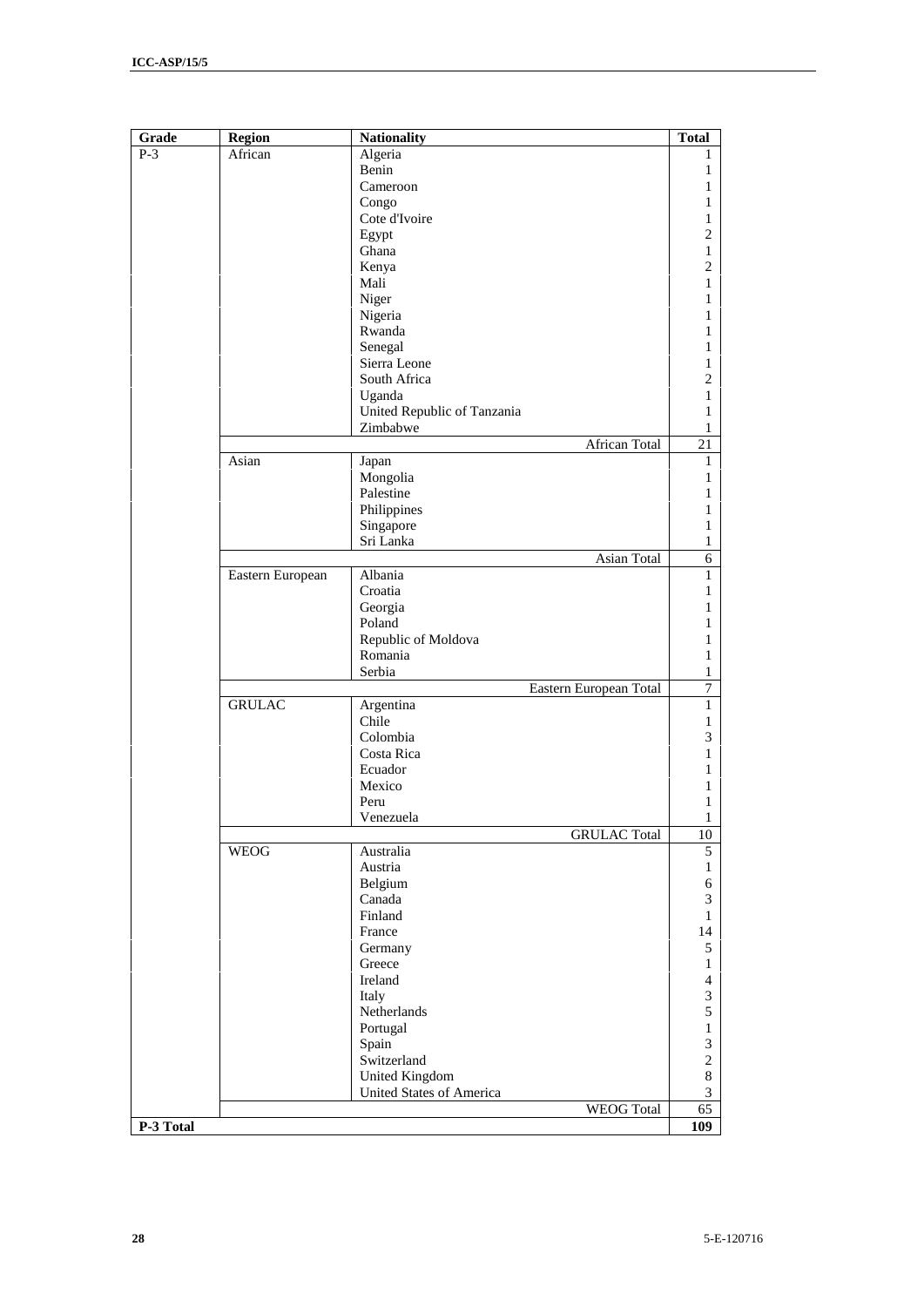| $P-2$<br>African | Cameroon<br>Congo, Democratic Republic of the<br>Egypt | 2<br>$\overline{c}$ |  |  |  |  |  |  |
|------------------|--------------------------------------------------------|---------------------|--|--|--|--|--|--|
|                  |                                                        |                     |  |  |  |  |  |  |
|                  |                                                        |                     |  |  |  |  |  |  |
|                  |                                                        | $\mathbf{2}$        |  |  |  |  |  |  |
|                  | Ethiopia                                               | 1                   |  |  |  |  |  |  |
|                  | Gambia                                                 | 1                   |  |  |  |  |  |  |
|                  | Ghana                                                  | 1                   |  |  |  |  |  |  |
|                  | Malawi                                                 | 1                   |  |  |  |  |  |  |
|                  | Niger                                                  | 2                   |  |  |  |  |  |  |
|                  | Rwanda                                                 | 1                   |  |  |  |  |  |  |
|                  | Senegal                                                | 1                   |  |  |  |  |  |  |
|                  | Sierra Leone                                           | 1                   |  |  |  |  |  |  |
|                  | Zambia                                                 | 1                   |  |  |  |  |  |  |
|                  | African Total                                          | 16                  |  |  |  |  |  |  |
| Asian            | China                                                  |                     |  |  |  |  |  |  |
|                  | Cyprus                                                 | 1                   |  |  |  |  |  |  |
|                  | Indonesia                                              | 1                   |  |  |  |  |  |  |
|                  | Japan                                                  | 3                   |  |  |  |  |  |  |
|                  | Pakistan                                               | 1                   |  |  |  |  |  |  |
|                  | Asian Total                                            | $\boldsymbol{7}$    |  |  |  |  |  |  |
| Eastern European | Bosnia and Herzegovina                                 | 1                   |  |  |  |  |  |  |
|                  | Bulgaria                                               | 1                   |  |  |  |  |  |  |
|                  | Croatia                                                | 1                   |  |  |  |  |  |  |
|                  | Romania                                                | 2                   |  |  |  |  |  |  |
|                  | <b>Russian Federation</b>                              | 1                   |  |  |  |  |  |  |
|                  | Serbia                                                 | $\overline{c}$      |  |  |  |  |  |  |
|                  | Eastern European Total                                 |                     |  |  |  |  |  |  |
| <b>GRULAC</b>    | Argentina                                              | 1                   |  |  |  |  |  |  |
|                  | <b>Brazil</b>                                          | 1                   |  |  |  |  |  |  |
|                  | Colombia                                               | 1                   |  |  |  |  |  |  |
|                  | Mexico                                                 | 1                   |  |  |  |  |  |  |
|                  | Peru                                                   | 3                   |  |  |  |  |  |  |
|                  | Venezuela                                              | 1                   |  |  |  |  |  |  |
|                  | <b>GRULAC Total</b>                                    | $\,8\,$             |  |  |  |  |  |  |
| <b>WEOG</b>      | Australia                                              | $\mathfrak{2}$      |  |  |  |  |  |  |
|                  | Belgium                                                | 1                   |  |  |  |  |  |  |
|                  | Canada                                                 | 5                   |  |  |  |  |  |  |
|                  | France                                                 | 14                  |  |  |  |  |  |  |
|                  | Germany                                                | $\mathfrak{Z}$      |  |  |  |  |  |  |
|                  | Greece                                                 | 1                   |  |  |  |  |  |  |
|                  | Iceland                                                | 1                   |  |  |  |  |  |  |
|                  | Ireland                                                | 1                   |  |  |  |  |  |  |
|                  | Israel                                                 | 1                   |  |  |  |  |  |  |
|                  | Italy                                                  | $\overline{4}$      |  |  |  |  |  |  |
|                  | Netherlands                                            | $\boldsymbol{7}$    |  |  |  |  |  |  |
|                  | Spain                                                  | 5                   |  |  |  |  |  |  |
|                  | Sweden                                                 | 1                   |  |  |  |  |  |  |
|                  | Switzerland                                            | 1                   |  |  |  |  |  |  |
|                  | <b>United Kingdom</b>                                  | 9                   |  |  |  |  |  |  |
|                  | United States of America                               | 5                   |  |  |  |  |  |  |
|                  | <b>WEOG Total</b>                                      | 61                  |  |  |  |  |  |  |
| P-2 Total        |                                                        | 100                 |  |  |  |  |  |  |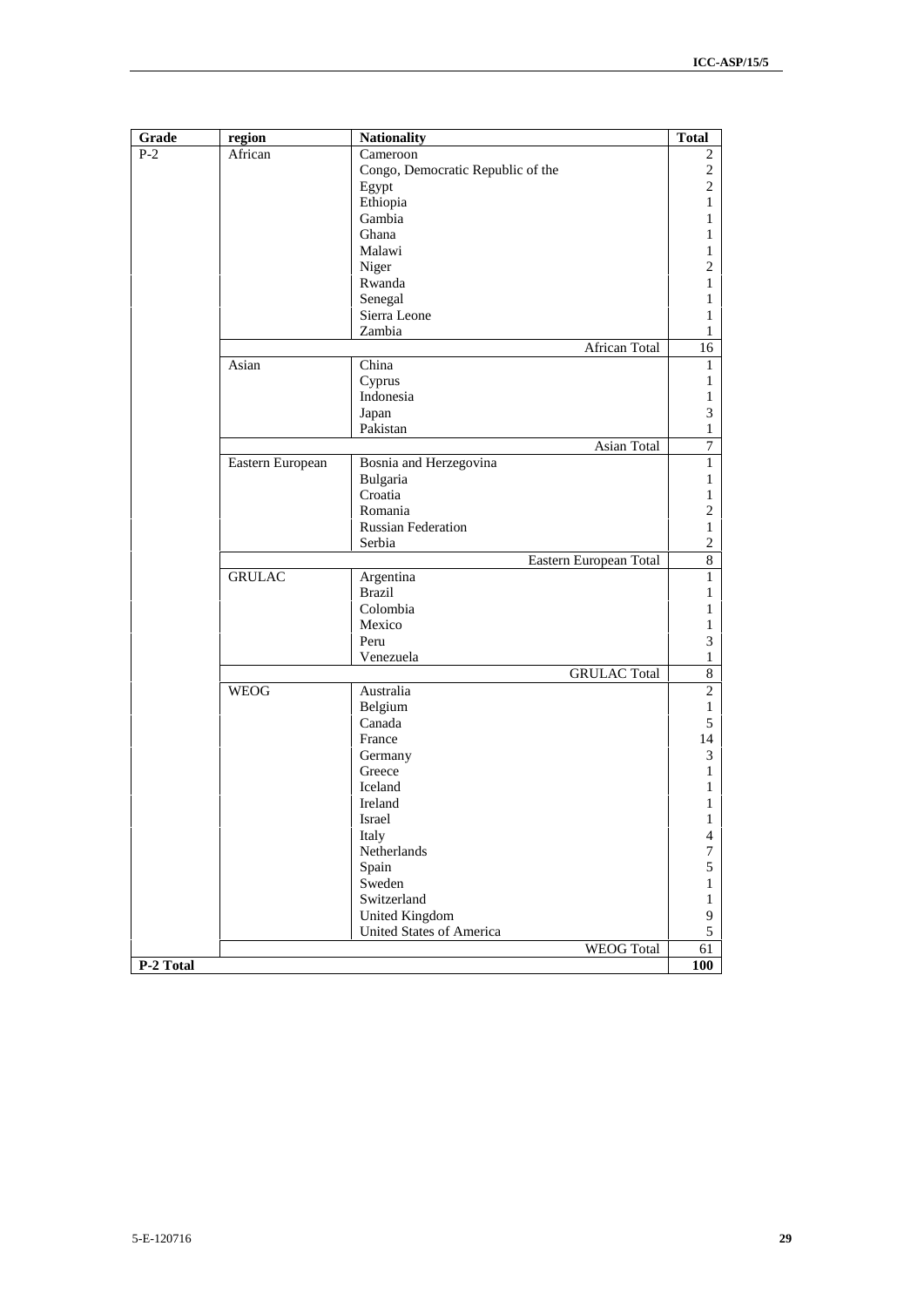| Grade              | <b>Region</b>    | <b>Nationality</b>     | <b>Total</b>   |
|--------------------|------------------|------------------------|----------------|
| $P-1$              | African          | Gambia                 |                |
|                    |                  | Guinea                 |                |
|                    |                  | Uganda                 |                |
|                    |                  | African Total          | 3              |
|                    | Asian            | Singapore              | ı              |
|                    |                  | Asian Total            | 1              |
|                    | Eastern European | Bosnia and Herzegovina | 1              |
|                    |                  | Croatia                |                |
|                    |                  | Republic of Moldova    |                |
|                    |                  | Romania                |                |
|                    |                  | Eastern European Total | 4              |
|                    | <b>GRULAC</b>    | Mexico                 | 1              |
|                    |                  | Venezuela              | 1              |
|                    |                  | <b>GRULAC Total</b>    | $\overline{2}$ |
|                    | <b>WEOG</b>      | Canada                 | 1              |
|                    |                  | France                 | $\overline{2}$ |
|                    |                  | Germany                |                |
|                    |                  | Ireland                |                |
|                    |                  | <b>Netherlands</b>     |                |
|                    |                  | Spain                  | 2              |
|                    |                  | <b>WEOG</b> Total      | 8              |
| P-1 Total          |                  |                        | 18             |
| <b>Grand Total</b> |                  |                        | 320            |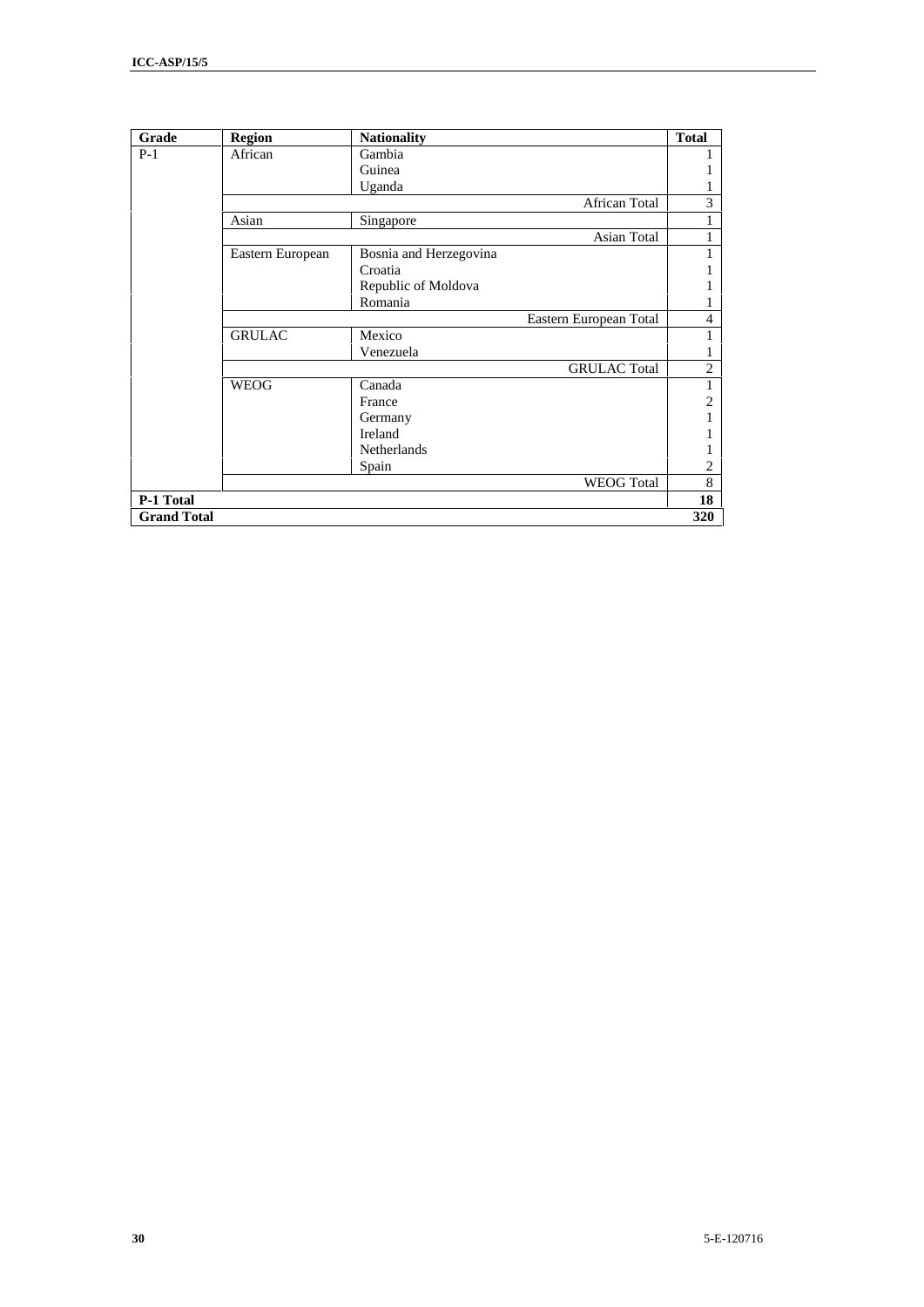## **Percentage of staff per post, per region**

### Percentage – D1 posts

Due to the limited number of only eight positions concerned, statistic and graphic representations could be misleading, please refer to the exact numbers in table above.

### Percentage - P5 posts



Percentage - P4 posts

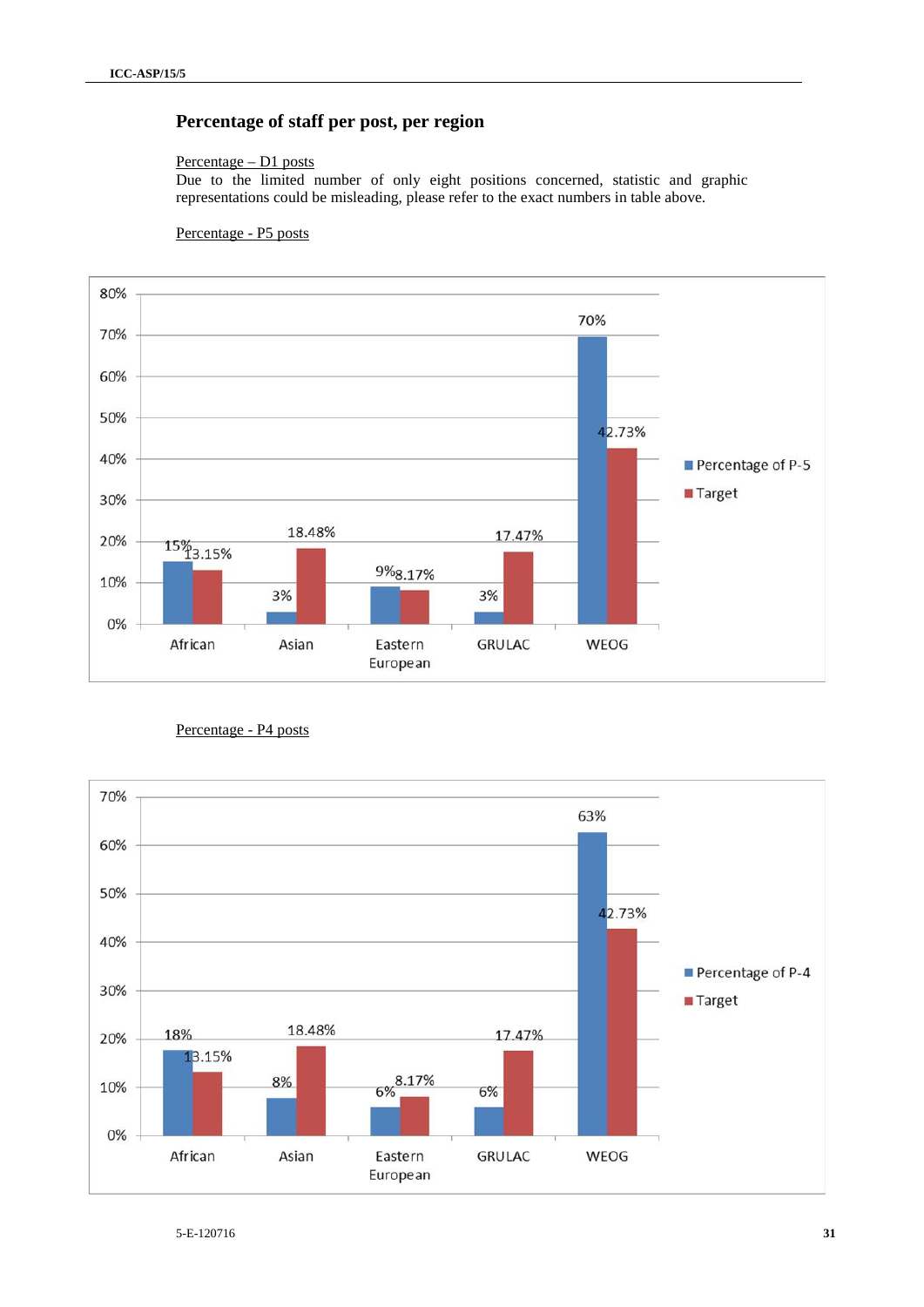### Percentage - P3 posts



### Percentage - P2 posts

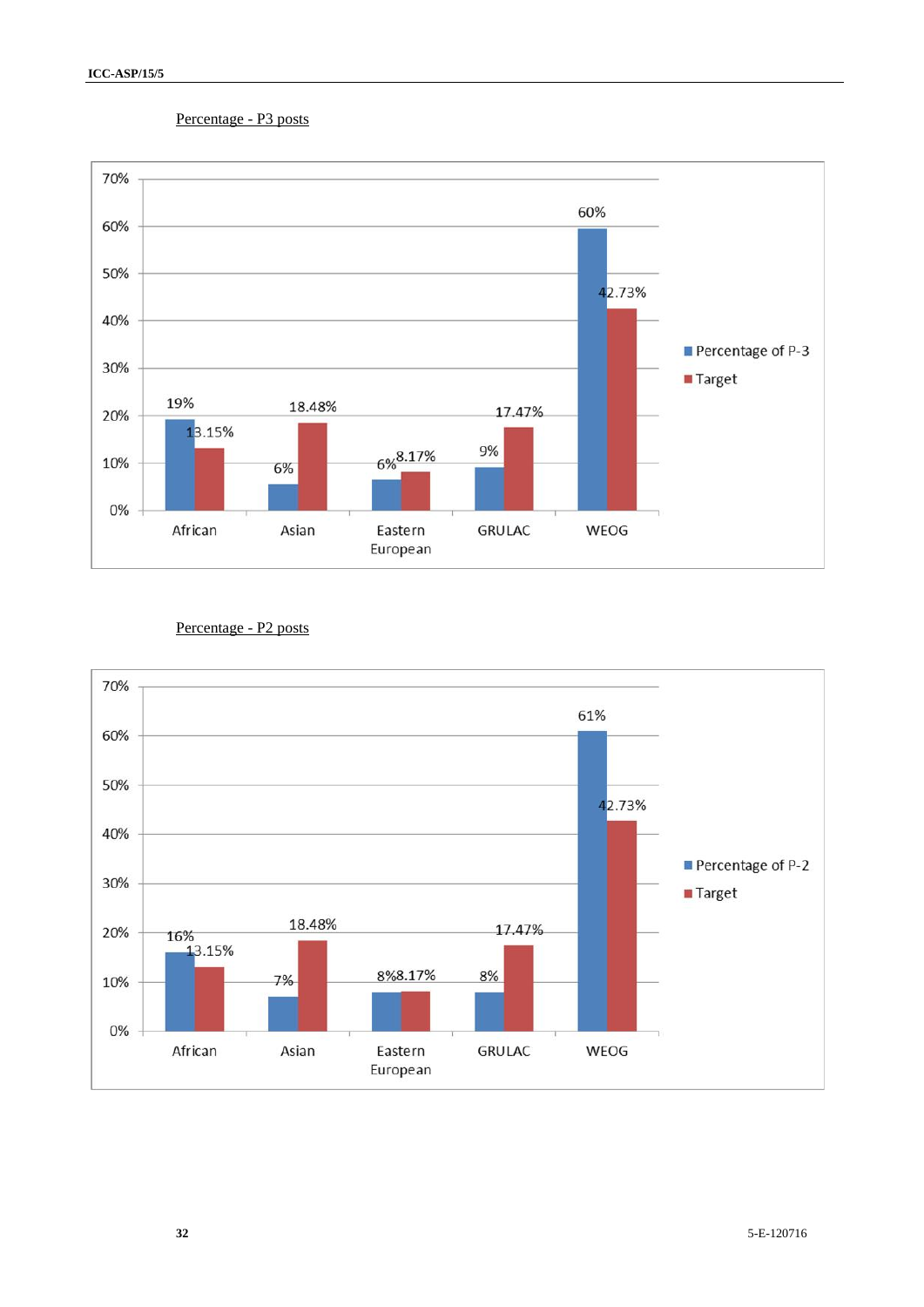### Percentage - P1 posts

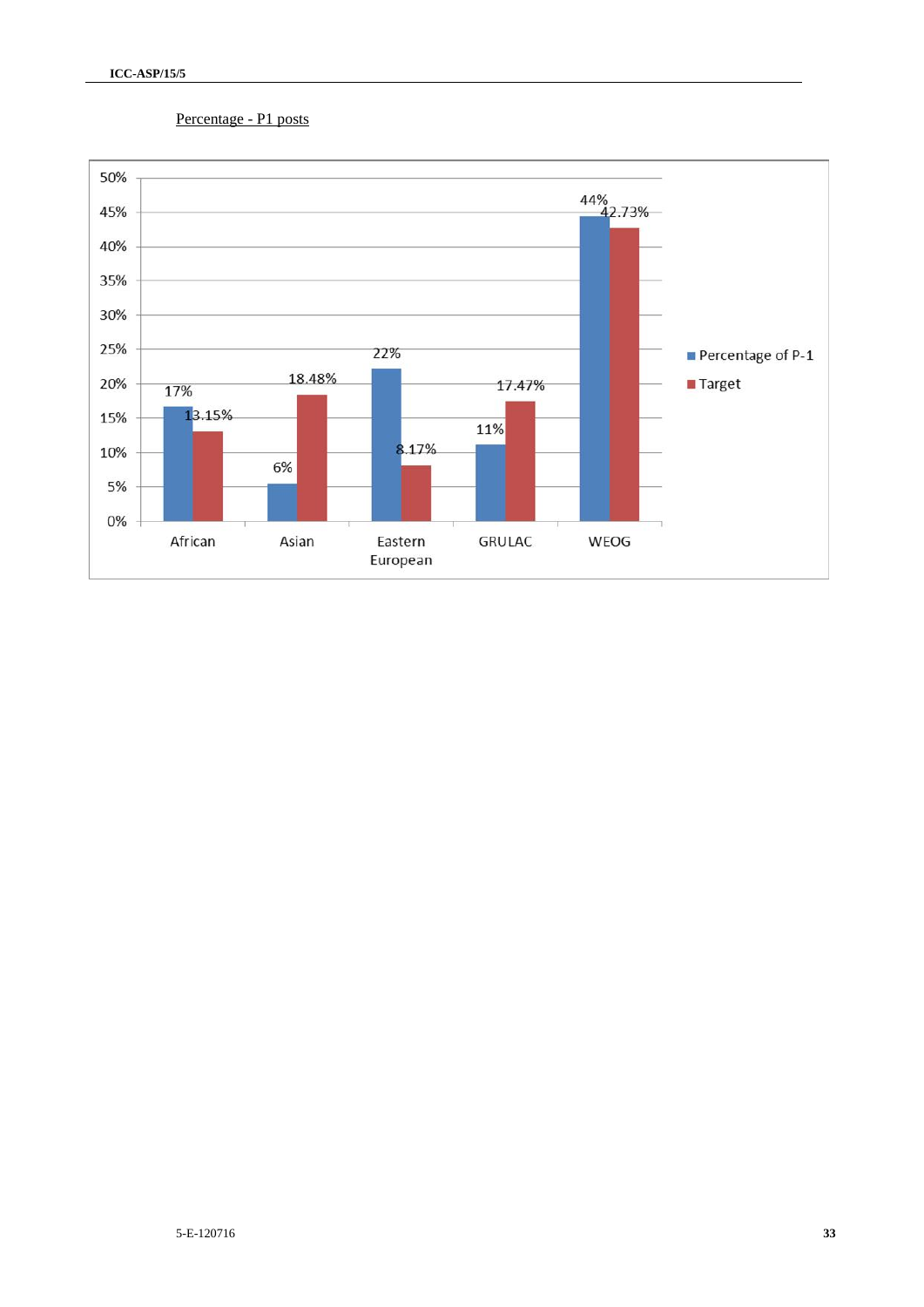|               |                          | <b>Assessment</b> | <b>Desirable</b> |               |                    |                   |                  |                |
|---------------|--------------------------|-------------------|------------------|---------------|--------------------|-------------------|------------------|----------------|
| <b>Region</b> | Range<br>2016<br>Country |                   | Representation   | <b>Target</b> | <b>Actual</b>      | <b>Difference</b> |                  |                |
| African       | Algeria                  | 0.00000%          | $0.00\,$         | 0.00          | Non Ratified       | $\mathbf{0}$      | 1                |                |
|               |                          |                   |                  |               | Under              |                   |                  |                |
| African       | Benin                    | 0.00510\%         | 1.30             | 1.76          | Represented        | $\overline{2}$    | $\mathbf{1}$     | $-1$           |
|               |                          |                   |                  |               | Non                |                   |                  |                |
| African       | <b>Botswana</b>          | 0.02390%          | 1.28             | 1.73          | Represented        | $\overline{2}$    | $\boldsymbol{0}$ | $-2$           |
|               |                          |                   |                  |               | Under              |                   |                  |                |
| African       | <b>Burkina Faso</b>      | 0.00680%          | 1.35             | 1.83          | Represented        | $\overline{2}$    | 1                | $-1$           |
| African       | Burundi                  | 0.00170%          | 1.29             | 1.74          | Non<br>Represented | 2                 | $\overline{0}$   | $-2$           |
| African       | Cameroon                 | 0.00000%          | 0.00             | 0.00          | Non Ratified       | $\overline{0}$    | $\overline{3}$   | 3              |
|               |                          |                   |                  |               | Non                |                   |                  |                |
| African       | Cape Verde               | 0.00170%          | 1.22             | 1.65          | Represented        | $\mathbf{1}$      | $\boldsymbol{0}$ | $-1$           |
|               | Central African          |                   |                  |               | Non                |                   |                  |                |
| African       | Republic                 | 0.00170%          | 1.25             | 1.69          | Represented        | 1                 | $\mathbf{0}$     | $-1$           |
| African       | Chad                     | 0.00850%          | 1.32             | 1.79          | Non<br>Represented | $\overline{c}$    | $\mathbf{0}$     | $-2$           |
|               |                          |                   |                  |               | Non                |                   |                  |                |
| African       | Comoros                  | 0.00170%          | 1.22             | 1.65          | Represented        | $\mathbf{1}$      | $\boldsymbol{0}$ | $-1$           |
| African       | Congo                    | 0.01020%          | 1.27             | 1.71          | In Balance         | $\mathbf{1}$      | $\mathbf{1}$     | 0              |
| African       | Côte d'Ivoire            | 0.01530%          | 1.40             | 1.89          | In Balance         | $\overline{c}$    | $\overline{c}$   | $\overline{0}$ |
|               | Democratic               |                   |                  |               |                    |                   |                  |                |
|               | Republic of the          |                   |                  |               |                    |                   |                  |                |
| African       | Congo                    | 0.01000%          | 1.74             | 2.35          | In Balance         | $\overline{c}$    | $\sqrt{2}$       | $\mathbf{0}$   |
| African       | Djibouti                 | 0.00170%          | 1.22             | 1.65          | Non<br>Represented | 1                 | $\overline{0}$   | $-1$           |
| African       | Egypt                    | 0.00000%          | 0.00             | 0.00          | Non Ratified       | $\boldsymbol{0}$  | $\overline{4}$   | $\overline{4}$ |
| African       | Ethiopia                 | $0.00000\%$       | 0.00             | 0.00          | Non Ratified       | $\boldsymbol{0}$  | $\mathbf{1}$     | $\mathbf{1}$   |
|               |                          |                   |                  |               | Non                |                   |                  |                |
| African       | Gabon                    | 0.02900%          | 1.28             | 1.74          | Represented        | $\overline{2}$    | $\mathbf{0}$     | $-2$           |
|               |                          |                   |                  |               | Over               |                   |                  |                |
| African       | Gambia                   | 0.00170%          | 1.23             | 1.66          | Represented        | 1                 | $\overline{c}$   | $\mathbf{1}$   |
| African       | Ghana                    | 0.02730%          | 1.47             | 1.98          | In Balance         | $\overline{2}$    | $\overline{c}$   | $\overline{0}$ |
|               |                          |                   |                  |               | Under              |                   |                  |                |
| African       | Guinea                   | 0.00340%          | 1.31             | 1.77          | Represented        | $\overline{c}$    | $\mathbf{1}$     | $-1$           |
| African       |                          | 0.03070%          | 1.61             | 2.18          | Over               |                   | 3                |                |
|               | Kenya                    | 0.00170%          |                  |               | Represented        | $\overline{c}$    | $\mathbf{1}$     | 1              |
| African       | Lesotho                  |                   | 1.23             | 1.66          | In Balance<br>Non  | $\mathbf{1}$      |                  | $\overline{0}$ |
| African       | Liberia                  | 0.00170%          | 1.25             | 1.69          | Represented        | $\mathbf{1}$      | $\boldsymbol{0}$ | $^{\rm -1}$    |
|               |                          |                   |                  |               | Non                |                   |                  |                |
| African       | Madagascar               | 0.00510%          | 1.39             | 1.89          | Represented        | $\sqrt{2}$        | $\boldsymbol{0}$ | $-2$           |
|               |                          |                   |                  |               | Under              |                   |                  |                |
| African       | Malawi                   | 0.00340%          | 1.34             | 1.81          | Represented        | $\sqrt{2}$        | $\mathbf{1}$     | $-1$           |
| African       | Mali                     | 0.00510%          | 1.34             | 1.81          | In Balance         | $\overline{2}$    | $\overline{2}$   | $\overline{0}$ |
|               |                          |                   |                  |               | Non                |                   |                  |                |
| African       | Mauritius                | 0.02040%          | 1.26             | 1.71          | Represented<br>Non | 1                 | $\boldsymbol{0}$ | $-1$           |
| African       | Namibia                  | 0.01700%          | 1.26             | 1.71          | Represented        | $\mathbf{1}$      | $\boldsymbol{0}$ | $-1$           |
|               |                          |                   |                  |               | Over               |                   |                  |                |
| African       | Niger                    | 0.00340%          | 1.35             | 1.82          | Represented        | $\boldsymbol{2}$  | $\mathfrak{Z}$   | 1              |
|               |                          |                   |                  |               | Under              |                   |                  |                |
| African       | Nigeria                  | 0.35610%          | 3.25             | 4.39          | Represented        | $\overline{4}$    | $\sqrt{2}$       | $-2$           |
| African       | Rwanda                   | $0.00000\%$       | $0.00\,$         | $0.00\,$      | Non Ratified       | $\boldsymbol{0}$  | $\overline{2}$   | $\overline{2}$ |
|               |                          |                   |                  |               | Over               |                   |                  |                |
| African       | Senegal                  | 0.00850%          | 1.33             | 1.80          | Represented        | $\overline{c}$    | $\overline{4}$   | 2              |
| African       | Seychelles               | 0.00170%          | 1.21             | 1.64          | Non                | $\mathbf{1}$      | $\boldsymbol{0}$ | $-1$           |

## **Desirable Range by Country as at 31 March 2016**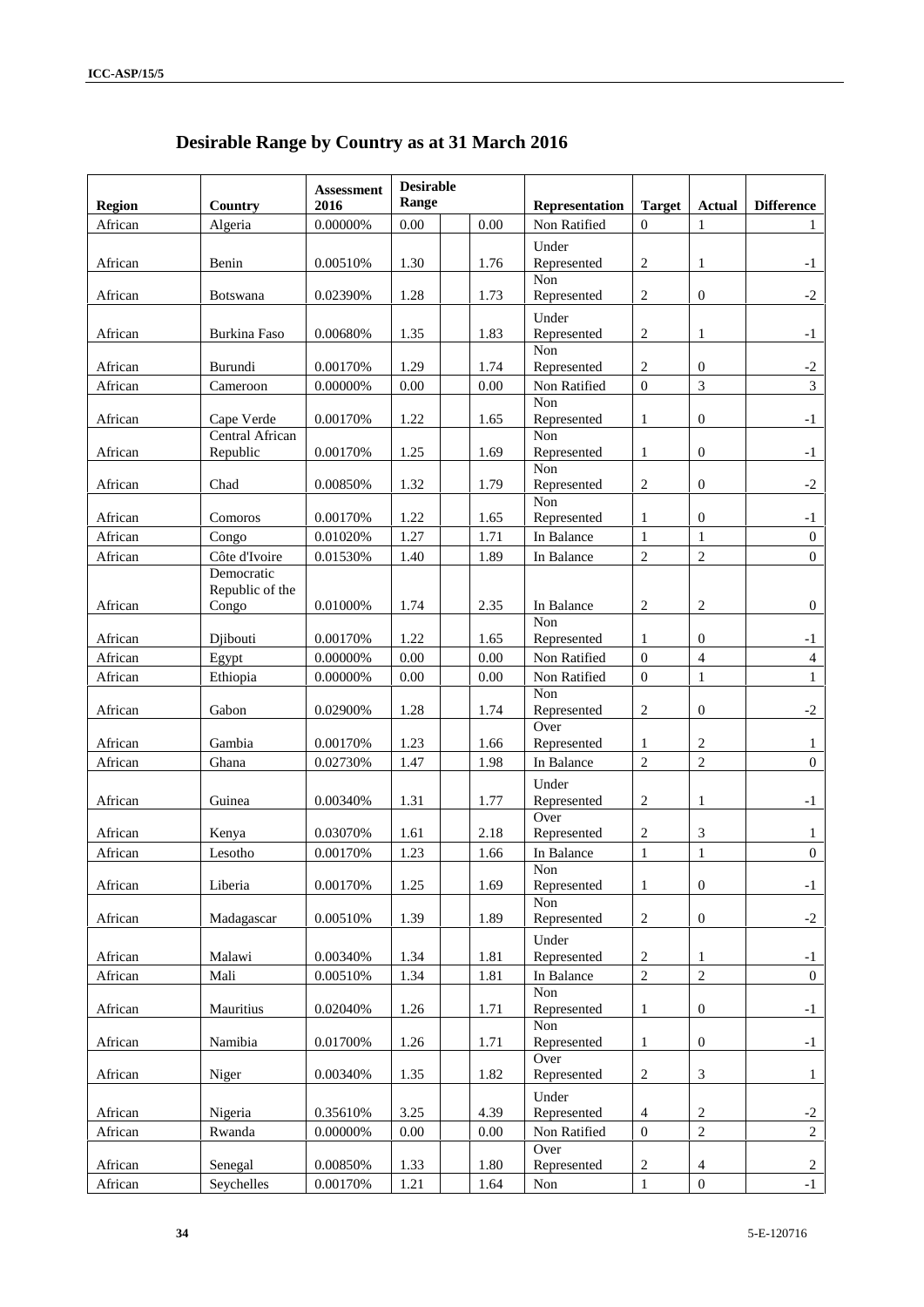|          |                      |             |          |          | Represented          |                  |                  |                  |
|----------|----------------------|-------------|----------|----------|----------------------|------------------|------------------|------------------|
|          |                      |             |          |          | Over                 |                  |                  |                  |
| African  | Sierra Leone         | 0.00170%    | 1.26     | 1.71     | Represented          | $\mathbf{1}$     | 3                | 2                |
|          |                      |             |          |          | Over                 |                  |                  |                  |
| African  | South Africa         | 0.62010%    | 2.90     | 3.93     | Represented          | 3                | 7                | 4                |
| African  | Tunisia              | 0.04770%    | 1.40     | 1.89     | Non<br>Represented   | $\overline{c}$   | $\mathbf{0}$     | $-2$             |
| African  | Uganda               | 0.01000%    | 1.51     | 2.04     | In Balance           | $\overline{2}$   | $\sqrt{2}$       | $\Omega$         |
|          | United               |             |          |          |                      |                  |                  |                  |
|          | Republic of          |             |          |          |                      |                  |                  |                  |
| African  | Tanzania             | 0.01000%    | 1.60     | 2.16     | In Balance           | $\mathbf{2}$     | $\overline{2}$   | $\overline{0}$   |
|          |                      |             |          |          | Under                |                  |                  |                  |
| African  | Zambia               | 0.01000%    | 1.34     | 1.81     | Represented          | 2                | 1                | $-1$             |
| African  | Zimbabwe             | 0.00000%    | $0.00\,$ | $0.00\,$ | Non Ratified         | $\boldsymbol{0}$ | $\mathbf 1$      | $\mathbf{1}$     |
|          |                      |             |          |          | Non                  |                  |                  |                  |
| Asian    | Afghanistan          | 0.01000%    | 1.46     | 1.98     | Represented          | 2                | $\boldsymbol{0}$ | $-2$             |
|          |                      |             |          |          | Non                  |                  |                  |                  |
| Asian    | Bangladesh           | 0.01000%    | 2.47     | 3.34     | Represented          | 3                | $\mathbf{0}$     | $-3$             |
|          |                      |             |          |          | Non                  |                  |                  |                  |
| Asian    | Cambodia             | 0.00680%    | 1.34     | 1.82     | Represented          | 2                | $\overline{0}$   | $-2$             |
| Asian    | China                | 0.00000%    | 0.00     | 0.00     | Non Ratified         | $\mathbf{0}$     | $\mathbf{1}$     | 1                |
| Asian    | Cook Islands         | 0.00170%    | 1.21     | 1.64     | Non<br>Represented   | 1                | $\boldsymbol{0}$ | $-1$             |
|          |                      |             |          |          |                      |                  |                  |                  |
| Asian    | Cyprus               | 0.07330%    | 1.37     | 1.85     | Under<br>Represented | $\mathbf{2}$     | $\mathbf{1}$     | $-1$             |
|          |                      |             |          |          | Non                  |                  |                  |                  |
| Asian    | Fiji                 | 0.00510%    | 1.23     | 1.66     | Represented          | -1               | $\mathbf{0}$     | $-1$             |
| Asian    | Indonesia            | 0.00000%    | $0.00\,$ | 0.00     | Non Ratified         | $\mathbf{0}$     | $\mathbf{1}$     | $\mathbf{1}$     |
|          | Iran (Islamic        |             |          |          |                      |                  |                  |                  |
| Asian    | Republic of)         | 0.00000%    | $0.00\,$ | $0.00\,$ | Non Ratified         | $\overline{0}$   | $\mathfrak{Z}$   | 3                |
|          |                      |             |          |          | Under                |                  |                  |                  |
| Asian    | Japan                | 16.49120%   | 36.02    | 48.73    | Represented          | 42               | $\overline{4}$   | $-38$            |
|          |                      |             |          |          | Under                |                  |                  |                  |
| Asian    | Jordan               | 0.03410%    | 1.33     | 1.80     | Represented          | $\overline{c}$   | 1                | $-1$             |
| Asian    | Lebanon              | 0.00000%    | $0.00\,$ | $0.00\,$ | Non Ratified         | $\boldsymbol{0}$ | $\mathbf 1$      | $\mathbf{1}$     |
|          |                      |             |          |          | Non                  |                  |                  |                  |
| Asian    | Maldives             | 0.00340%    | 1.22     | 1.65     | Represented          | 1                | $\mathbf{0}$     | $-1$             |
|          | Marshall             |             |          |          | Non                  |                  |                  |                  |
| Asian    | Islands              | 0.00170%    | 1.21     | 1.64     | Represented          | 1                | $\boldsymbol{0}$ | $-1$             |
| Asian    | Mongolia             | 0.00850%    | 1.25     | 1.69     | In Balance           | $\,1$            | $\,1$            | $\boldsymbol{0}$ |
|          |                      |             |          |          | Non                  |                  |                  |                  |
| Asian    | Nauru                | 0.00170%    | 1.21     | 1.64     | Represented          | 1                | $\overline{0}$   | $-1$             |
| Asian    | Pakistan             | $0.00000\%$ | $0.00\,$ | $0.00\,$ | Non Ratified         | $\boldsymbol{0}$ | $\mathbf{1}$     | $\mathbf{1}$     |
| Asian    | Palestine            | 0.01190%    | 1.26     | 1.70     | In Balance           | $\mathbf{1}$     | $\mathbf 1$      | $\overline{0}$   |
|          |                      |             |          |          | Under                |                  |                  |                  |
| Asian    | Philippines          | 0.28110%    | 2.55     | 3.45     | Represented          | $\mathfrak{Z}$   | $\mathbf{1}$     | $-2$             |
|          | Republic of<br>Korea | 3.47370%    |          |          | Non                  |                  | $\mathbf{0}$     |                  |
| Asian    |                      |             | 8.72     | 11.80    | Represented<br>Non   | 10               |                  | $-10$            |
| Asian    | Samoa                | 0.00170%    | 1.22     | 1.64     | Represented          | 1                | $\boldsymbol{0}$ | $-1$             |
| Asian    | Singapore            | $0.00000\%$ | $0.00\,$ | $0.00\,$ | Non Ratified         | $\mathbf{0}$     | $\overline{2}$   | $\sqrt{2}$       |
| Asian    | Sri Lanka            | $0.00000\%$ | $0.00\,$ | $0.00\,$ | Non Ratified         | $\boldsymbol{0}$ | $\mathbf{1}$     | $\mathbf{1}$     |
|          |                      |             |          |          | Non                  |                  |                  |                  |
| Asian    | Tajikistan           | 0.00680%    | 1.29     | 1.74     | Represented          | $\mathbf{2}$     | $\mathbf{0}$     | $-2$             |
|          |                      |             |          |          | Non                  |                  |                  |                  |
| Asian    | Timor-Leste          | 0.00510%    | 1.23     | 1.66     | Represented          | 1                | $\boldsymbol{0}$ | $-1$             |
|          |                      |             |          |          | Non                  |                  |                  |                  |
| Asian    | Vanuatu              | 0.00170%    | 1.22     | 1.65     | Represented          | 1                | $\boldsymbol{0}$ | $-1$             |
| Eastern  |                      |             |          |          |                      |                  |                  |                  |
| European | Albania              | 0.01360%    | 1.26     | 1.71     | In Balance           | $\mathbf{1}$     | $\mathbf{1}$     | $\overline{0}$   |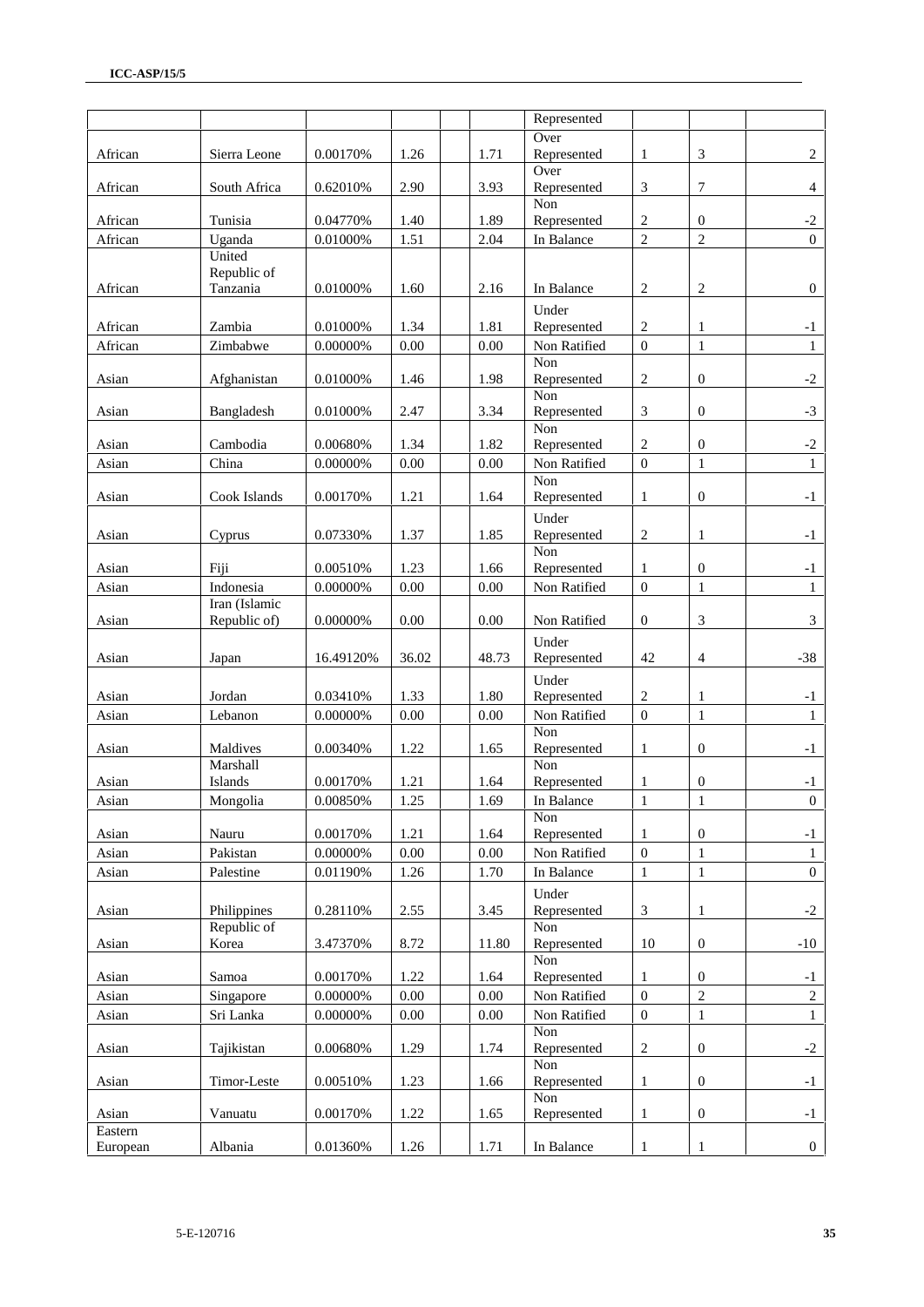| In Balance<br>Under<br>$\overline{2}$<br>0.07670%<br>1.43<br>1.93<br>Represented<br>$-1$<br>Bulgaria<br>1<br>Over<br>Eastern<br>$\mathbf{2}$<br>1.59<br>2.15<br>3<br>Croatia<br>0.16870%<br>$\mathbf{1}$<br>Represented<br>Czech<br>Non<br>3<br>Republic<br>0.58600%<br>2.50<br>3.38<br>Represented<br>$\mathbf{0}$<br>$-3$<br>European<br>Non<br>$\overline{2}$<br>$-2$<br>Estonia<br>0.06470%<br>1.35<br>1.83<br>$\mathbf{0}$<br>Represented<br>Over<br>Eastern<br>0.01360%<br>1.27<br>1.72<br>Represented<br>$\mathbf{1}$<br>3<br>2<br>European<br>Georgia<br>Non<br>1.85<br>2.51<br>$\overline{2}$<br>$\overline{0}$<br>$-2$<br>0.27430%<br>European<br>Hungary<br>Represented<br>Non<br>Eastern<br>0.08520%<br>1.40<br>$\overline{c}$<br>$\overline{0}$<br>$-2$<br>Latvia<br>1.90<br>Represented<br>Non<br>$\overline{2}$<br>$-2$<br>Lithuania<br>1.49<br>2.01<br>$\mathbf{0}$<br>European<br>0.12270%<br>Represented<br>Non<br>0.00680%<br>1.23<br>1.66<br>Represented<br>$\mathbf{1}$<br>$\mathbf{0}$<br>$-1$<br>Montenegro<br>Under<br>6.03<br>5<br>Poland<br>1.43280%<br>4.46<br>Represented<br>$-4$<br>European<br>1<br>Republic of<br>Over<br>Moldova<br>1.25<br>$\overline{c}$<br>0.00680%<br>1.70<br>Represented<br>$\mathbf{1}$<br>$\mathbf{1}$<br>Over<br>Eastern<br>$\overline{c}$<br>5<br>2.03<br>2.75<br>3<br>0.31350%<br>Represented<br>Romania<br>Russian<br>0.00<br>$\theta$<br>European<br>Federation<br>0.00000%<br>0.00<br>Non Ratified<br>$\mathbf{1}$<br>$\mathbf{1}$<br>Eastern<br>Over<br>$\overline{2}$<br>5<br>3<br>Serbia<br>1.40<br>1.90<br>0.05450%<br>Represented<br>Non<br>$\overline{2}$<br>$-2$<br>European<br>Slovakia<br>0.27260%<br>1.81<br>Represented<br>$\mathbf{0}$<br>2.45<br>Non<br>$\overline{2}$<br>1.52<br>$\overline{0}$<br>$-2$<br>Slovenia<br>0.14310%<br>2.06<br>Represented<br>The Former<br>Yugoslav Rep.<br>Eastern<br>Non<br>of Macedonia<br>1.25<br>$\boldsymbol{0}$<br>0.01190%<br>1.69<br>Represented<br>$\mathbf{1}$<br>$-1$<br>Eastern<br>0.00000%<br>0.00<br>Ukraine<br>0.00<br>Non Ratified<br>$\boldsymbol{0}$<br>$\mathbf{1}$<br>1<br>European<br>Non<br>Antigua and<br>Barbuda<br>1.22<br>$\boldsymbol{0}$<br>0.00340%<br>Represented<br>$\mathbf{1}$<br>$-1$<br>1.65<br>Under<br>$\mathfrak{Z}$<br>6.29<br>5<br>$-2$<br><b>GRULAC</b><br>Argentina<br>1.51960%<br>4.65<br>Represented<br>Non<br><b>Barbados</b><br>1.24<br>1.67<br>Represented<br>$\boldsymbol{0}$<br>$-1$<br>0.01190%<br>-1<br>Non<br>Belize<br>1.22<br>Represented<br>0.00170%<br>$\mathbf{1}$<br>$\boldsymbol{0}$<br>$-1$<br>1.65<br>Non<br>$\overline{2}$<br><b>GRULAC</b><br>Bolivia<br>0.02040%<br>1.34<br>1.81<br>$\boldsymbol{0}$<br>$-2$<br>Represented<br>Under<br><b>Brazil</b><br>16.14<br>21.84<br>19<br>$-18$<br>6.51300%<br>Represented<br>$\mathbf{1}$<br>Under<br>Chile<br>2.74<br>$\mathfrak{Z}$<br><b>GRULAC</b><br>3.71<br>Represented<br>$-2$<br>0.67970%<br>1<br>Over<br>Colombia<br>2.71<br>3.67<br>3<br>$\sqrt{5}$<br>$\overline{c}$<br>0.54860%<br>Represented<br>Under<br>$\sqrt{2}$<br><b>GRULAC</b><br>Costa Rica<br>0.08010%<br>1.41<br>1.91<br>Represented<br>$-1$<br>1<br>Non<br>Dominica<br>1.21<br>0.00170%<br>1.64<br>Represented<br>$\mathbf{1}$<br>$\boldsymbol{0}$<br>$-1$<br>Dominican<br>Non<br>0.07840%<br>1.45<br>$\overline{c}$<br>Republic<br>1.97<br>Represented<br>$\boldsymbol{0}$<br>$-2$<br>$\overline{2}$<br>$\overline{2}$<br>2.12<br>Ecuador<br>0.11410%<br>1.57<br>In Balance<br>$\overline{0}$ | Eastern             | Bosnia and  |          |      |      |                |                |                |
|-----------------------------------------------------------------------------------------------------------------------------------------------------------------------------------------------------------------------------------------------------------------------------------------------------------------------------------------------------------------------------------------------------------------------------------------------------------------------------------------------------------------------------------------------------------------------------------------------------------------------------------------------------------------------------------------------------------------------------------------------------------------------------------------------------------------------------------------------------------------------------------------------------------------------------------------------------------------------------------------------------------------------------------------------------------------------------------------------------------------------------------------------------------------------------------------------------------------------------------------------------------------------------------------------------------------------------------------------------------------------------------------------------------------------------------------------------------------------------------------------------------------------------------------------------------------------------------------------------------------------------------------------------------------------------------------------------------------------------------------------------------------------------------------------------------------------------------------------------------------------------------------------------------------------------------------------------------------------------------------------------------------------------------------------------------------------------------------------------------------------------------------------------------------------------------------------------------------------------------------------------------------------------------------------------------------------------------------------------------------------------------------------------------------------------------------------------------------------------------------------------------------------------------------------------------------------------------------------------------------------------------------------------------------------------------------------------------------------------------------------------------------------------------------------------------------------------------------------------------------------------------------------------------------------------------------------------------------------------------------------------------------------------------------------------------------------------------------------------------------------------------------------------------------------------------------------------------------------------------------------------------------------------------------------------------------------------------------------------------------------------------------------------------------------------------------------------------------------------------------|---------------------|-------------|----------|------|------|----------------|----------------|----------------|
|                                                                                                                                                                                                                                                                                                                                                                                                                                                                                                                                                                                                                                                                                                                                                                                                                                                                                                                                                                                                                                                                                                                                                                                                                                                                                                                                                                                                                                                                                                                                                                                                                                                                                                                                                                                                                                                                                                                                                                                                                                                                                                                                                                                                                                                                                                                                                                                                                                                                                                                                                                                                                                                                                                                                                                                                                                                                                                                                                                                                                                                                                                                                                                                                                                                                                                                                                                                                                                                                                         | European            | Herzegovina | 0.02210% | 1.29 | 1.74 | $\overline{2}$ | $\overline{c}$ | $\overline{0}$ |
|                                                                                                                                                                                                                                                                                                                                                                                                                                                                                                                                                                                                                                                                                                                                                                                                                                                                                                                                                                                                                                                                                                                                                                                                                                                                                                                                                                                                                                                                                                                                                                                                                                                                                                                                                                                                                                                                                                                                                                                                                                                                                                                                                                                                                                                                                                                                                                                                                                                                                                                                                                                                                                                                                                                                                                                                                                                                                                                                                                                                                                                                                                                                                                                                                                                                                                                                                                                                                                                                                         | Eastern<br>European |             |          |      |      |                |                |                |
|                                                                                                                                                                                                                                                                                                                                                                                                                                                                                                                                                                                                                                                                                                                                                                                                                                                                                                                                                                                                                                                                                                                                                                                                                                                                                                                                                                                                                                                                                                                                                                                                                                                                                                                                                                                                                                                                                                                                                                                                                                                                                                                                                                                                                                                                                                                                                                                                                                                                                                                                                                                                                                                                                                                                                                                                                                                                                                                                                                                                                                                                                                                                                                                                                                                                                                                                                                                                                                                                                         | European            |             |          |      |      |                |                |                |
|                                                                                                                                                                                                                                                                                                                                                                                                                                                                                                                                                                                                                                                                                                                                                                                                                                                                                                                                                                                                                                                                                                                                                                                                                                                                                                                                                                                                                                                                                                                                                                                                                                                                                                                                                                                                                                                                                                                                                                                                                                                                                                                                                                                                                                                                                                                                                                                                                                                                                                                                                                                                                                                                                                                                                                                                                                                                                                                                                                                                                                                                                                                                                                                                                                                                                                                                                                                                                                                                                         | Eastern             |             |          |      |      |                |                |                |
|                                                                                                                                                                                                                                                                                                                                                                                                                                                                                                                                                                                                                                                                                                                                                                                                                                                                                                                                                                                                                                                                                                                                                                                                                                                                                                                                                                                                                                                                                                                                                                                                                                                                                                                                                                                                                                                                                                                                                                                                                                                                                                                                                                                                                                                                                                                                                                                                                                                                                                                                                                                                                                                                                                                                                                                                                                                                                                                                                                                                                                                                                                                                                                                                                                                                                                                                                                                                                                                                                         | Eastern             |             |          |      |      |                |                |                |
|                                                                                                                                                                                                                                                                                                                                                                                                                                                                                                                                                                                                                                                                                                                                                                                                                                                                                                                                                                                                                                                                                                                                                                                                                                                                                                                                                                                                                                                                                                                                                                                                                                                                                                                                                                                                                                                                                                                                                                                                                                                                                                                                                                                                                                                                                                                                                                                                                                                                                                                                                                                                                                                                                                                                                                                                                                                                                                                                                                                                                                                                                                                                                                                                                                                                                                                                                                                                                                                                                         | European            |             |          |      |      |                |                |                |
|                                                                                                                                                                                                                                                                                                                                                                                                                                                                                                                                                                                                                                                                                                                                                                                                                                                                                                                                                                                                                                                                                                                                                                                                                                                                                                                                                                                                                                                                                                                                                                                                                                                                                                                                                                                                                                                                                                                                                                                                                                                                                                                                                                                                                                                                                                                                                                                                                                                                                                                                                                                                                                                                                                                                                                                                                                                                                                                                                                                                                                                                                                                                                                                                                                                                                                                                                                                                                                                                                         |                     |             |          |      |      |                |                |                |
|                                                                                                                                                                                                                                                                                                                                                                                                                                                                                                                                                                                                                                                                                                                                                                                                                                                                                                                                                                                                                                                                                                                                                                                                                                                                                                                                                                                                                                                                                                                                                                                                                                                                                                                                                                                                                                                                                                                                                                                                                                                                                                                                                                                                                                                                                                                                                                                                                                                                                                                                                                                                                                                                                                                                                                                                                                                                                                                                                                                                                                                                                                                                                                                                                                                                                                                                                                                                                                                                                         | Eastern             |             |          |      |      |                |                |                |
|                                                                                                                                                                                                                                                                                                                                                                                                                                                                                                                                                                                                                                                                                                                                                                                                                                                                                                                                                                                                                                                                                                                                                                                                                                                                                                                                                                                                                                                                                                                                                                                                                                                                                                                                                                                                                                                                                                                                                                                                                                                                                                                                                                                                                                                                                                                                                                                                                                                                                                                                                                                                                                                                                                                                                                                                                                                                                                                                                                                                                                                                                                                                                                                                                                                                                                                                                                                                                                                                                         |                     |             |          |      |      |                |                |                |
|                                                                                                                                                                                                                                                                                                                                                                                                                                                                                                                                                                                                                                                                                                                                                                                                                                                                                                                                                                                                                                                                                                                                                                                                                                                                                                                                                                                                                                                                                                                                                                                                                                                                                                                                                                                                                                                                                                                                                                                                                                                                                                                                                                                                                                                                                                                                                                                                                                                                                                                                                                                                                                                                                                                                                                                                                                                                                                                                                                                                                                                                                                                                                                                                                                                                                                                                                                                                                                                                                         | European            |             |          |      |      |                |                |                |
|                                                                                                                                                                                                                                                                                                                                                                                                                                                                                                                                                                                                                                                                                                                                                                                                                                                                                                                                                                                                                                                                                                                                                                                                                                                                                                                                                                                                                                                                                                                                                                                                                                                                                                                                                                                                                                                                                                                                                                                                                                                                                                                                                                                                                                                                                                                                                                                                                                                                                                                                                                                                                                                                                                                                                                                                                                                                                                                                                                                                                                                                                                                                                                                                                                                                                                                                                                                                                                                                                         | Eastern             |             |          |      |      |                |                |                |
|                                                                                                                                                                                                                                                                                                                                                                                                                                                                                                                                                                                                                                                                                                                                                                                                                                                                                                                                                                                                                                                                                                                                                                                                                                                                                                                                                                                                                                                                                                                                                                                                                                                                                                                                                                                                                                                                                                                                                                                                                                                                                                                                                                                                                                                                                                                                                                                                                                                                                                                                                                                                                                                                                                                                                                                                                                                                                                                                                                                                                                                                                                                                                                                                                                                                                                                                                                                                                                                                                         | Eastern             |             |          |      |      |                |                |                |
|                                                                                                                                                                                                                                                                                                                                                                                                                                                                                                                                                                                                                                                                                                                                                                                                                                                                                                                                                                                                                                                                                                                                                                                                                                                                                                                                                                                                                                                                                                                                                                                                                                                                                                                                                                                                                                                                                                                                                                                                                                                                                                                                                                                                                                                                                                                                                                                                                                                                                                                                                                                                                                                                                                                                                                                                                                                                                                                                                                                                                                                                                                                                                                                                                                                                                                                                                                                                                                                                                         | European            |             |          |      |      |                |                |                |
|                                                                                                                                                                                                                                                                                                                                                                                                                                                                                                                                                                                                                                                                                                                                                                                                                                                                                                                                                                                                                                                                                                                                                                                                                                                                                                                                                                                                                                                                                                                                                                                                                                                                                                                                                                                                                                                                                                                                                                                                                                                                                                                                                                                                                                                                                                                                                                                                                                                                                                                                                                                                                                                                                                                                                                                                                                                                                                                                                                                                                                                                                                                                                                                                                                                                                                                                                                                                                                                                                         | Eastern             |             |          |      |      |                |                |                |
|                                                                                                                                                                                                                                                                                                                                                                                                                                                                                                                                                                                                                                                                                                                                                                                                                                                                                                                                                                                                                                                                                                                                                                                                                                                                                                                                                                                                                                                                                                                                                                                                                                                                                                                                                                                                                                                                                                                                                                                                                                                                                                                                                                                                                                                                                                                                                                                                                                                                                                                                                                                                                                                                                                                                                                                                                                                                                                                                                                                                                                                                                                                                                                                                                                                                                                                                                                                                                                                                                         | Eastern             |             |          |      |      |                |                |                |
|                                                                                                                                                                                                                                                                                                                                                                                                                                                                                                                                                                                                                                                                                                                                                                                                                                                                                                                                                                                                                                                                                                                                                                                                                                                                                                                                                                                                                                                                                                                                                                                                                                                                                                                                                                                                                                                                                                                                                                                                                                                                                                                                                                                                                                                                                                                                                                                                                                                                                                                                                                                                                                                                                                                                                                                                                                                                                                                                                                                                                                                                                                                                                                                                                                                                                                                                                                                                                                                                                         | European            |             |          |      |      |                |                |                |
|                                                                                                                                                                                                                                                                                                                                                                                                                                                                                                                                                                                                                                                                                                                                                                                                                                                                                                                                                                                                                                                                                                                                                                                                                                                                                                                                                                                                                                                                                                                                                                                                                                                                                                                                                                                                                                                                                                                                                                                                                                                                                                                                                                                                                                                                                                                                                                                                                                                                                                                                                                                                                                                                                                                                                                                                                                                                                                                                                                                                                                                                                                                                                                                                                                                                                                                                                                                                                                                                                         | European            |             |          |      |      |                |                |                |
|                                                                                                                                                                                                                                                                                                                                                                                                                                                                                                                                                                                                                                                                                                                                                                                                                                                                                                                                                                                                                                                                                                                                                                                                                                                                                                                                                                                                                                                                                                                                                                                                                                                                                                                                                                                                                                                                                                                                                                                                                                                                                                                                                                                                                                                                                                                                                                                                                                                                                                                                                                                                                                                                                                                                                                                                                                                                                                                                                                                                                                                                                                                                                                                                                                                                                                                                                                                                                                                                                         | Eastern             |             |          |      |      |                |                |                |
|                                                                                                                                                                                                                                                                                                                                                                                                                                                                                                                                                                                                                                                                                                                                                                                                                                                                                                                                                                                                                                                                                                                                                                                                                                                                                                                                                                                                                                                                                                                                                                                                                                                                                                                                                                                                                                                                                                                                                                                                                                                                                                                                                                                                                                                                                                                                                                                                                                                                                                                                                                                                                                                                                                                                                                                                                                                                                                                                                                                                                                                                                                                                                                                                                                                                                                                                                                                                                                                                                         |                     |             |          |      |      |                |                |                |
|                                                                                                                                                                                                                                                                                                                                                                                                                                                                                                                                                                                                                                                                                                                                                                                                                                                                                                                                                                                                                                                                                                                                                                                                                                                                                                                                                                                                                                                                                                                                                                                                                                                                                                                                                                                                                                                                                                                                                                                                                                                                                                                                                                                                                                                                                                                                                                                                                                                                                                                                                                                                                                                                                                                                                                                                                                                                                                                                                                                                                                                                                                                                                                                                                                                                                                                                                                                                                                                                                         | European            |             |          |      |      |                |                |                |
|                                                                                                                                                                                                                                                                                                                                                                                                                                                                                                                                                                                                                                                                                                                                                                                                                                                                                                                                                                                                                                                                                                                                                                                                                                                                                                                                                                                                                                                                                                                                                                                                                                                                                                                                                                                                                                                                                                                                                                                                                                                                                                                                                                                                                                                                                                                                                                                                                                                                                                                                                                                                                                                                                                                                                                                                                                                                                                                                                                                                                                                                                                                                                                                                                                                                                                                                                                                                                                                                                         | Eastern             |             |          |      |      |                |                |                |
|                                                                                                                                                                                                                                                                                                                                                                                                                                                                                                                                                                                                                                                                                                                                                                                                                                                                                                                                                                                                                                                                                                                                                                                                                                                                                                                                                                                                                                                                                                                                                                                                                                                                                                                                                                                                                                                                                                                                                                                                                                                                                                                                                                                                                                                                                                                                                                                                                                                                                                                                                                                                                                                                                                                                                                                                                                                                                                                                                                                                                                                                                                                                                                                                                                                                                                                                                                                                                                                                                         | Eastern             |             |          |      |      |                |                |                |
|                                                                                                                                                                                                                                                                                                                                                                                                                                                                                                                                                                                                                                                                                                                                                                                                                                                                                                                                                                                                                                                                                                                                                                                                                                                                                                                                                                                                                                                                                                                                                                                                                                                                                                                                                                                                                                                                                                                                                                                                                                                                                                                                                                                                                                                                                                                                                                                                                                                                                                                                                                                                                                                                                                                                                                                                                                                                                                                                                                                                                                                                                                                                                                                                                                                                                                                                                                                                                                                                                         | European            |             |          |      |      |                |                |                |
|                                                                                                                                                                                                                                                                                                                                                                                                                                                                                                                                                                                                                                                                                                                                                                                                                                                                                                                                                                                                                                                                                                                                                                                                                                                                                                                                                                                                                                                                                                                                                                                                                                                                                                                                                                                                                                                                                                                                                                                                                                                                                                                                                                                                                                                                                                                                                                                                                                                                                                                                                                                                                                                                                                                                                                                                                                                                                                                                                                                                                                                                                                                                                                                                                                                                                                                                                                                                                                                                                         |                     |             |          |      |      |                |                |                |
|                                                                                                                                                                                                                                                                                                                                                                                                                                                                                                                                                                                                                                                                                                                                                                                                                                                                                                                                                                                                                                                                                                                                                                                                                                                                                                                                                                                                                                                                                                                                                                                                                                                                                                                                                                                                                                                                                                                                                                                                                                                                                                                                                                                                                                                                                                                                                                                                                                                                                                                                                                                                                                                                                                                                                                                                                                                                                                                                                                                                                                                                                                                                                                                                                                                                                                                                                                                                                                                                                         | European            |             |          |      |      |                |                |                |
|                                                                                                                                                                                                                                                                                                                                                                                                                                                                                                                                                                                                                                                                                                                                                                                                                                                                                                                                                                                                                                                                                                                                                                                                                                                                                                                                                                                                                                                                                                                                                                                                                                                                                                                                                                                                                                                                                                                                                                                                                                                                                                                                                                                                                                                                                                                                                                                                                                                                                                                                                                                                                                                                                                                                                                                                                                                                                                                                                                                                                                                                                                                                                                                                                                                                                                                                                                                                                                                                                         |                     |             |          |      |      |                |                |                |
|                                                                                                                                                                                                                                                                                                                                                                                                                                                                                                                                                                                                                                                                                                                                                                                                                                                                                                                                                                                                                                                                                                                                                                                                                                                                                                                                                                                                                                                                                                                                                                                                                                                                                                                                                                                                                                                                                                                                                                                                                                                                                                                                                                                                                                                                                                                                                                                                                                                                                                                                                                                                                                                                                                                                                                                                                                                                                                                                                                                                                                                                                                                                                                                                                                                                                                                                                                                                                                                                                         |                     |             |          |      |      |                |                |                |
|                                                                                                                                                                                                                                                                                                                                                                                                                                                                                                                                                                                                                                                                                                                                                                                                                                                                                                                                                                                                                                                                                                                                                                                                                                                                                                                                                                                                                                                                                                                                                                                                                                                                                                                                                                                                                                                                                                                                                                                                                                                                                                                                                                                                                                                                                                                                                                                                                                                                                                                                                                                                                                                                                                                                                                                                                                                                                                                                                                                                                                                                                                                                                                                                                                                                                                                                                                                                                                                                                         | <b>GRULAC</b>       |             |          |      |      |                |                |                |
|                                                                                                                                                                                                                                                                                                                                                                                                                                                                                                                                                                                                                                                                                                                                                                                                                                                                                                                                                                                                                                                                                                                                                                                                                                                                                                                                                                                                                                                                                                                                                                                                                                                                                                                                                                                                                                                                                                                                                                                                                                                                                                                                                                                                                                                                                                                                                                                                                                                                                                                                                                                                                                                                                                                                                                                                                                                                                                                                                                                                                                                                                                                                                                                                                                                                                                                                                                                                                                                                                         |                     |             |          |      |      |                |                |                |
|                                                                                                                                                                                                                                                                                                                                                                                                                                                                                                                                                                                                                                                                                                                                                                                                                                                                                                                                                                                                                                                                                                                                                                                                                                                                                                                                                                                                                                                                                                                                                                                                                                                                                                                                                                                                                                                                                                                                                                                                                                                                                                                                                                                                                                                                                                                                                                                                                                                                                                                                                                                                                                                                                                                                                                                                                                                                                                                                                                                                                                                                                                                                                                                                                                                                                                                                                                                                                                                                                         |                     |             |          |      |      |                |                |                |
|                                                                                                                                                                                                                                                                                                                                                                                                                                                                                                                                                                                                                                                                                                                                                                                                                                                                                                                                                                                                                                                                                                                                                                                                                                                                                                                                                                                                                                                                                                                                                                                                                                                                                                                                                                                                                                                                                                                                                                                                                                                                                                                                                                                                                                                                                                                                                                                                                                                                                                                                                                                                                                                                                                                                                                                                                                                                                                                                                                                                                                                                                                                                                                                                                                                                                                                                                                                                                                                                                         | <b>GRULAC</b>       |             |          |      |      |                |                |                |
|                                                                                                                                                                                                                                                                                                                                                                                                                                                                                                                                                                                                                                                                                                                                                                                                                                                                                                                                                                                                                                                                                                                                                                                                                                                                                                                                                                                                                                                                                                                                                                                                                                                                                                                                                                                                                                                                                                                                                                                                                                                                                                                                                                                                                                                                                                                                                                                                                                                                                                                                                                                                                                                                                                                                                                                                                                                                                                                                                                                                                                                                                                                                                                                                                                                                                                                                                                                                                                                                                         | <b>GRULAC</b>       |             |          |      |      |                |                |                |
|                                                                                                                                                                                                                                                                                                                                                                                                                                                                                                                                                                                                                                                                                                                                                                                                                                                                                                                                                                                                                                                                                                                                                                                                                                                                                                                                                                                                                                                                                                                                                                                                                                                                                                                                                                                                                                                                                                                                                                                                                                                                                                                                                                                                                                                                                                                                                                                                                                                                                                                                                                                                                                                                                                                                                                                                                                                                                                                                                                                                                                                                                                                                                                                                                                                                                                                                                                                                                                                                                         |                     |             |          |      |      |                |                |                |
|                                                                                                                                                                                                                                                                                                                                                                                                                                                                                                                                                                                                                                                                                                                                                                                                                                                                                                                                                                                                                                                                                                                                                                                                                                                                                                                                                                                                                                                                                                                                                                                                                                                                                                                                                                                                                                                                                                                                                                                                                                                                                                                                                                                                                                                                                                                                                                                                                                                                                                                                                                                                                                                                                                                                                                                                                                                                                                                                                                                                                                                                                                                                                                                                                                                                                                                                                                                                                                                                                         |                     |             |          |      |      |                |                |                |
|                                                                                                                                                                                                                                                                                                                                                                                                                                                                                                                                                                                                                                                                                                                                                                                                                                                                                                                                                                                                                                                                                                                                                                                                                                                                                                                                                                                                                                                                                                                                                                                                                                                                                                                                                                                                                                                                                                                                                                                                                                                                                                                                                                                                                                                                                                                                                                                                                                                                                                                                                                                                                                                                                                                                                                                                                                                                                                                                                                                                                                                                                                                                                                                                                                                                                                                                                                                                                                                                                         | <b>GRULAC</b>       |             |          |      |      |                |                |                |
|                                                                                                                                                                                                                                                                                                                                                                                                                                                                                                                                                                                                                                                                                                                                                                                                                                                                                                                                                                                                                                                                                                                                                                                                                                                                                                                                                                                                                                                                                                                                                                                                                                                                                                                                                                                                                                                                                                                                                                                                                                                                                                                                                                                                                                                                                                                                                                                                                                                                                                                                                                                                                                                                                                                                                                                                                                                                                                                                                                                                                                                                                                                                                                                                                                                                                                                                                                                                                                                                                         |                     |             |          |      |      |                |                |                |
|                                                                                                                                                                                                                                                                                                                                                                                                                                                                                                                                                                                                                                                                                                                                                                                                                                                                                                                                                                                                                                                                                                                                                                                                                                                                                                                                                                                                                                                                                                                                                                                                                                                                                                                                                                                                                                                                                                                                                                                                                                                                                                                                                                                                                                                                                                                                                                                                                                                                                                                                                                                                                                                                                                                                                                                                                                                                                                                                                                                                                                                                                                                                                                                                                                                                                                                                                                                                                                                                                         |                     |             |          |      |      |                |                |                |
|                                                                                                                                                                                                                                                                                                                                                                                                                                                                                                                                                                                                                                                                                                                                                                                                                                                                                                                                                                                                                                                                                                                                                                                                                                                                                                                                                                                                                                                                                                                                                                                                                                                                                                                                                                                                                                                                                                                                                                                                                                                                                                                                                                                                                                                                                                                                                                                                                                                                                                                                                                                                                                                                                                                                                                                                                                                                                                                                                                                                                                                                                                                                                                                                                                                                                                                                                                                                                                                                                         | <b>GRULAC</b>       |             |          |      |      |                |                |                |
|                                                                                                                                                                                                                                                                                                                                                                                                                                                                                                                                                                                                                                                                                                                                                                                                                                                                                                                                                                                                                                                                                                                                                                                                                                                                                                                                                                                                                                                                                                                                                                                                                                                                                                                                                                                                                                                                                                                                                                                                                                                                                                                                                                                                                                                                                                                                                                                                                                                                                                                                                                                                                                                                                                                                                                                                                                                                                                                                                                                                                                                                                                                                                                                                                                                                                                                                                                                                                                                                                         |                     |             |          |      |      |                |                |                |
|                                                                                                                                                                                                                                                                                                                                                                                                                                                                                                                                                                                                                                                                                                                                                                                                                                                                                                                                                                                                                                                                                                                                                                                                                                                                                                                                                                                                                                                                                                                                                                                                                                                                                                                                                                                                                                                                                                                                                                                                                                                                                                                                                                                                                                                                                                                                                                                                                                                                                                                                                                                                                                                                                                                                                                                                                                                                                                                                                                                                                                                                                                                                                                                                                                                                                                                                                                                                                                                                                         |                     |             |          |      |      |                |                |                |
|                                                                                                                                                                                                                                                                                                                                                                                                                                                                                                                                                                                                                                                                                                                                                                                                                                                                                                                                                                                                                                                                                                                                                                                                                                                                                                                                                                                                                                                                                                                                                                                                                                                                                                                                                                                                                                                                                                                                                                                                                                                                                                                                                                                                                                                                                                                                                                                                                                                                                                                                                                                                                                                                                                                                                                                                                                                                                                                                                                                                                                                                                                                                                                                                                                                                                                                                                                                                                                                                                         | <b>GRULAC</b>       |             |          |      |      |                |                |                |
|                                                                                                                                                                                                                                                                                                                                                                                                                                                                                                                                                                                                                                                                                                                                                                                                                                                                                                                                                                                                                                                                                                                                                                                                                                                                                                                                                                                                                                                                                                                                                                                                                                                                                                                                                                                                                                                                                                                                                                                                                                                                                                                                                                                                                                                                                                                                                                                                                                                                                                                                                                                                                                                                                                                                                                                                                                                                                                                                                                                                                                                                                                                                                                                                                                                                                                                                                                                                                                                                                         | <b>GRULAC</b>       |             |          |      |      |                |                |                |
|                                                                                                                                                                                                                                                                                                                                                                                                                                                                                                                                                                                                                                                                                                                                                                                                                                                                                                                                                                                                                                                                                                                                                                                                                                                                                                                                                                                                                                                                                                                                                                                                                                                                                                                                                                                                                                                                                                                                                                                                                                                                                                                                                                                                                                                                                                                                                                                                                                                                                                                                                                                                                                                                                                                                                                                                                                                                                                                                                                                                                                                                                                                                                                                                                                                                                                                                                                                                                                                                                         | <b>GRULAC</b>       |             |          |      |      |                |                |                |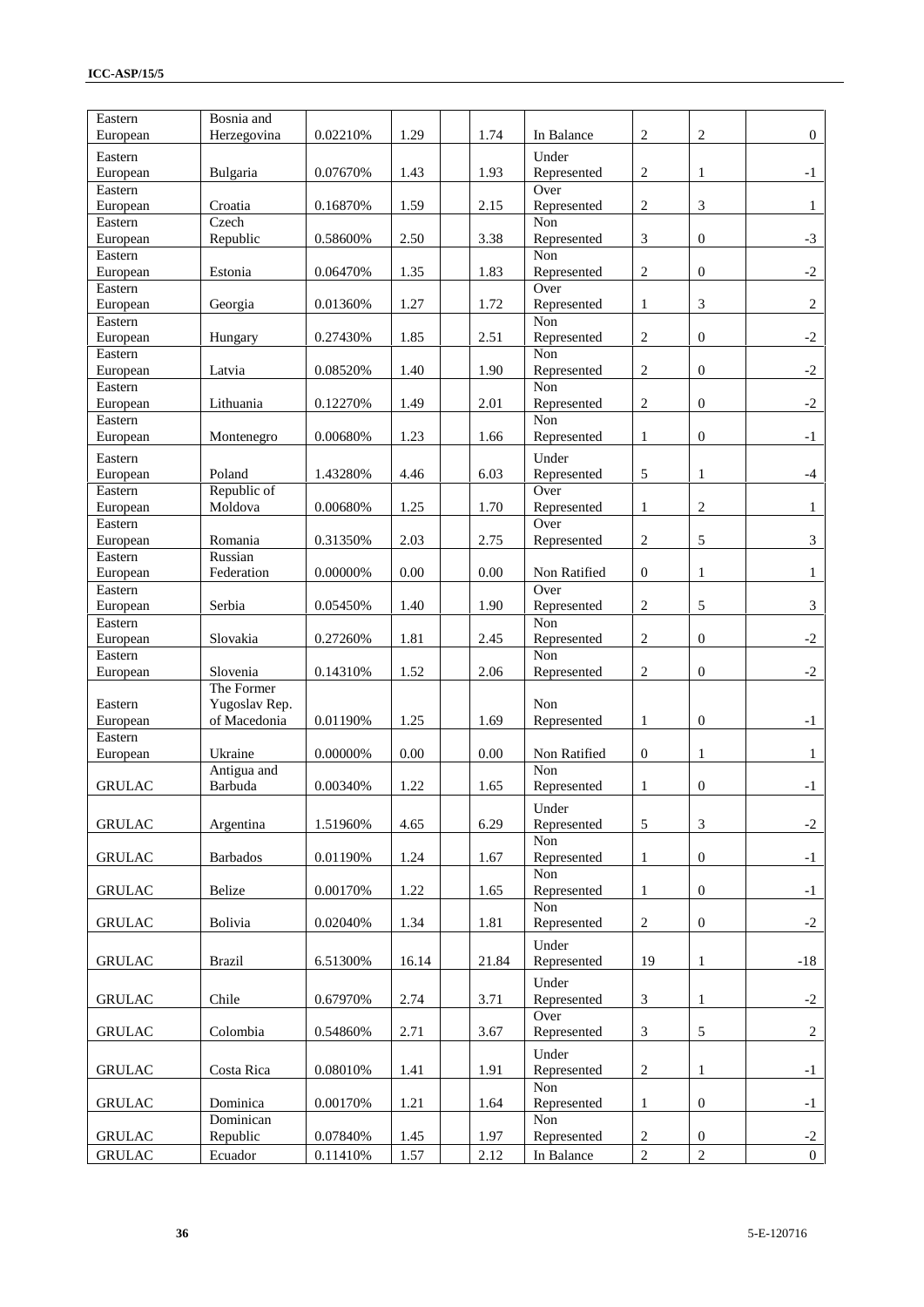| <b>GRULAC</b> | Grenada                                | 0.00170%    | 1.22     | 1.64     | Non<br>Represented           | 1                | $\overline{0}$   | $-1$         |
|---------------|----------------------------------------|-------------|----------|----------|------------------------------|------------------|------------------|--------------|
| <b>GRULAC</b> | Guatemala                              | 0.04770%    | 1.43     | 1.93     | Non<br>Represented           | 2                | $\overline{0}$   | $-2$         |
| <b>GRULAC</b> | Guyana                                 | 0.00340%    | 1.22     | 1.66     | Non<br>Represented           | $\mathbf{1}$     | $\boldsymbol{0}$ | $-1$         |
| <b>GRULAC</b> | Honduras                               | 0.01360%    | 1.30     | 1.76     | Non<br>Represented           | $\overline{2}$   | $\boldsymbol{0}$ | $-2$         |
| <b>GRULAC</b> | Jamaica                                | 0.00000%    | $0.00\,$ | 0.00     | Non Ratified                 | $\boldsymbol{0}$ | $\mathbf{1}$     | $\mathbf{1}$ |
|               |                                        |             |          |          | Under                        |                  |                  |              |
| <b>GRULAC</b> | Mexico                                 | 2.44470%    | 7.18     | 9.72     | Represented<br>Non           | $8\,$            | $\mathfrak{Z}$   | $-5$         |
| <b>GRULAC</b> | Panama                                 | 0.05790%    | 1.36     | 1.84     | Represented                  | $\sqrt{2}$       | $\mathbf{0}$     | $-2$         |
| <b>GRULAC</b> | Paraguay                               | 0.02390%    | 1.31     | 1.78     | Non<br>Represented           | $\overline{c}$   | $\boldsymbol{0}$ | $-2$         |
| <b>GRULAC</b> | Peru                                   | 0.23170%    | 1.92     | 2.60     | Over<br>Represented          | $\sqrt{2}$       | $\overline{4}$   | 2            |
|               | Saint Kitts and                        |             |          |          | Non                          |                  |                  |              |
| <b>GRULAC</b> | Nevis                                  | 0.00170%    | 1.21     | 1.64     | Represented<br>Non           | $\mathbf{1}$     | $\boldsymbol{0}$ | $-1$         |
| <b>GRULAC</b> | Saint Lucia                            | 0.00170%    | 1.22     | 1.64     | Represented                  | $\mathbf{1}$     | $\boldsymbol{0}$ | $-1$         |
| <b>GRULAC</b> | Saint Vincent<br>and the<br>Grenadines | 0.00170%    | 1.22     | 1.64     | Non<br>Represented           | $\mathbf{1}$     | $\overline{0}$   | $-1$         |
|               |                                        |             |          |          | Non                          |                  |                  |              |
| <b>GRULAC</b> | Suriname<br>Trinidad and               | 0.01020%    | 1.24     | 1.67     | Represented                  | 1                | $\overline{0}$   | $-1$         |
| <b>GRULAC</b> | Tobago                                 | 0.05790%    | 1.34     | 1.81     | In Balance<br>Non            | $\overline{2}$   | $\overline{2}$   | $\mathbf{0}$ |
| <b>GRULAC</b> | Uruguay                                | 0.13460%    | 1.51     | 2.05     | Represented                  | $\sqrt{2}$       | $\mathbf{0}$     | $-2$         |
| <b>GRULAC</b> | Venezuela                              | 0.97280%    | 3.44     | 4.65     | Under<br>Represented<br>Non  | $\overline{4}$   | 3                | $-1$         |
| <b>WEOG</b>   | Andorra                                | 0.01020%    | 1.23     | 1.67     | Represented                  | $\mathbf{1}$     | $\mathbf{0}$     | $-1$         |
|               |                                        |             |          |          | Under                        |                  |                  |              |
| <b>WEOG</b>   | Australia                              | 3.98140%    | 9.55     | 12.92    | Represented                  | 11               | 10               | $-1$         |
| <b>WEOG</b>   | Austria                                | 1.22660%    | 3.79     | 5.13     | Under<br>Represented<br>Over | $\overline{4}$   | 1                | $-3$         |
| <b>WEOG</b>   | Belgium                                | 1.50770%    | 4.39     | 5.94     | Represented                  | 5                | 10               | 5            |
| <b>WEOG</b>   | Canada                                 | 4.97630%    | 11.68    | 15.80    | Under<br>Represented         | 14               | 11               | $-3$         |
|               |                                        |             |          |          | Under                        |                  |                  |              |
| <b>WEOG</b>   | Denmark                                | 0.99490%    | 3.29     | 4.46     | Represented                  | $\overline{4}$   | $\mathbf{1}$     | $-3$         |
| <b>WEOG</b>   |                                        | 0.77690%    | 2.85     | 3.85     | Over<br>Represented          |                  | $\overline{4}$   |              |
|               | Finland                                |             |          |          | Over                         | 3                |                  | $\mathbf{1}$ |
| <b>WEOG</b>   | France                                 | 8.27790%    | 18.68    | 25.27    | Represented                  | $22\,$           | $42\,$           | 20           |
|               |                                        |             |          |          | Under                        |                  |                  |              |
| <b>WEOG</b>   | Germany                                | 10.88450%   | 24.18    | 32.71    | Represented                  | $28\,$           | 12               | $-16$        |
| <b>WEOG</b>   | Greece                                 | 0.80240%    | 2.94     | 3.98     | Under<br>Represented         | 3                | $\sqrt{2}$       | $-1$         |
|               |                                        |             |          |          | Under                        |                  |                  |              |
| <b>WEOG</b>   | Iceland                                | 0.03920%    | 1.29     | 1.75     | Represented                  | $\sqrt{2}$       | $\mathbf{1}$     | $-1$         |
| <b>WEOG</b>   | Ireland                                | 0.57070%    | 2.42     | 3.27     | Over<br>Represented          | 3                | $\,8\,$          | 5            |
| <b>WEOG</b>   | Israel                                 | $0.00000\%$ | $0.00\,$ | $0.00\,$ | Non Ratified                 | $\mathbf{0}$     | $\mathbf{1}$     | $\mathbf{1}$ |
| <b>WEOG</b>   | Italy                                  | 6.38520%    | 14.78    | 20.00    | Under<br>Represented         | 17               | 13               | $-4$         |
| <b>WEOG</b>   | Liechtenstein                          | 0.01190%    | 1.24     | 1.67     | Non<br>Represented           | $\mathbf{1}$     | $\boldsymbol{0}$ | $-1$         |
|               |                                        |             |          |          |                              |                  |                  |              |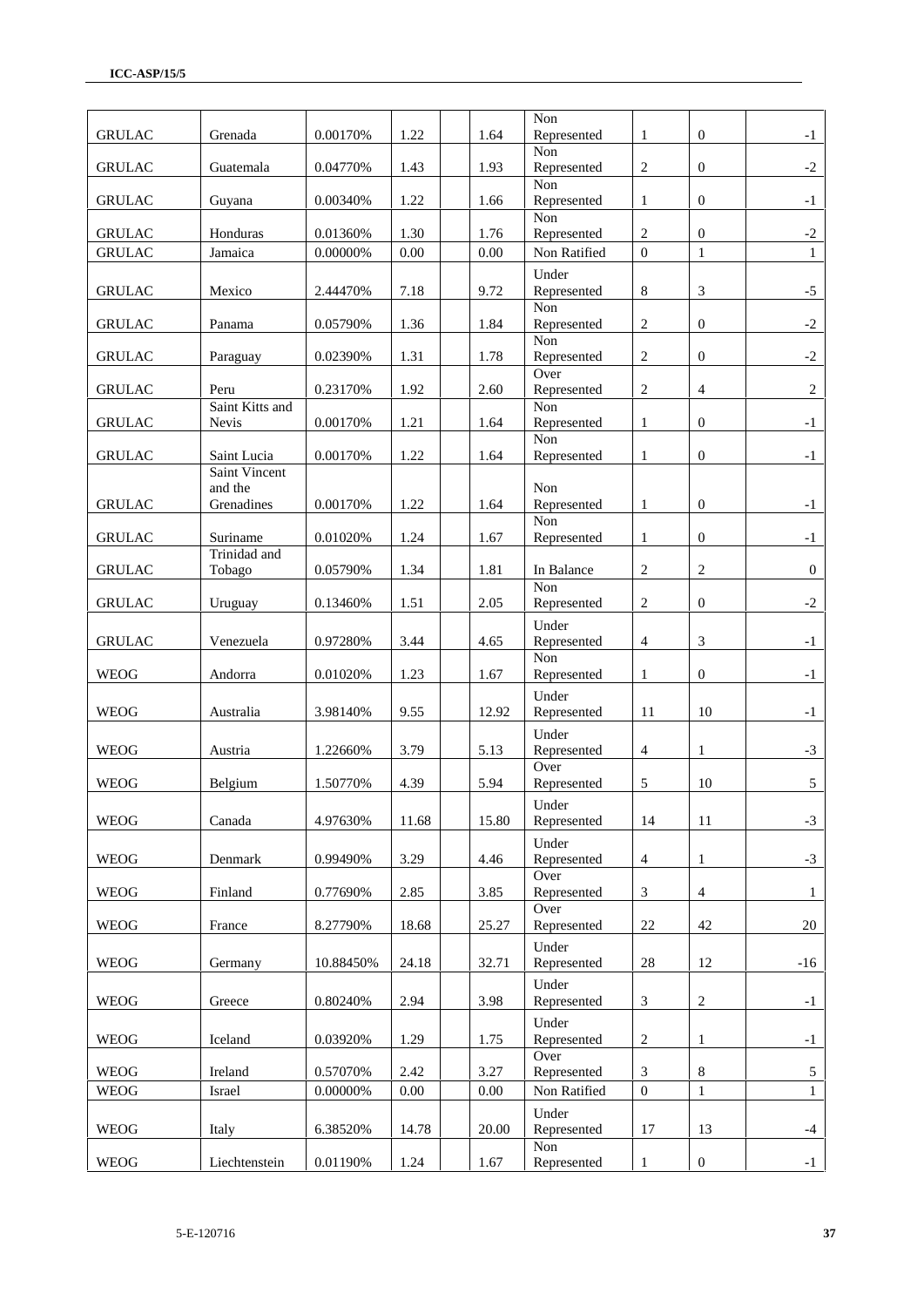|             |                      |           |       |       | Non          |              |                  |          |
|-------------|----------------------|-----------|-------|-------|--------------|--------------|------------------|----------|
| <b>WEOG</b> | Luxembourg           | 0.10900\% | 1.44  | 1.95  | Represented  | 2            | $\mathbf{0}$     | $-2$     |
|             |                      |           |       |       | <b>Non</b>   |              |                  |          |
| <b>WEOG</b> | Malta                | 0.02730%  | 1.27  | 1.72  | Represented  | $\mathbf{1}$ | $\theta$         | $-1$     |
|             |                      |           |       |       | Over         |              |                  |          |
| <b>WEOG</b> | Netherlands          | 2.52480%  | 6.52  | 8.82  | Represented  | 8            | 18               | 10       |
|             |                      |           |       |       | Under        |              |                  |          |
| <b>WEOG</b> | New Zealand          | 0.45660%  | 2.18  | 2.95  | Represented  | 3            | $\mathbf{1}$     | $-2$     |
|             |                      |           |       |       | <b>Non</b>   |              |                  |          |
| <b>WEOG</b> | Norway               | 1.44640%  | 4.21  | 5.70  | Represented  | 5            | $\Omega$         | $-5$     |
| <b>WEOG</b> | Portugal             | 0.66780%  | 2.66  | 3.61  | In Balance   | 3            | 3                | $\Omega$ |
|             |                      |           |       |       | Non          |              |                  |          |
| <b>WEOG</b> | San Marino           | 0.00510%  | 1.22  | 1.65  | Represented  | $\mathbf{1}$ | $\boldsymbol{0}$ | $-1$     |
|             |                      |           |       |       | Over         |              |                  |          |
| <b>WEOG</b> | Spain                | 4.16200%  | 10.11 | 13.68 | Represented  | 12           | 14               | 2        |
|             |                      |           |       |       | Under        |              |                  |          |
| <b>WEOG</b> | Sweden               | 1.62870%  | 4.62  | 6.25  | Represented  | 5            | 1                | $-4$     |
|             |                      |           |       |       | Under        |              |                  |          |
| <b>WEOG</b> | Switzerland          | 1.94210%  | 5.25  | 7.11  | Represented  | 6            | 3                | $-3$     |
|             | United               |           |       |       | Over         |              |                  |          |
| <b>WEOG</b> | Kingdom              | 7.60330%  | 17.29 | 23.39 | Represented  | 20           | 30               | 10       |
|             | <b>United States</b> |           |       |       |              |              |                  |          |
| <b>WEOG</b> | of America           | 0.00000%  | 0.00  | 0.00  | Non Ratified | $\mathbf{0}$ | 10               | 10       |
|             |                      | 100.00%   |       |       |              | 438          | 321              |          |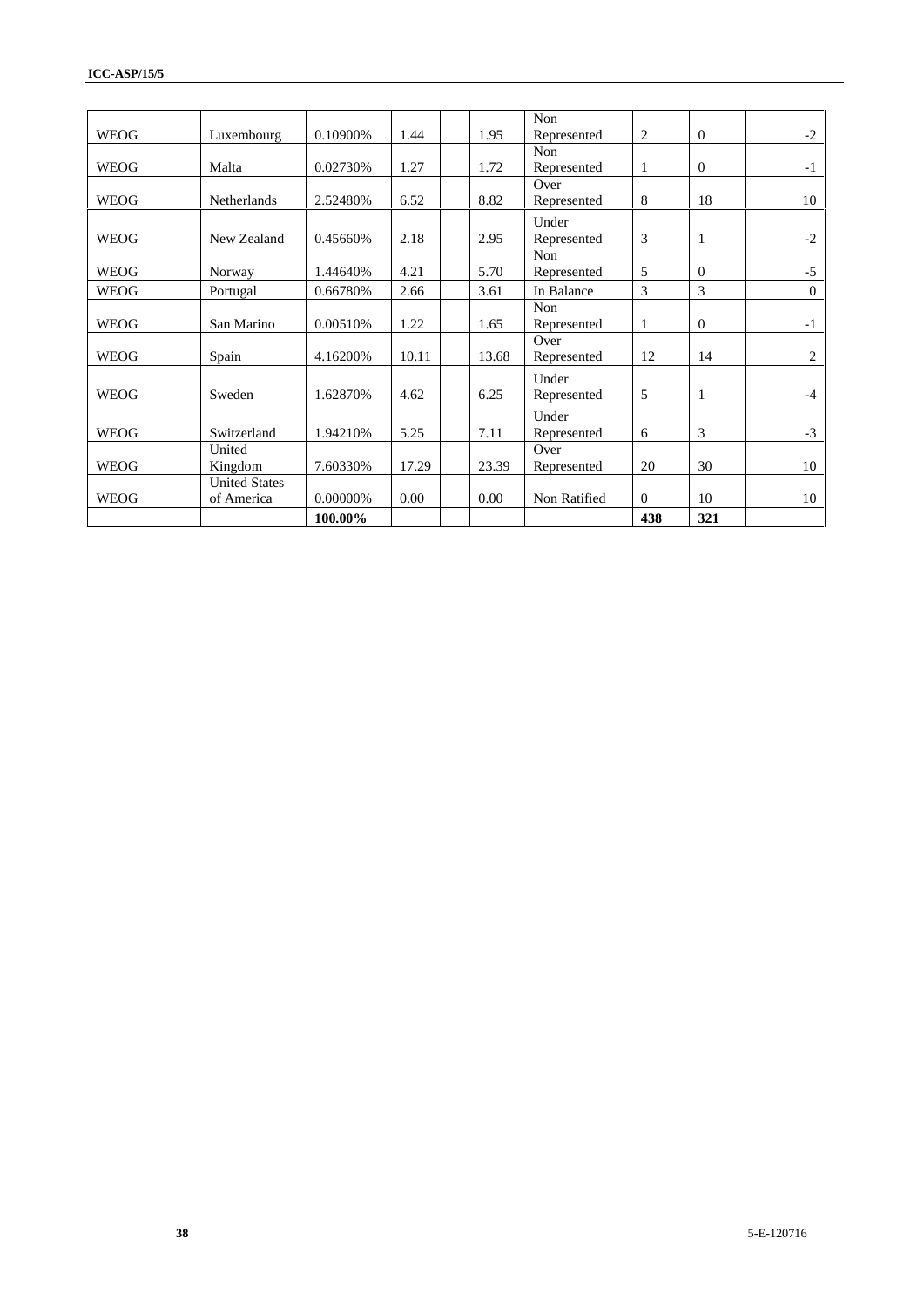## **Gender balance of ICC Professional Staff**

Status as at 31/03/2016

### **Number of Professional Staff by Gender\***

\* Including Elected Officials and Language Staff

| <b>Judiciary</b> |    |   |                    |  |  |  |  |  |  |
|------------------|----|---|--------------------|--|--|--|--|--|--|
| Grade            | F  | М | <b>Grand Total</b> |  |  |  |  |  |  |
| $P-5$            |    | 2 | 3                  |  |  |  |  |  |  |
|                  |    |   |                    |  |  |  |  |  |  |
| Grade            | F  | М | <b>Grand Total</b> |  |  |  |  |  |  |
| $P-4$            |    | 2 | 3                  |  |  |  |  |  |  |
|                  |    |   |                    |  |  |  |  |  |  |
| Grade            | F  | М | <b>Grand Total</b> |  |  |  |  |  |  |
| $P-3$            | 12 | 8 | 20                 |  |  |  |  |  |  |
|                  |    |   |                    |  |  |  |  |  |  |
| Grade            | F  | М | <b>Grand Total</b> |  |  |  |  |  |  |
| $P-2$            |    | 2 |                    |  |  |  |  |  |  |

#### **Office of the Prosecutor**

| Grade | F  | M  | <b>Grand Total</b> |
|-------|----|----|--------------------|
| USG   | 1  |    | 1                  |
|       |    |    |                    |
| Grade | F  | М  | <b>Grand Total</b> |
| ASG   |    | 1  | 1                  |
|       |    |    |                    |
| Grade | F  | М  | <b>Grand Total</b> |
| $D-1$ |    | 3  | 3                  |
|       |    |    |                    |
| Grade | F  | M  | <b>Grand Total</b> |
| $P-5$ | 3  | 9  | 12                 |
|       |    |    |                    |
| Grade | F  | М  | <b>Grand Total</b> |
| $P-4$ | 10 | 19 | 29                 |
|       |    |    |                    |
| Grade | F  | М  | <b>Grand Total</b> |
| $P-3$ | 14 | 28 | 42                 |
|       |    |    |                    |
| Grade | F  | М  | <b>Grand Total</b> |
| $P-2$ | 28 | 16 | 44                 |
|       |    |    |                    |
| Grade | F  | M  | <b>Grand Total</b> |
| $P-1$ | 11 | 3  | 14                 |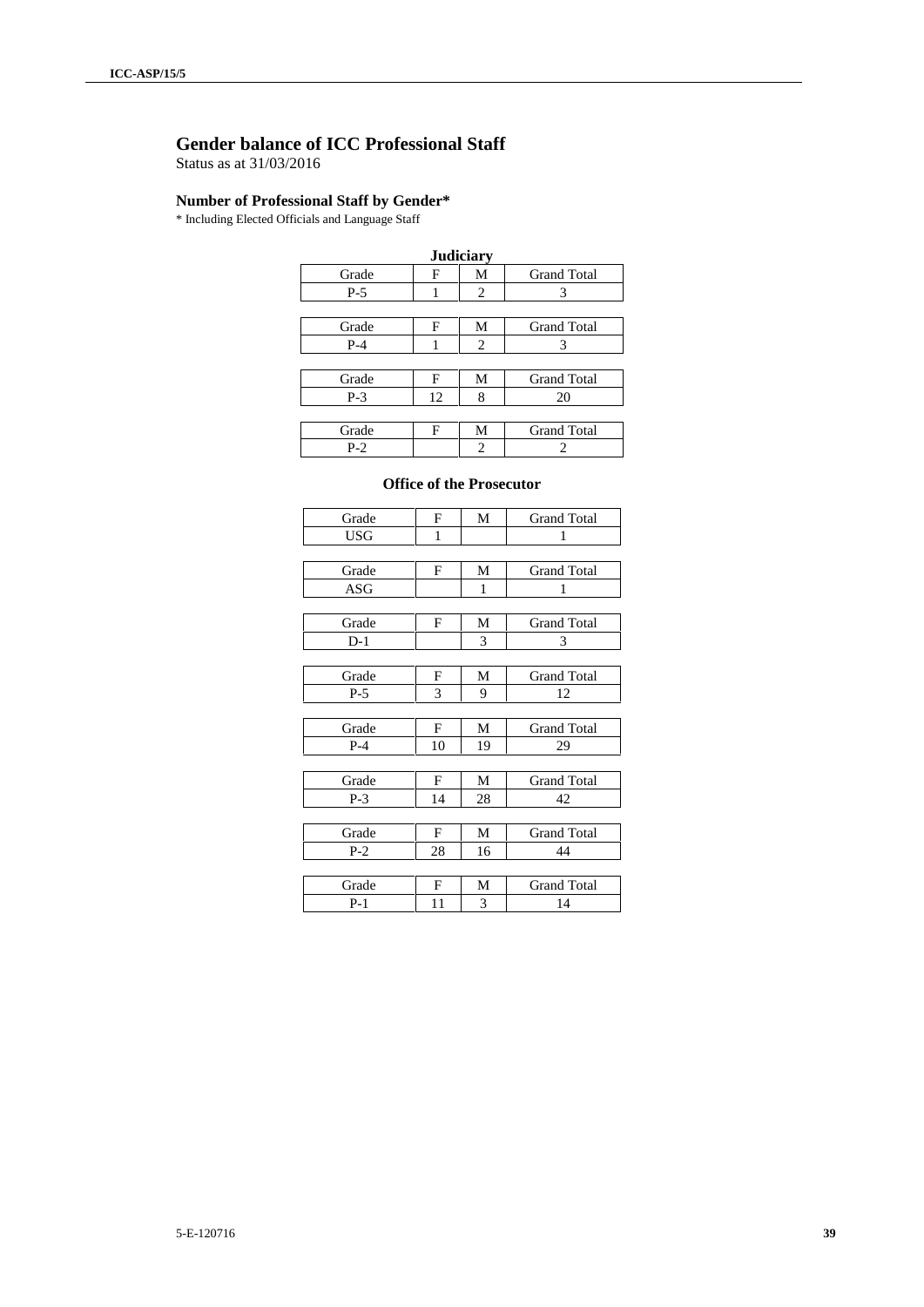### **Registry**

| Grade | F  | М  | <b>Grand Total</b> |
|-------|----|----|--------------------|
| ASG   |    | 1  | 1                  |
|       |    |    |                    |
| Grade | F  | М  | <b>Grand Total</b> |
| $D-1$ |    | 2  | 2                  |
|       |    |    |                    |
| Grade | F  | М  | <b>Grand Total</b> |
| $P-5$ | 7  | 9  | 16                 |
|       |    |    |                    |
| Grade | F  | М  | <b>Grand Total</b> |
| $P-4$ | 10 | 18 | 28                 |
|       |    |    |                    |
| Grade | F  | М  | <b>Grand Total</b> |
| $P-3$ | 29 | 32 | 61                 |
|       |    |    |                    |
| Grade | F  | М  | <b>Grand Total</b> |
| $P-2$ | 39 | 20 | 59                 |
|       |    |    |                    |
| Grade | F  | М  | <b>Grand Total</b> |
| $P-1$ | 3  | 1  | 4                  |

### **Secretariat of the Assembly of States Parties**

| Grade | Е | M | <b>Grand Total</b> |
|-------|---|---|--------------------|
| $D-1$ |   |   |                    |
|       |   |   |                    |
| Grade | Е | М | <b>Grand Total</b> |
| $P-5$ |   |   |                    |
|       |   |   |                    |
| Grade | F | Μ | <b>Grand Total</b> |
| P-4   |   |   |                    |

### **Secretariat of the Trust Fund for Victims**

| Grade | M | <b>Grand Total</b> |
|-------|---|--------------------|
| $D-1$ |   |                    |
|       |   |                    |
| Grade | м | <b>Grand Total</b> |

### **Project Director's Office**

| $T_{\rm rad}$ |  | <b>Grand Total</b> |
|---------------|--|--------------------|
| "             |  |                    |

P-3 2 1 3

### **Independent Oversight Mechanism**

|       | <b>A</b> F | $\overline{m}$<br><b>Frand</b><br>otal |
|-------|------------|----------------------------------------|
| .<br> |            |                                        |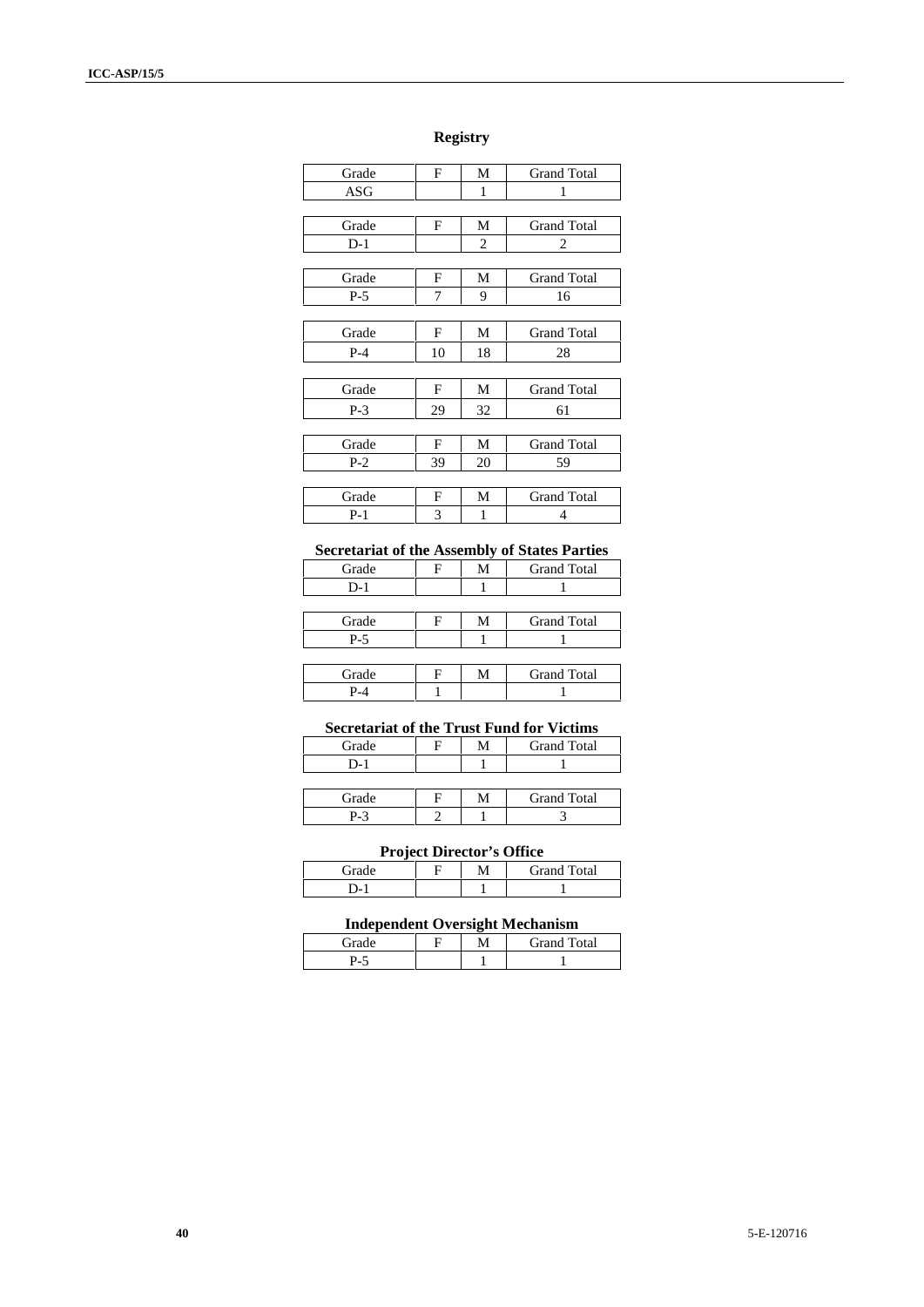| Grade |   | М | <b>Grand Total</b> |
|-------|---|---|--------------------|
| $D-1$ |   |   |                    |
|       |   |   |                    |
| Grade | н | М | <b>Grand Total</b> |
| $P-4$ |   |   |                    |
|       |   |   |                    |
| Grade | F | М | <b>Grand Total</b> |
| $P-3$ |   |   |                    |

#### **Office of Internal Audit**

|  | <b>Grand Total</b> |
|--|--------------------|
|  |                    |

## **International Criminal Court** Staff count

Actual

As at  $31<sup>st</sup>$  of March 2016, the actual situation regarding the Court's staff count is as follows:

| <b>Staff count</b>             |        |  |  |  |  |
|--------------------------------|--------|--|--|--|--|
| <b>Established posts</b>       | 691    |  |  |  |  |
| Approved GTA-funded positions  | 218    |  |  |  |  |
| <b>Short Term Appointments</b> | 6      |  |  |  |  |
| Interns                        | 70     |  |  |  |  |
| Visiting professionals         | 7      |  |  |  |  |
| <b>SSA Contractors</b>         | $128*$ |  |  |  |  |
| Elected officials / Judges     | 19     |  |  |  |  |
| <b>Total</b>                   | 1139   |  |  |  |  |

\* This includes current Individual Contractor contracts which will decrease as at April 2016 due to the promulgation of the new AI on Short-Term Appointments and the AI on Consultants and Individual Contractors.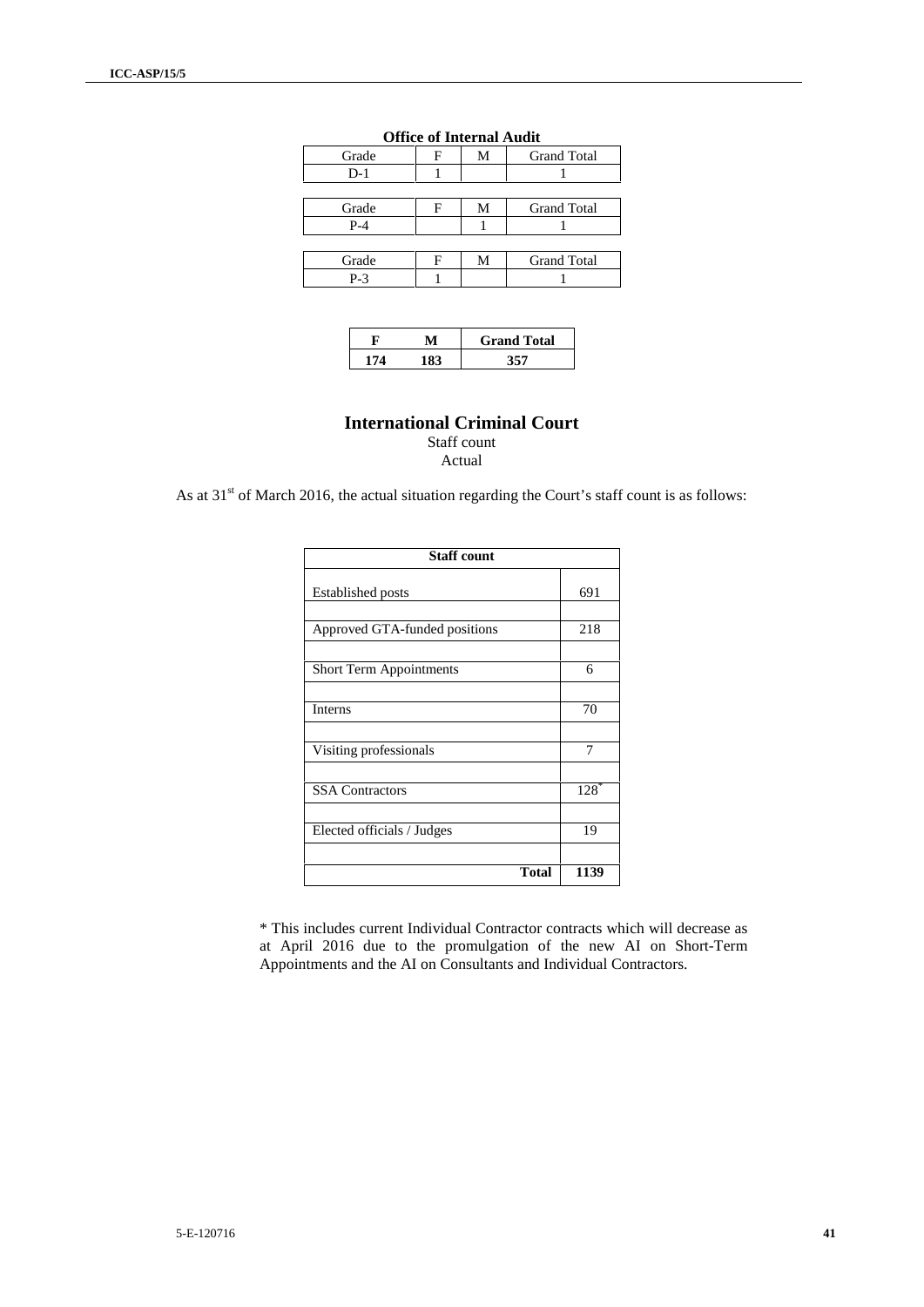### **International Criminal Court** Staff count Projected

Based on the approved budget of 2016 and taking into account averages for interns, visiting professionals and SSA contractors as per 2016, the Court's headcount at the end of 2016 could be expected to be as follows:

| <b>Staff count</b>                          |      |  |  |
|---------------------------------------------|------|--|--|
|                                             |      |  |  |
| Established posts <sup>58</sup>             | 897  |  |  |
| Approved GTA-funded positions <sup>59</sup> | 289  |  |  |
| Short-Term Appointments                     | 52   |  |  |
| Interns                                     | 80   |  |  |
| Visiting professionals                      | 10   |  |  |
| <b>SSA Consultants</b>                      | 27   |  |  |
| Elected officials / Judges                  | 21   |  |  |
| Total                                       | 1376 |  |  |

<sup>&</sup>lt;sup>58</sup> Vacancy rate not taken into account in the projection.

<sup>59</sup> *Ibid.*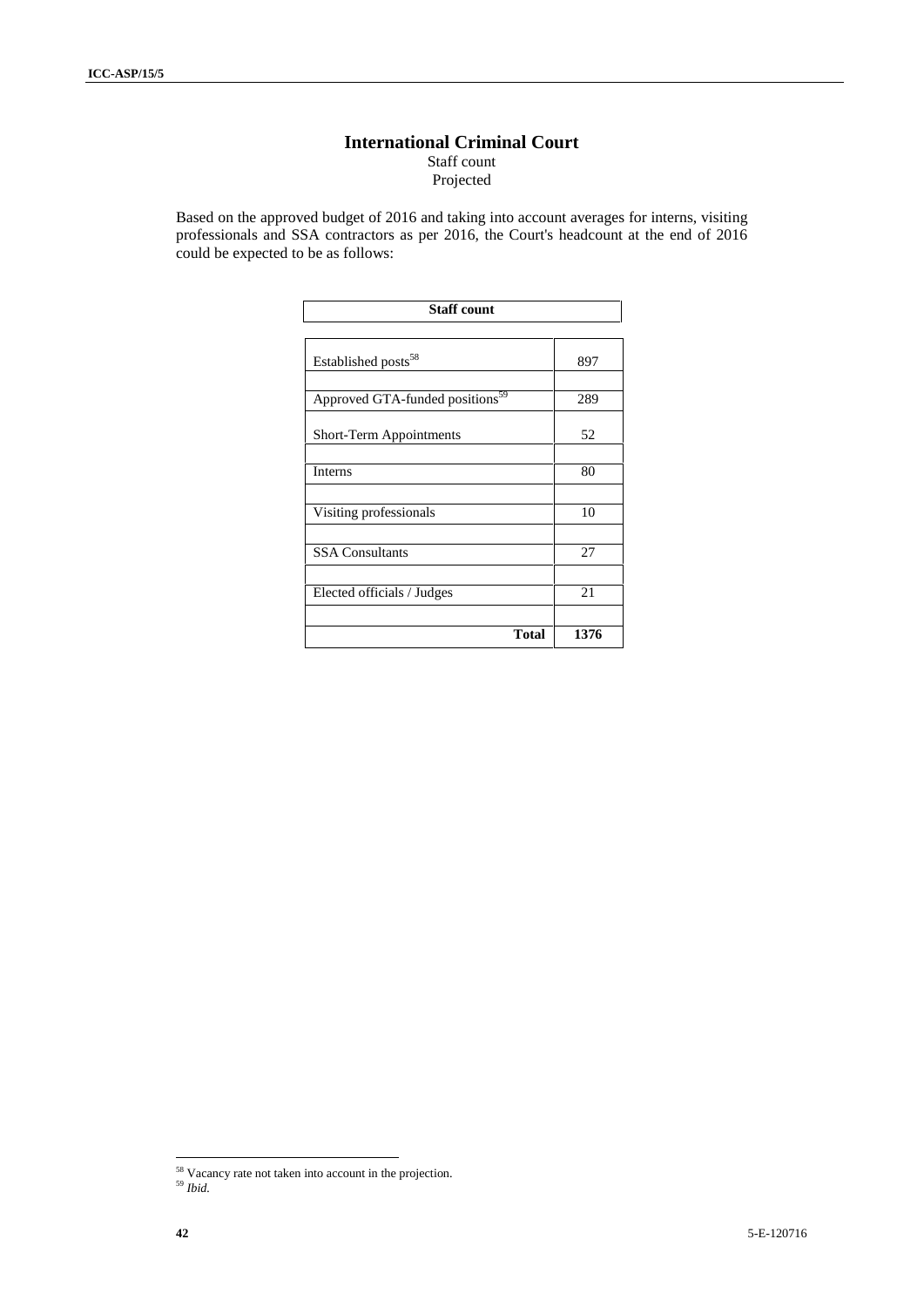## **Vacant Posts - ICC Established Posts**

Status as at 31 March 2016

153 posts are under recruitment: recruitment completed (141) or advertised (12) as at 31 March 2016

| <b>MP</b> | Programme                             | <b>Sub-Programme</b>                             | Post           | Post                                                          | <b>Total</b>                 | <b>Comments</b>                                                                     |
|-----------|---------------------------------------|--------------------------------------------------|----------------|---------------------------------------------------------------|------------------------------|-------------------------------------------------------------------------------------|
|           |                                       |                                                  | Level          | <b>Title</b>                                                  |                              |                                                                                     |
| MP I      | Judiciary                             | Presidency                                       | $P-2$          | Associate<br>Administrative<br>Officer                        | $\mathbf{1}$                 | Post to be filled in 2016.                                                          |
| MP II     | Office of the<br>Prosecutor           | Investigation<br>Division                        | $P-1$          | Assistant<br>Investigator                                     | $\mathbf{1}$                 | Post vacated due to internal move.<br>Pending confirmation on change<br>of profile. |
|           |                                       |                                                  | GS-OL          | Investigation<br>Assistant                                    | $\mathbf{1}$                 | Post vacated due to internal move.<br>Post to be filled in 2016.                    |
|           |                                       | Prosecution<br>Division                          | GS-OL          | Personal<br>Assistant to the<br>Deputy<br>Prosecutor          | $\mathbf{1}$                 | Post vacated due to internal move.<br>Pending streamlining of<br>operations.        |
| MP III    | Office of the<br>Registrar            | Legal Office                                     | $P-3$          | Legal Officer                                                 | $\mathbf{1}$                 | Post expected to be filled in Q3.                                                   |
|           | Division of<br>Management<br>Services | <b>Human Resources</b><br>Section                | GS-OL          | Human<br>Resources<br>Assistant                               | $\mathbf{1}$                 | Post expected to be filled in Q3.                                                   |
|           |                                       | <b>General Services</b><br>Section               | $GS-OL$        | Supply<br>Coordinator                                         | $\mathbf{1}$                 | Post expected to be filled in Q3.                                                   |
|           | Division of<br>Judicial Services      | <b>Counsel Support</b><br>Section                | $P-2$<br>$P-2$ | Legal Aid Fund<br>Monitoring<br>Specialist<br>Associate Legal | $\mathbf{1}$<br>$\mathbf{1}$ | Post expected to be filled in Q3.<br>Post expected to be filled in Q3               |
|           |                                       |                                                  |                | Officer                                                       |                              |                                                                                     |
|           |                                       | Information<br>Management<br>Services Section    | $P-2$          | Associate Data<br>Management<br>Officer                       | $\mathbf{1}$                 | Post expected to be filled in Q3.                                                   |
|           |                                       |                                                  | GS-OL          | Development<br>Assistant                                      | $\mathbf{1}$                 | Post expected to be filled in Q3.                                                   |
|           |                                       |                                                  | $P-3$          | Archives.<br>Library and<br>Legacy Officer                    | $\mathbf{1}$                 | Post expected to be filled in Q3.                                                   |
|           | Division of<br>External<br>Operations | External<br><b>Operations Support</b><br>Section | $P-2$          | <b>Operations</b><br>Planning<br>Coordination<br>Officer      | $\mathbf{1}$                 | Post expected to be filled in Q3.                                                   |
|           |                                       |                                                  | $P-2$          | Associate<br>Analyst                                          | $\mathbf{1}$                 | Post expected to be filled in Q3.                                                   |
|           |                                       |                                                  | $GS-OL$        | Analyst<br>Assistant                                          | $\mathbf{1}$                 | Post expected to be filled in Q3.                                                   |
|           |                                       | Victims and<br><b>Witnesses Section</b>          | $P-2$          | <b>Associate Team</b><br>Leader (CAR)                         | $\mathbf{1}$                 | Post expected to be filled in Q3.                                                   |
|           |                                       |                                                  | $GS-OL$        | Administrative<br>Assistant                                   | $\mathbf{1}$                 | Post expected to be filled in Q3.                                                   |
|           |                                       | Public Information<br>and Outreach<br>Section    | $P-3$          | <b>Outreach Policy</b><br>Officer                             | $\mathbf{1}$                 | Post expected to be filled in Q3.                                                   |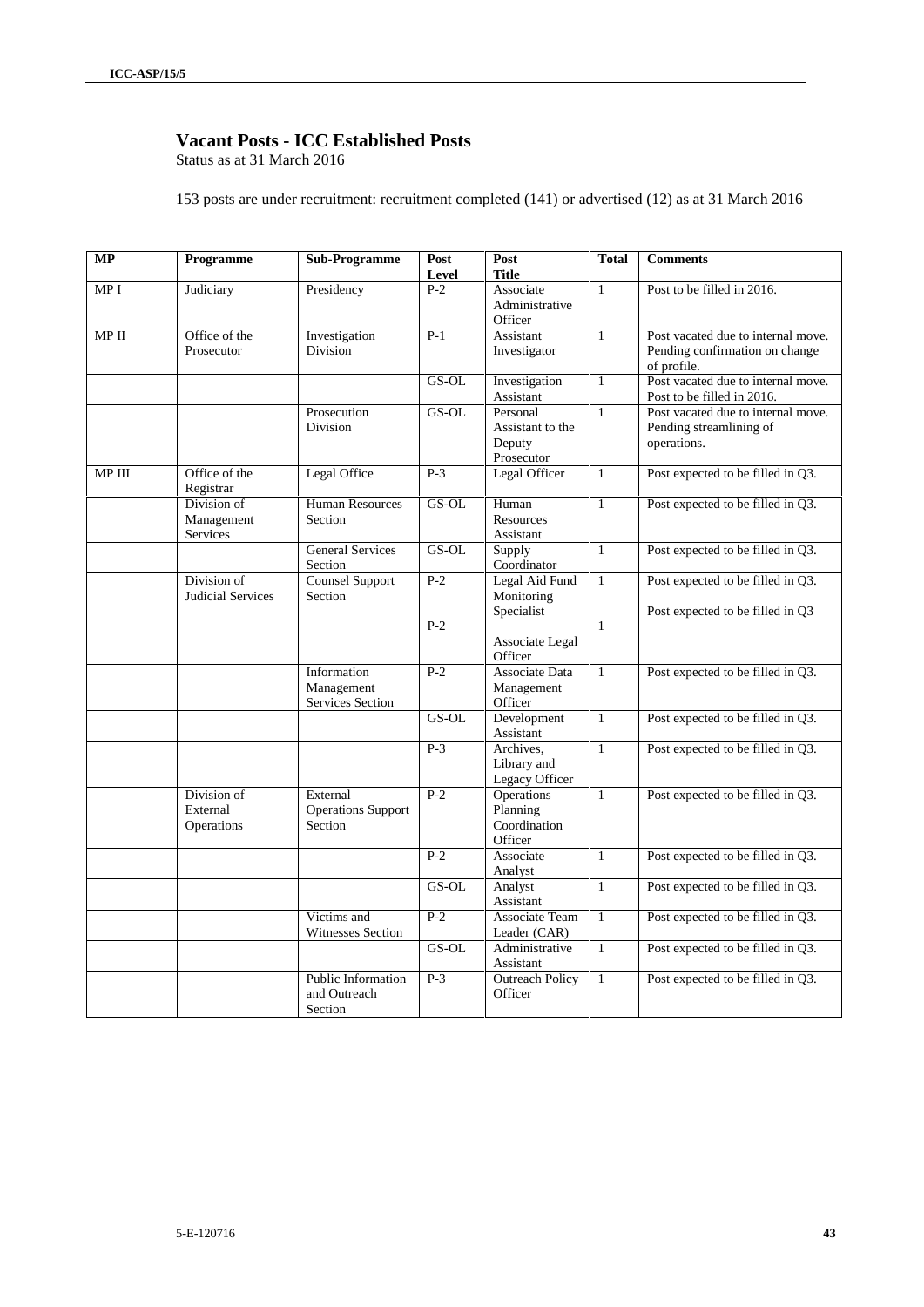|             |                                                 |                          | $P-2$   | Associate<br>Outreach<br>Officer                     | 1              | Post expected to be filled in Q4.                                         |
|-------------|-------------------------------------------------|--------------------------|---------|------------------------------------------------------|----------------|---------------------------------------------------------------------------|
|             |                                                 |                          | $P-3$   | <b>Public Affairs</b><br>Officer                     | 1              | Post expected to be filled in Q3.                                         |
|             |                                                 |                          | GS-OL   | Public<br>Information<br>Assistant<br>(social media) | $\mathbf{1}$   | Post expected to be filled in Q3.                                         |
|             |                                                 |                          | GS-OL   | Online<br>Communicatio<br>ns Assistant               | 1              | Post expected to be filled in Q3.                                         |
|             |                                                 |                          | GS-OL   | Audio-Visual<br>Production<br>Assistant              | $\mathbf{1}$   | Post expected to be filled in Q3.                                         |
|             |                                                 |                          | GS-OL   | Receptionist                                         | $\overline{c}$ | Posts expected to be filled in Q4.                                        |
|             |                                                 | Field Office -<br>Uganda | $P-3$   | <b>Field Security</b><br>Officer                     | $\mathbf{1}$   | Post expected to be filled in Q3.                                         |
|             |                                                 |                          | $P-3$   | Field Officer<br>(Outreach)                          | $\mathbf{1}$   | Post expected to be filled in Q3.                                         |
|             |                                                 |                          | GS-OL   | Senior Driver                                        | $\mathbf{1}$   | Post expected to be filled in Q4.                                         |
|             |                                                 |                          | GS-OL   | Driver                                               | $\mathbf{1}$   | Post expected to be filled in Q4.                                         |
|             |                                                 | Field Office<br>- DRC    | $GS-OL$ | <b>Field Assistant</b>                               | $\sqrt{2}$     | Posts expected to be filled in Q4.                                        |
|             |                                                 |                          | GS-OL   | Driver                                               | 3              | Posts expected to be filled in Q4.                                        |
|             |                                                 | Field Office<br>- CIV    | $P-3$   | Field Officer<br>(Outreach)                          | $\mathbf{1}$   | Post expected to be filled in Q3.                                         |
|             |                                                 |                          | $P-3$   | Field Officer<br>(VPRS)                              | $\mathbf{1}$   | Post unfunded in 2016.                                                    |
|             |                                                 |                          | GS-OL   | Field Assistant                                      | 3              | Posts expected to be filled in Q4. One<br>post is unfunded in 2016.       |
|             |                                                 | Field Office<br>- CAR    | $P-5$   | Chief of Field<br>Office                             | $\mathbf{1}$   | Post unfunded in 2016.                                                    |
|             |                                                 |                          | $P-3$   | <b>Field Security</b><br>Officer                     | $\mathbf{1}$   | Post expected to be filled in Q3.                                         |
|             |                                                 |                          | GS-OL   | Cleaner                                              | $\mathbf{1}$   | Post expected to be filled in Q4.                                         |
|             |                                                 | Field Office -<br>Kenya  | GS-OL   | Administrative<br>Assistant                          | $\mathbf{1}$   | On hold.                                                                  |
|             |                                                 |                          | GS-OL   | Local Security<br>Assistant                          | $\mathbf{1}$   | On hold.                                                                  |
|             |                                                 |                          | $P-3$   | Field Officer<br>(VPRS)                              | 1              | On hold.                                                                  |
|             |                                                 |                          | GS-OL   | <b>Field Assistant</b>                               | $\overline{c}$ | On hold.                                                                  |
| MP VI       | Secretariat of the<br>Trust Fund for<br>Victims |                          | GS-OL   | Executive<br>Assistant                               | 1              | Position under review.                                                    |
|             |                                                 |                          | $P-4$   | Legal Advisor                                        | $\mathbf{1}$   | Position under review.                                                    |
|             |                                                 |                          | $P-3$   | Programme<br>Manager                                 | $\mathbf{1}$   | Position under review.                                                    |
| MP<br>VII.1 | Project Director's<br>Office                    |                          | $P-4$   | Project<br>Financial<br>Controller                   | 1              | Post covered on a temporary basis<br>until the completion of the Project. |
| MP<br>VII.5 | Independent<br>Oversight<br>Mechanism           |                          | $P-4$   | Senior<br>Evaluation<br>Specialist (tbc)             | $\mathbf{1}$   | Post expected to be filled in Q4.                                         |
|             |                                                 |                          |         | <b>Grand Total</b>                                   | 53 $(1^{60})$  |                                                                           |

 $60$  In Major Programme III, one post refers to the funding of the Staff Council Representative and, therefore, is not reported as vacant.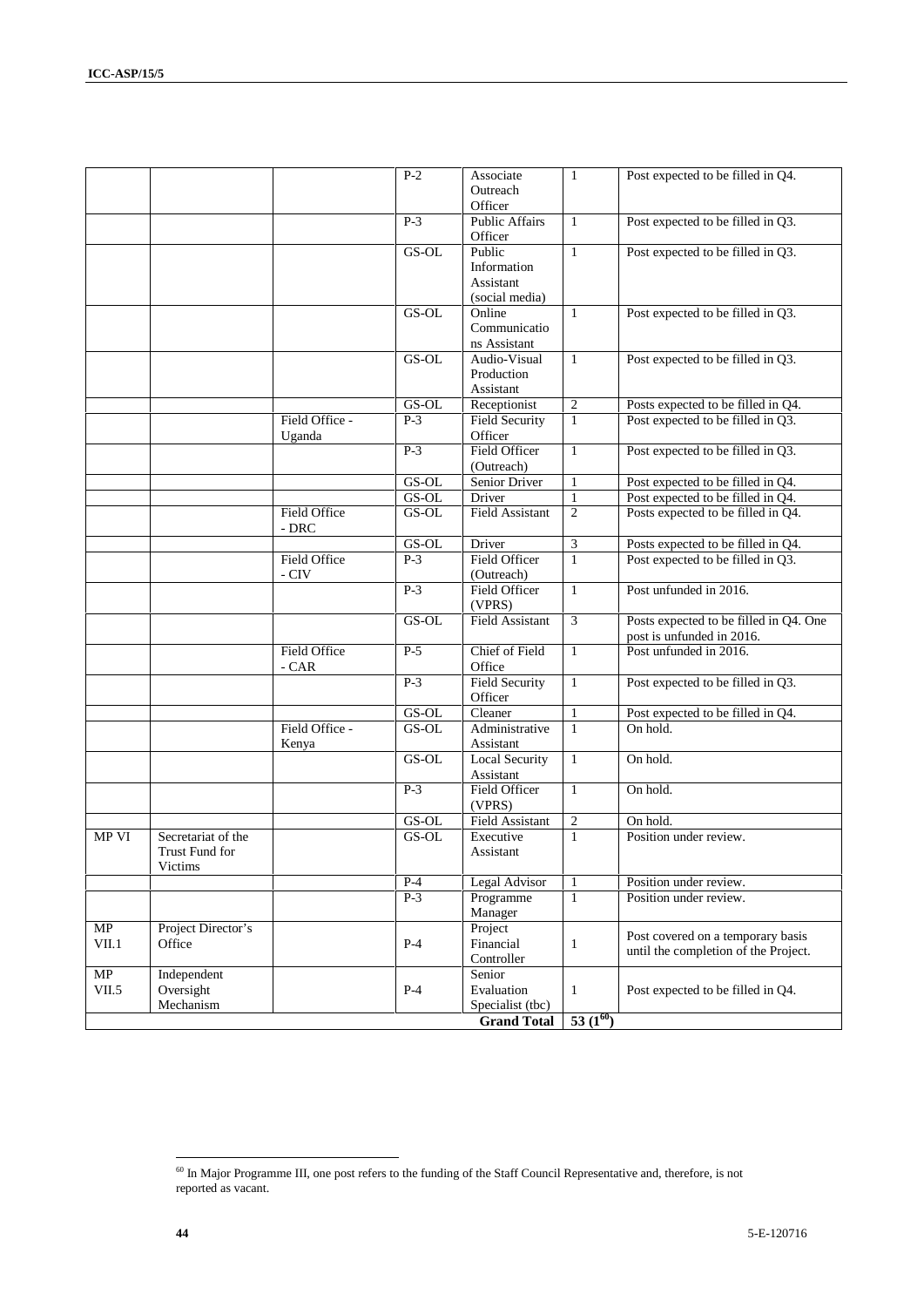## **Staffing: Approved versus filled posts (excluding Elected Officials)**

| Major Programme<br>[1]                | Approved<br>[2] | Filled<br>$[3]$ | Recruitment<br>$\text{completed}^{\text{61}}$<br>$[4]$ | Under<br>recruitment<br>[5] | Advertised<br>not under<br>recruitment<br>[6] | Vacant not<br>advertised<br>$[7]$ | $%$ of<br>established<br>posts vacant<br>$[(2-3)/2]x100$ | Vacancy Rate (%)<br>of established posts<br>$[(AVG(3)-2)/2]x100$ |
|---------------------------------------|-----------------|-----------------|--------------------------------------------------------|-----------------------------|-----------------------------------------------|-----------------------------------|----------------------------------------------------------|------------------------------------------------------------------|
| Judiciary                             |                 |                 |                                                        |                             |                                               |                                   |                                                          |                                                                  |
| Major Programme I                     | 52              | 44              | $\boldsymbol{0}$                                       | $\tau$                      | $\boldsymbol{0}$                              | $\mathbf{1}$                      | 15.38%                                                   | 15.38%                                                           |
| Office of the<br>Prosecutor           |                 |                 |                                                        |                             |                                               |                                   |                                                          |                                                                  |
| Major Programme II                    | 237             | 204             | $\overline{c}$                                         | 26                          | $\mathfrak{2}$                                | 3                                 | 13.92%                                                   | 14.35%                                                           |
| Registry                              |                 |                 |                                                        |                             |                                               |                                   |                                                          |                                                                  |
| Major Programme<br>Ш                  | 578             | 426             | 3                                                      | 96                          | 9                                             | 44                                | 26.30%                                                   | $26.47\%$ <sup>62</sup>                                          |
| Secretariat of the<br><b>ASP</b>      |                 |                 |                                                        |                             |                                               |                                   |                                                          |                                                                  |
| Major Programme<br>IV                 | 10              | $\overline{4}$  | $\boldsymbol{0}$                                       | 6                           | $\mathbf{0}$                                  | $\overline{0}$                    | 60.00%                                                   | 60.00%                                                           |
| Secretariat of the<br><b>TFV</b>      |                 |                 |                                                        |                             |                                               |                                   |                                                          |                                                                  |
| Major Programme<br>VI                 | 9               | 6               | $\boldsymbol{0}$                                       | $\mathbf{0}$                | $\overline{0}$                                | 3                                 | 33.33%                                                   | 33.33%                                                           |
| Project Director's<br>Office          |                 |                 |                                                        |                             |                                               |                                   |                                                          |                                                                  |
| Major Programme<br>VII.1              | 3               | $\mathfrak{2}$  | $\boldsymbol{0}$                                       | $\mathbf{0}$                | $\overline{0}$                                | $\mathbf{1}$                      | 33.33%                                                   | 33.33%                                                           |
| Independent<br>Oversight<br>Mechanism |                 |                 |                                                        |                             |                                               |                                   |                                                          |                                                                  |
| Major Programme<br>VII.5              | $\overline{4}$  | $\mathbf{1}$    | $\boldsymbol{0}$                                       | $\mathbf{1}$                | $\mathbf{1}$                                  | $\mathbf{1}$                      | 75.00%                                                   | 100.00%                                                          |
| Office of Internal<br>Audit           |                 |                 |                                                        |                             |                                               |                                   |                                                          |                                                                  |
| Major Programme<br>VII.6              | $\overline{4}$  | $\overline{4}$  | $\boldsymbol{0}$                                       | $\mathbf{0}$                | $\overline{0}$                                | $\theta$                          | 0.00%                                                    | 0.00%                                                            |
| <b>Total ICC</b>                      | 897             | 691             | 5                                                      | 136                         | 12                                            | 53                                | 22.97%                                                   | 23.08%                                                           |

Status as at 31 March 2016

| <b>Target recruitment</b>       | 206   |
|---------------------------------|-------|
| Under recruitment / Recruitment |       |
| completed                       | 141   |
| <b>Percentage of target</b>     | 68.4% |

 $61$  Recruitment completed: indicates that the selected candidate has accepted the offer. The recruitment process has been finalised and the post is blocked until the arrival of the incumbent.

 $62$  MP III, one post is not vacant as such but this post refers to the funding of the Staff Council Representative.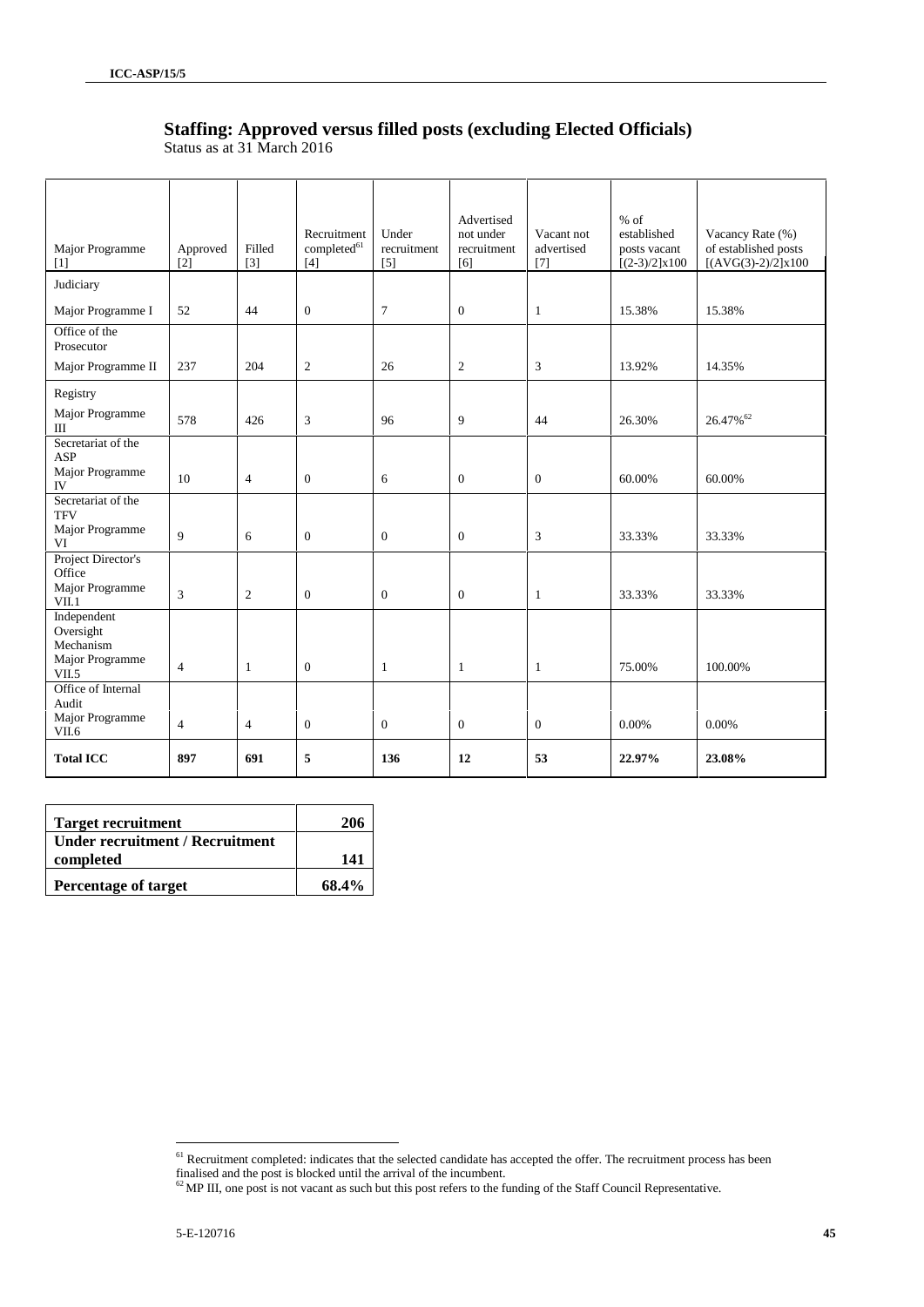## **Geographical Representation of ICC GTA Professional Staff**

Status as at 31 March 2016

Total number of professionals: 155 Total number of nationalities: 51

### **Distribution per region:**

| <b>Region</b>        | <b>Nationality</b>                | <b>Total</b> |
|----------------------|-----------------------------------|--------------|
| African              | Cameroon                          | 3            |
|                      | Congo, Democratic Republic of the | T            |
|                      | Egypt                             |              |
|                      | Ethiopia                          | 1            |
|                      | Gambia                            |              |
|                      | Ghana                             |              |
|                      | Mauritius                         |              |
|                      | Nigeria                           | T            |
|                      | Rwanda                            | 5            |
|                      | Senegal                           | 2            |
|                      | Sudan                             | L            |
|                      | Togo                              | 1            |
|                      | Uganda                            | 4            |
|                      | United Republic of Tanzania       | 2            |
| <b>African Total</b> |                                   | 25           |

| <b>Region</b>      | <b>Nationality</b> | <b>Total</b> |
|--------------------|--------------------|--------------|
| Asian              | Afghanistan        | ı            |
|                    | China              | ı.           |
|                    | India              | 2            |
|                    | Kyrgyzstan         | ı            |
|                    | Philippines        | ı.           |
|                    | Republic of Korea  | ı            |
|                    | Singapore          | Ŧ.           |
|                    | Uzbekistan         | 2            |
| <b>Asian Total</b> |                    | 10           |

| <b>Region</b>                 | <b>Nationality</b>     | <b>Total</b> |
|-------------------------------|------------------------|--------------|
| Eastern European              | Bosnia and Herzegovina |              |
|                               | Croatia                |              |
|                               | Georgia                | 2            |
|                               | Poland                 | 4            |
|                               | Republic of Moldova    | 2            |
|                               | Romania                | 3            |
|                               | Slovenia               | 2            |
| <b>Eastern European Total</b> |                        | 15           |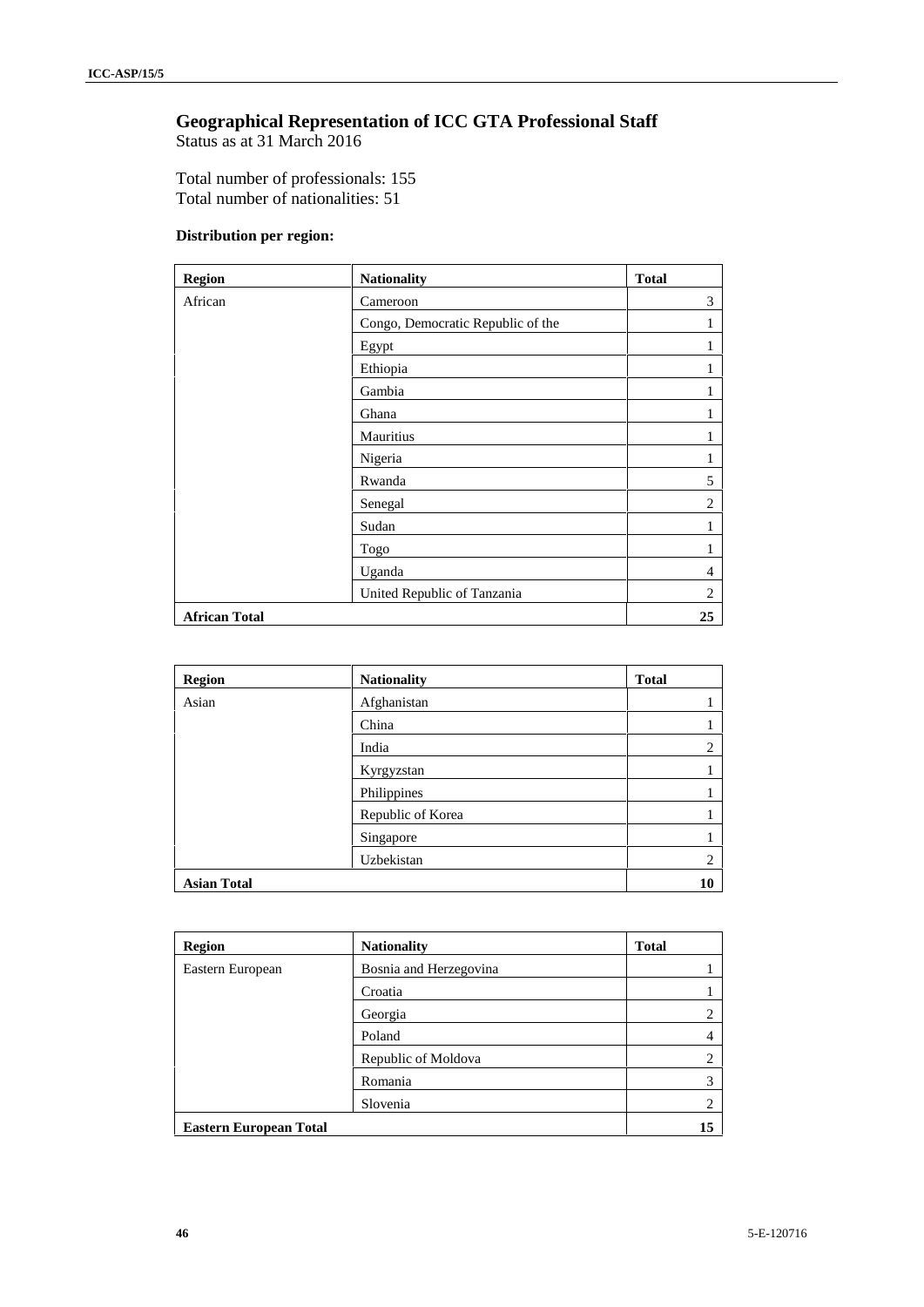| <b>Region</b>       | <b>Nationality</b> | <b>Total</b> |
|---------------------|--------------------|--------------|
| <b>GRULAC</b>       | Argentina          |              |
|                     | Colombia           |              |
|                     | Jamaica            |              |
|                     | Peru               |              |
| <b>GRULAC Total</b> |                    | 4            |

| <b>Region</b>     | <b>Nationality</b>       | <b>Total</b>   |
|-------------------|--------------------------|----------------|
| <b>WEOG</b>       | Australia                | 8              |
|                   | Belgium                  | $\overline{4}$ |
|                   | Canada                   | 13             |
|                   | France                   | 17             |
|                   | Germany                  | $\overline{4}$ |
|                   | Greece                   | 1              |
|                   | Ireland                  | 3              |
|                   | Israel                   | 1              |
|                   | Italy                    | $\overline{4}$ |
|                   | Malta                    | 1              |
|                   | Netherlands              | 10             |
|                   | New Zealand              | $\overline{2}$ |
|                   | Portugal                 | $\overline{2}$ |
|                   | Spain                    | $\overline{4}$ |
|                   | Sweden                   | $\mathbf{1}$   |
|                   | Switzerland              | 1              |
|                   | United Kingdom           | 13             |
|                   | United States of America | 12             |
| <b>WEOG Total</b> |                          | 101            |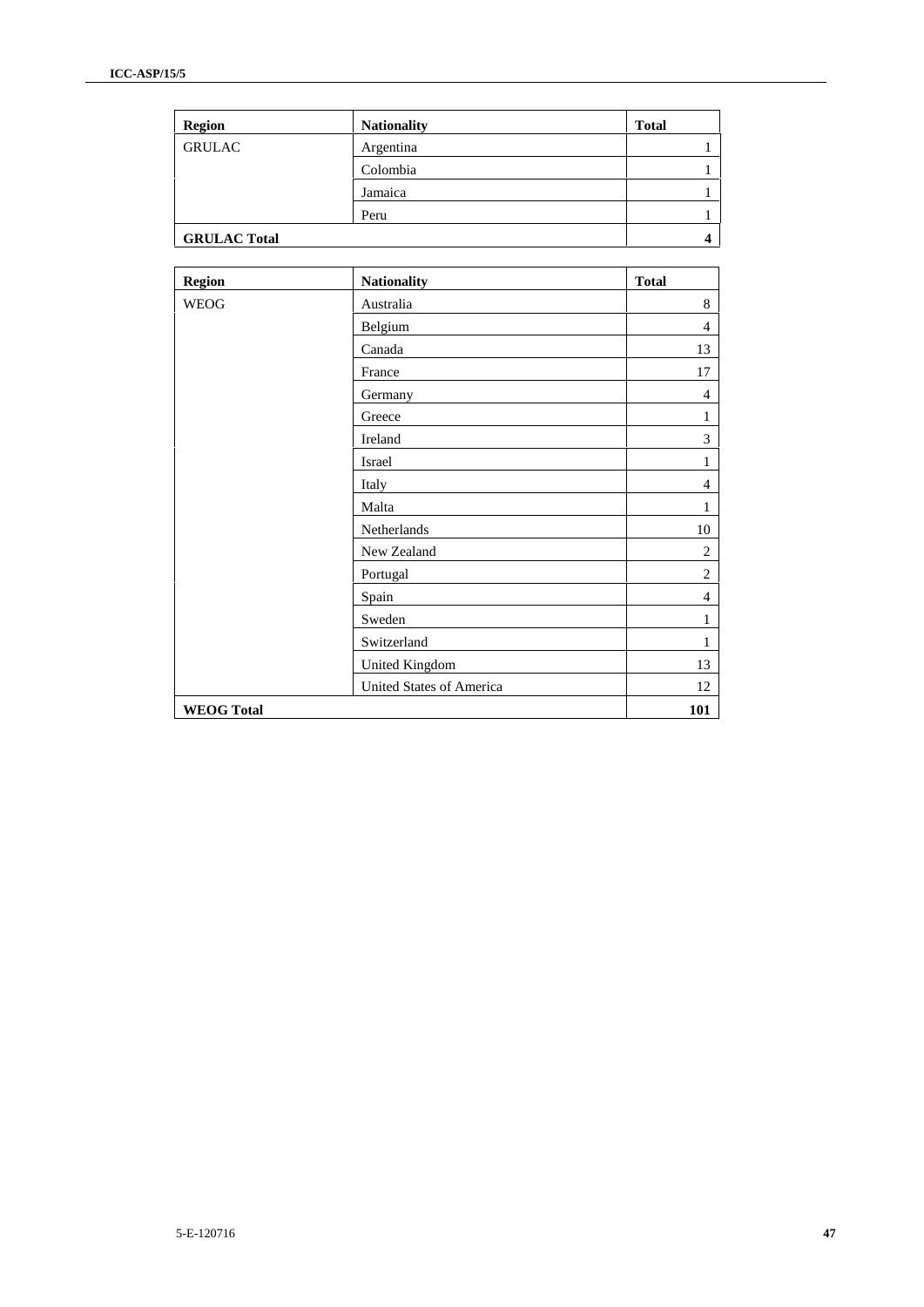## **Annex III**

## **Budget performance for Contingency Fund notifications in 2015**

1. Table 1 below provides a summary of overall budget performance for a total of four Contingency Fund notifications submitted to the Committee. Overall actual implementation at year-end in 2015 is 85.6 per cent, or €5.36 million, against the total Contingency Fund notification amount of  $66.26$  million.

| <i>Expenditure Item</i>      | <b>Total Contingency</b><br><b>Fund Notification</b><br>$\lceil 1 \rceil$ | <b>Total Actual</b><br>Expenditure*<br>$\lceil 2 \rceil$ | Total<br>Implementation<br>rate $\%$<br>$[3]=[2]/[1]$ |
|------------------------------|---------------------------------------------------------------------------|----------------------------------------------------------|-------------------------------------------------------|
| Judges' costs                | 61.3                                                                      | 61.3                                                     | 100.0                                                 |
| Subtotal Judges' costs       | 61.3                                                                      | 61.3                                                     | 100.0                                                 |
| General temporary assistance | 2,371.1                                                                   | 1,579.5                                                  | 66.6                                                  |
| Consultants                  | 47.3                                                                      | 5.0                                                      | 10.6                                                  |
| Subtotal staff costs         | 2,418.4                                                                   | 1,584.5                                                  | 65.5                                                  |
| Travel                       | 763.7                                                                     | 783.2                                                    | 102.6                                                 |
| Contractual services         | 371.8                                                                     | 323.6                                                    | 87.0                                                  |
| Counsel for defence          | 1,551.1                                                                   | 1,847.3                                                  | 119.1                                                 |
| General operating expenses   | 466.8                                                                     | 248.5                                                    | 53.2                                                  |
| Supplies and materials       | 58.4                                                                      | 71.2                                                     | 122.0                                                 |
| Furniture and Equipment      | 572.3<br>441.3                                                            |                                                          | 77.1                                                  |
| Subtotal non-staff costs     | 3,784.1                                                                   | 3,715.2                                                  | 98.2                                                  |
| Total                        | 6,263.8                                                                   | 5,361.0                                                  | 85.6                                                  |

**Table 1: Overall budget performance for the four Contingency Fund notifications in 2015 by item of expenditure (amounts in thousands of euros)**

*\* Expenditure in 2015 is based on preliminary, unaudited figures which are subject to change.*

2. The budget performance for each Contingency Fund notification is detailed below in the order of the notifications to the Committee.

3. Table 2 below shows budget performance in respect of the Contingency Fund notification for the case of *Charles Blé Goudé* in the situation in Côte d'Ivoire. The resources notified were presented as an illustrative scenario budget to the Court's proposed programme budget for the Committee's consideration at its twenty-third session. The scenario materialized on 11 December 2014 when charges were confirmed. The Court was exceptionally allowed by the Assembly to resort to the Contingency Fund for the additional resources required in relation to judicial developments in the case of *Charles Blé Goudé* that occurred between the twenty-third session of the Committee and the date of approval of the 2015 budget.

4. The funds were implemented at 87.8 per cent, or  $\Theta$ .89 million, against the notification amount of  $\Theta$ .01 million. The GTA category was under-implemented since, as a result of other case developments, the Judiciary was able to fully absorb the requested GTA resources in its programme budget and the OTP redeployed the funds to non-staff costs such as travel, contractual services and general operating expenses in order to support required investigation missions and activities.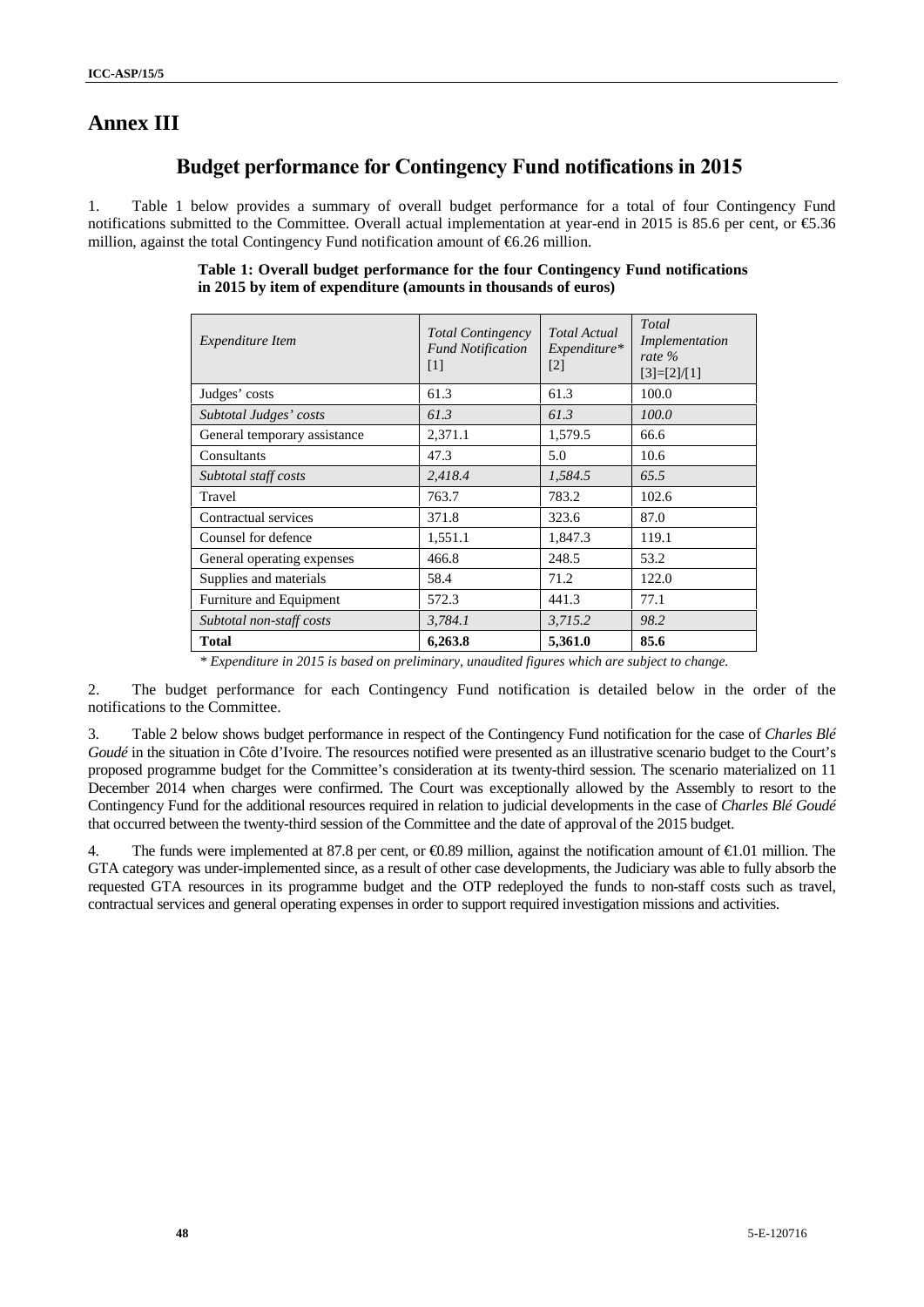| Expenditure Item             | Contingency<br><b>Fund Notification</b><br>$[1]$ | Actual<br>$Expenditure*$<br>$[2]$ | Implementation<br>rate $\%$<br>$[3]=[2]/[1]$ |
|------------------------------|--------------------------------------------------|-----------------------------------|----------------------------------------------|
| General temporary assistance | 566.5                                            | 350.3                             | 61.8                                         |
| Subtotal other staff costs   | 566.5                                            | 350.3                             | 61.8                                         |
| Travel                       | 51.5                                             | 118.0                             | 229.1                                        |
| Contractual services         |                                                  | 12.3                              |                                              |
| Counsel for defence          | 395.1                                            | 389.9                             | 98.7                                         |
| General operating expenses   |                                                  | 15.1                              |                                              |
| Furniture and Equipment      |                                                  | 3.9                               |                                              |
| Subtotal non-staff costs     | 446.6                                            | 539.1                             | 120.7                                        |
| <b>Total</b>                 | 1,013.1                                          | 889.4                             | 87.8                                         |

**Table 2: Budget performance in respect of the Contingency Fund notification for the case of** *Charles Blé Goudé* **in the situation in Côte d'Ivoire, in 2015 by item of expenditure (amounts in thousands of euros)**

*\* Expenditure in 2015 is based on preliminary, unaudited figures which are subject to change*

5. Table 3 below shows budget performance in respect of the Contingency Fund notification for the case of *Jean- Pierre Bemba Gombo, Aimé Kilolo Musamba, Jean-Jacques Mangenda Kabongo, Fidèle Babala Wandu and Narcisse Arido* in the CAR situation. The resources notified were presented as an illustrative scenario budget to the Court's proposed programme budget for the Committee's consideration at its twenty-third session. The scenario materialized in November 2014 when charges were partially confirmed. The Court was exceptionally allowed by the Assembly to resort to the Contingency Fund for the additional resources required in relation to judicial developments in this case that occurred between the twenty-third session of the Committee and the date of the approval of the 2015 budget.

6. At year-end, the fund had been implemented at 90.4 per cent, or  $\bigoplus$  8.88 million, against the notification amount of €2.08 million. The GTA category, as forecast, was underspent on account of the Judiciary's full absorption of the requested GTA resources in its programme budget as a result of other case developments and the OTP's delays in recruitment in the Investigation and Prosecution Divisions. The Registry required additional legal aid resources for defence teams to engage Independent counsel and counsel for Mr Bemba and to provide additional resources to all defence teams following a Chamber decision, resulting in an overspend in counsel for defence.

#### **Table 3: Budget performance in respect of the Contingency Fund notification for the case of** *Jean-Pierre* **Bemba Gombo, Aimé Kilolo Musamba, Jean-Jacques Mangenda Kabongo, Fidèle Babala Wandu and Narcisse Arido in the situation in the Central African Republic in 2015 by item of expenditure (amounts in thousands of euros)**

| <i>Expenditure Item</i>      | Contingency Fund<br>Notification<br>$[1]$ | Actual<br>$Expenditure*$<br>$[2]$ | Implementation<br>rate $\%$<br>$[3]=[2]/[1]$ |
|------------------------------|-------------------------------------------|-----------------------------------|----------------------------------------------|
| General temporary assistance | 922.9                                     | 374.0                             | 40.5                                         |
| Consultants                  | 5.0                                       | 5.0                               | 99.9                                         |
| Subtotal other staff costs   | 927.9                                     | 379.0                             | 40.8                                         |
| Travel                       | 87.5                                      | 96.7                              | 110.5                                        |
| Contractual services         | 100.5                                     | 105.8                             | 105.3                                        |
| Counsel for defence          | 816.0                                     | 1,170.3                           | 143.4                                        |
| General operating expenses   | 127.1                                     | 103.1                             | 81.1                                         |
| Supplies and materials       | 17.5                                      | 16.3                              | 93.0                                         |
| Furniture and Equipment      |                                           | 5.2                               |                                              |
| Subtotal non-staff costs     | 1,148.6                                   | 1,497.3                           | 130.4                                        |
| Total                        | 2,076.5                                   | 1,876.4                           | 90.4                                         |

*\* Expenditure in 2015 is based on preliminary, unaudited figures which are subject to change.*

7. Table 4 below shows budget performance in respect of the Contingency Fund notification for the need to extend the mandate of one judge as well as a limited number of support staff for four months for the case of *Jean- Pierre Bemba Gombo* in the CAR situation. The fund was almost fully implemented at 94.8 per cent against the resources requested in the notification.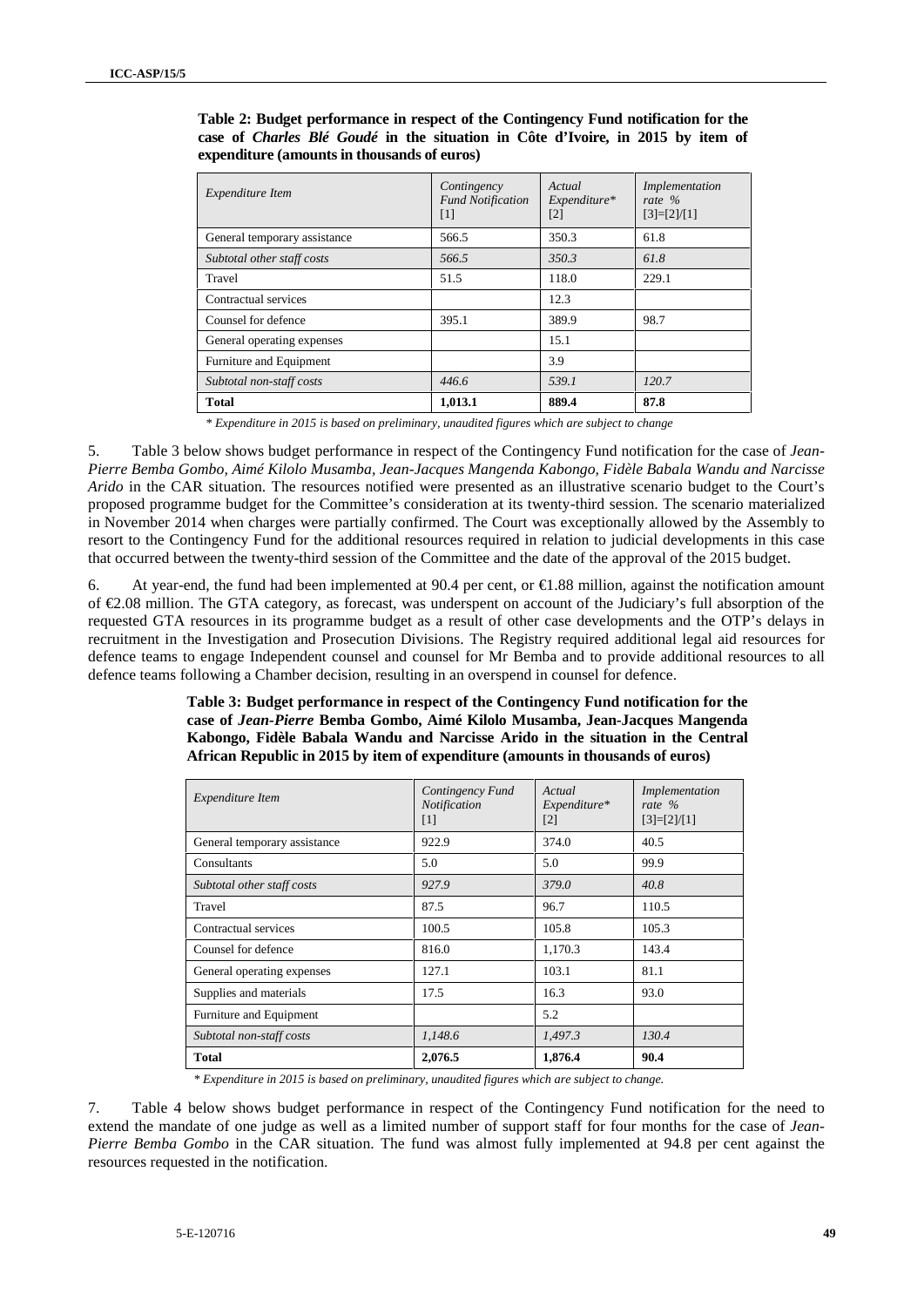**Table 4: Budget performance in respect of the Contingency Fund notification for the further extension of the mandate of one judge and a limited number of support staff for the case of Jean-Pierre Bemba Gombo in the situation in the Central African Republic in 2015 by item of expenditure (amounts in thousands of euros)**

| <i>Expenditure Item</i>      | Contingency Fund<br><b>Notification</b><br>$[1]$ | Actual<br>$Expenditure*$<br>$[2]$ | Implementation rate %<br>$[3]=[2]/[1]$ |  |
|------------------------------|--------------------------------------------------|-----------------------------------|----------------------------------------|--|
| Judges' costs                | 61.3                                             | 61.3                              | 100.0                                  |  |
| Subtotal Judges' costs       | 61.3                                             | 61.3                              | 100.0                                  |  |
| General temporary assistance | 62.9                                             | 56.5                              | 89.8                                   |  |
| Subtotal other staff costs   | 62.9                                             | 56.5                              | 89.8                                   |  |
| <b>Total</b>                 | 124.2                                            | 117.8                             | 94.8                                   |  |

*\* Expenditure in 2015 is based on preliminary, unaudited figures which are subject to change.*

8. Table 5 below shows budget performance in respect of the Contingency Fund notification for the case of *Dominic Ongwen* in the Uganda situation. The funds were retroactively effective from 1 January 2015 until the end of the year. The actual implementation rate at year-end was 81.2 percent, or €2.48 million, against the notification amount of  $$3.05$  million.

9. The OTP implemented its budget at 92.6 per cent, or  $\epsilon 1.22$  million, against the notified amount of  $\epsilon 1.31$  million. Funds were redeployed from general operating expenses and furniture and equipment to GTA to hire field interpreters and translators, in particular for Acholi, and to travel in support of investigation mission activities.

10. Registry implemented at 72.6 per cent, or €1.26 million, against the notified amount of €1.74 million. The underimplementation is primarily due to the fact that funds requested in respect of protection cases were not fully utilized because the assumptions did not materialize.

| <i>Expenditure Item</i>      | Contingency Fund<br>Notification<br>$[1]$ | Actual<br>Expenditure*<br>$[2]$ | Implementation rate %<br>$[3]=[2]/[1]$ |
|------------------------------|-------------------------------------------|---------------------------------|----------------------------------------|
| General temporary assistance | 818.8                                     | 798.7                           | 97.5                                   |
| Consultants                  | 42.3                                      |                                 |                                        |
| Subtotal other staff costs   | 861.1                                     | 798.7                           | 92.8                                   |
| Travel                       | 624.7                                     | 568.6                           | 91.0                                   |
| Contractual services         | 271.3                                     | 205.5                           | 75.8                                   |
| Counsel for defence          | 340.0                                     | 287.1                           | 84.4                                   |
| General operating expenses   | 339.7                                     | 130.3                           | 38.4                                   |
| Supplies and materials       | 40.9                                      | 55.0                            | 134.4                                  |
| Furniture and equipment      | 572.3                                     | 432.2                           | 75.5                                   |
| Subtotal non-staff costs     | 2,188.9                                   | 1,678.7                         | 76.7                                   |
| <b>Total</b>                 | 3,050.0                                   | 2,477.4                         | 81.2                                   |

**Table 5: Budget performance in respect of the Contingency Fund notification for the case of** *Dominic Ongwen* **in the situation in Uganda, in 2015 by item of expenditure (amounts in thousands of euros)**

*\* Expenditure in 2015 is based on preliminary, unaudited figures which are subject to change.*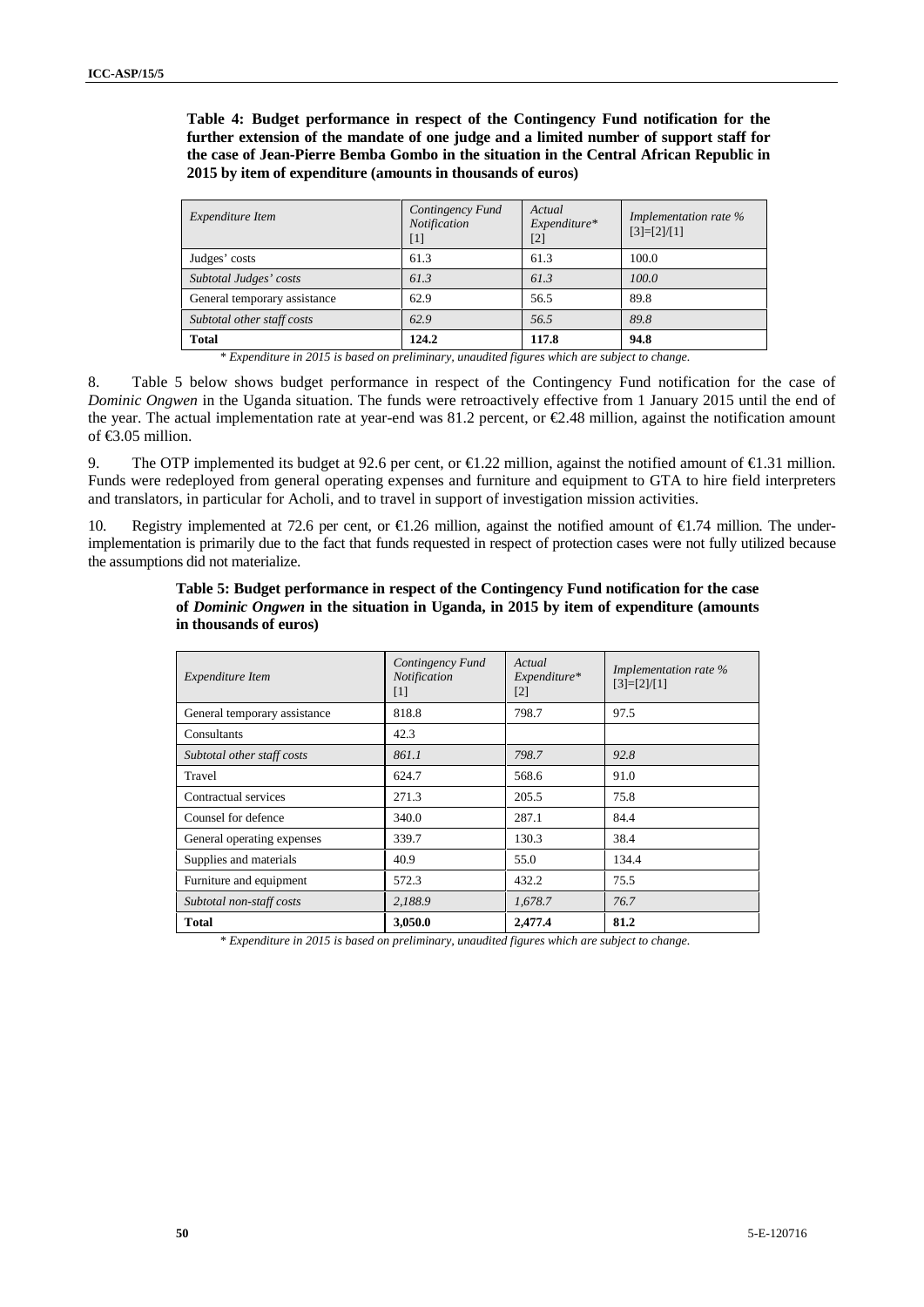## **Consolidated Budget Performance of the Court – Programme budget and contingency fund notifications**

11. Table 6 below shows the Court's consolidated budget performance, taking together the programme budget and the total Contingency Fund notifications. The Court's actual expenditure, including Contingency Fund expenditure, is €132.19 million, against the consolidated budget of €136.93 million including the Contingency Fund notification of €6.26 million. This represents a 96.5 per cent implementation rate and 101.2 per cent of the approved budget of €130.67 million.

| Table 6: Court consolidated budget performance 2015 by item of expenditure (amounts in |  |
|----------------------------------------------------------------------------------------|--|
| thousands of euros)                                                                    |  |

| <i>Item</i>                             | Approved<br>budget<br>2015<br>$[1]$ | Total<br>Contingenc<br>$v$ Fund<br>(CF)<br>notification<br>2015<br>$[2]$ | Total<br>consolidated<br>budget and CF<br>notification<br>2015<br>$[3]=[1]+[2]$ | Actual<br>expenditure<br>2015<br>$[4]$ | Actual<br>expenditure<br>for CF 2015<br>$[5]$ | Total<br>actual<br>expenditure<br>including<br>CF2015<br>$[6]=[4]+[5]$ | Total actual<br>including<br>CF<br>implement-<br>ation rate<br>2015<br>against<br>approved<br>budget (%)<br>$[7]=[6]/[1]$ | Total actual<br>including CF<br>implement-<br>ation rate<br>2015 against<br>total<br>consolidated<br>budget and<br>CF<br>notifications<br>(%)<br>$[8]=[6]/[3]$ |
|-----------------------------------------|-------------------------------------|--------------------------------------------------------------------------|---------------------------------------------------------------------------------|----------------------------------------|-----------------------------------------------|------------------------------------------------------------------------|---------------------------------------------------------------------------------------------------------------------------|----------------------------------------------------------------------------------------------------------------------------------------------------------------|
| Judges                                  | 5,486.8                             | 61.3                                                                     | 5,548.1                                                                         | 4,903.4                                | 61.3                                          | 4,964.6                                                                | 90.5                                                                                                                      | 89.5                                                                                                                                                           |
| Subtotal judges'<br>costs               | 5,486.8                             | 61.3                                                                     | 5,548.1                                                                         | 4,903.4                                | 61.3                                          | 4,964.6                                                                | 90.5                                                                                                                      | 89.5                                                                                                                                                           |
| Staff costs                             | 65,744.4                            |                                                                          | 65,744.4                                                                        | 64,522.7                               |                                               | 64,522.7                                                               | 98.1                                                                                                                      | 98.1                                                                                                                                                           |
| General<br>temporary<br>assistance      | 21,854.0                            | 2,371.1                                                                  | 24,225.1                                                                        | 21,312.4                               | 1,579.5                                       | 22,892.0                                                               | 104.7                                                                                                                     | 94.5                                                                                                                                                           |
| Temporary<br>assistance for<br>meetings | 708.3                               |                                                                          | 708.3                                                                           | 841.9                                  |                                               | 841.9                                                                  | 118.9                                                                                                                     | 118.9                                                                                                                                                          |
| Overtime                                | 393.0                               |                                                                          | 393.0                                                                           | 502.2                                  |                                               | 502.2                                                                  | 127.8                                                                                                                     | 127.8                                                                                                                                                          |
| Consultants                             | 560.4                               | 47.3                                                                     | 607.7                                                                           | 488.8                                  | 5.0                                           | 493.8                                                                  | 88.1                                                                                                                      | 81.3                                                                                                                                                           |
| Subtotal staff<br>costs                 | 89,260.1                            | 2,418.4                                                                  | 91,678.5                                                                        | 87,668.1                               | 1,584.5                                       | 89,252.6                                                               | 100.0                                                                                                                     | 97.4                                                                                                                                                           |
| Travel                                  | 5,381.1                             | 763.7                                                                    | 6,144.8                                                                         | 5.963.4                                | 783.2                                         | 6,746.6                                                                | 125.4                                                                                                                     | 109.8                                                                                                                                                          |
| Hospitality                             | $\overline{31.0}$                   |                                                                          | 31.0                                                                            | 35.4                                   |                                               | 35.4                                                                   | 114.2                                                                                                                     | 114.2                                                                                                                                                          |
| Contractual<br>services                 | 4,128.1                             | 371.8                                                                    | 4,499.9                                                                         | 3,686.3                                | 323.6                                         | 4,010.0                                                                | 97.1                                                                                                                      | 89.1                                                                                                                                                           |
| Training                                | 801.4                               |                                                                          | 801.4                                                                           | 726.5                                  |                                               | 726.5                                                                  | 90.7                                                                                                                      | 90.7                                                                                                                                                           |
| Counsel for<br>defence                  | 2,355.6                             | 1,551.1                                                                  | 3,906.7                                                                         | 3,031.4                                | 1,847.3                                       | 4,878.7                                                                | 207.1                                                                                                                     | 124.9                                                                                                                                                          |
| Counsel for<br>victims                  | 1,862.1                             |                                                                          | 1,862.1                                                                         | 1,233.6                                |                                               | 1,233.6                                                                | 66.2                                                                                                                      | 66.2                                                                                                                                                           |
| General operating<br>expenses           | 19,519.0                            | 466.8                                                                    | 19,985.8                                                                        | 17,272.5                               | 248.5                                         | 17,521.1                                                               | 89.8                                                                                                                      | 87.7                                                                                                                                                           |
| Supplies and<br>materials               | 920.0                               | 58.4                                                                     | 978.4                                                                           | 764.2                                  | 71.2                                          | 835.4                                                                  | 90.8                                                                                                                      | 85.4                                                                                                                                                           |
| Furniture and<br>equipment              | 920.4                               | 572.3                                                                    | 1,492.7                                                                         | 1,547.3                                | 441.3                                         | 1,988.6                                                                | 216.1                                                                                                                     | 133.2                                                                                                                                                          |
| Subtotal non-staff<br>costs             | 35,918.7                            | 3,784.1                                                                  | 39,702.8                                                                        | 34,260.6                               | 3,715.2                                       | 37,975.8                                                               | 105.7                                                                                                                     | 95.7                                                                                                                                                           |
| <b>Total</b>                            | 130,665.6                           | 6,263.8                                                                  | 136,929.4                                                                       | 126,832.1                              | 5,361.0                                       | 132,193.1                                                              | 101.2                                                                                                                     | 96.5                                                                                                                                                           |

*\* Actual Expenditure in 2015 is based on preliminary, unaudited figures, which are subject to change.*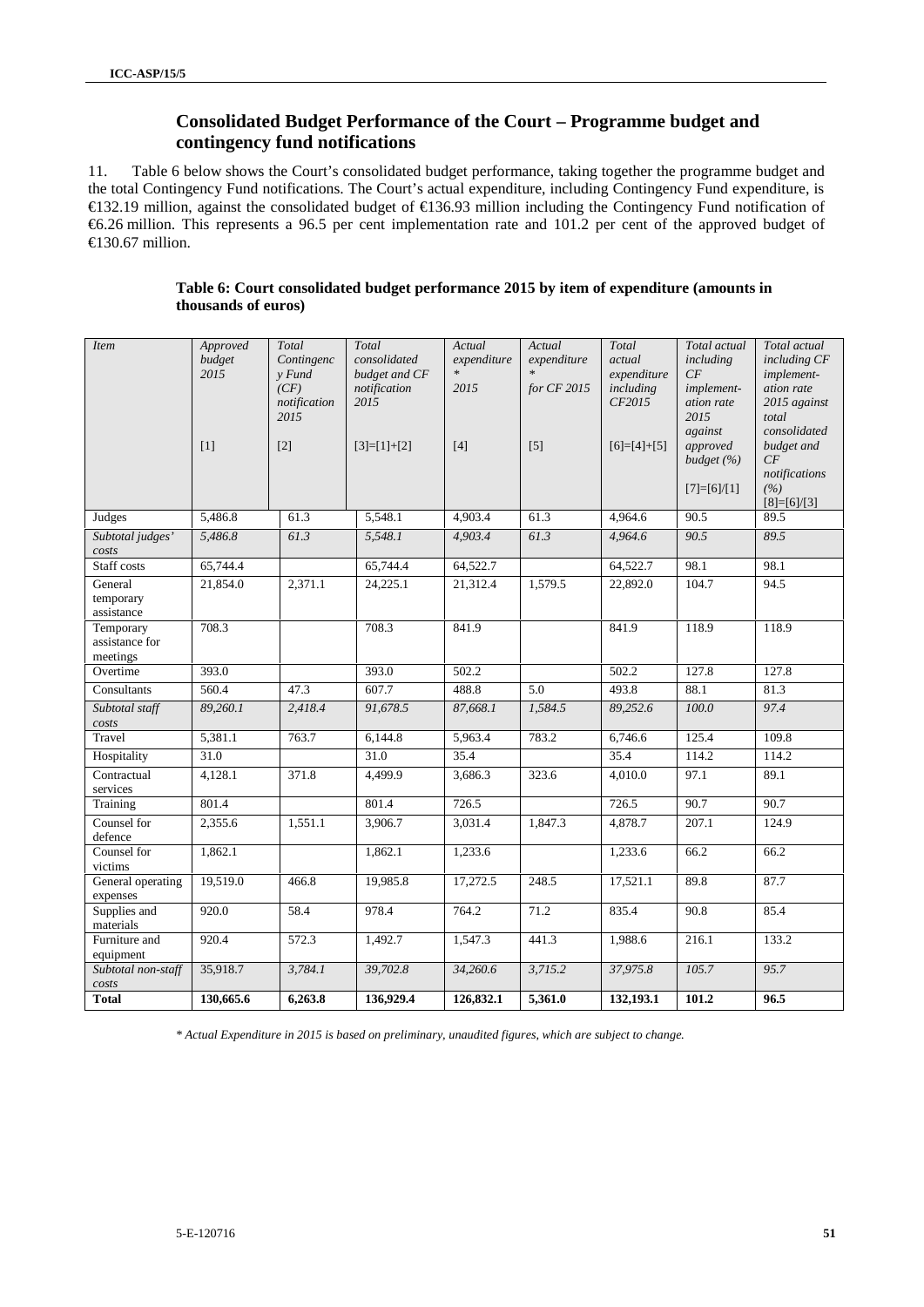## **Annex IV**

## **Amendments to the Financial Regulations and Rules**

- 3.4 The Registrar shall submit the proposed programme budget for the following financial period to the Committee on Budget and Finance at least 45 days prior to the meeting at which the Committee shall consider the proposed programme budget. At the same time, the Registrar shall also submit the proposed programme budget to the State Parties.
- 3.5 In the event that unforeseen circumstances become known after preparation of the proposed programme budget and before the meeting of the Assembly of States Parties in the same year, and which can still be accommodated into the proposed programme budget, the Registrar shall submit an addendum to the proposed programme budget. Details pertaining to the reasons for an addendum, as well as the structure of the updated budget should be submitted to the Committee on Budget and Finance at the earliest convenience.
- 3.6 Supplementary budget proposals may be submitted by the Registrar with respect to the current financial period if circumstances unforeseen at the time of adopting the budget make it necessary. A supplementary budget should only be submitted for matters of an exceptional or extraordinary nature which go beyond the funds available in the Contingency Fund and therefore necessitate a separate decision by the Assembly of States Parties. In this case, the supplementary budget proposal shall be in a form consistent with the approved budget. The provisions of these Regulations shall be applicable to the proposed supplementary budget. Decisions of the Assembly of States Parties on the supplementary budget proposed by the Registrar shall be based on the recommendations of the Committee on Budget and Finance.
- 3.7 The Committee on Budget and Finance shall consider the proposed programme budgets, related addendums and supplementary budgets, and shall submit its comments and recommendations to the Assembly of States Parties. The Assembly of States Parties shall consider the proposed programme budgets, addendums and supplementary budgets and take a decision on them.
- 3.8 The Registrar may enter into commitments for future financial periods, provided that such commitments are for activities which have been approved by the Assembly of States Parties and are expected to occur or continue beyond the end of the current financial period.
- 6.6 There shall be established a Contingency Fund to ensure that the Court can meet:
	- a) Costs associated with an unforeseen situation following a decision by the Prosecutor to open an investigation; or
	- b) Unavoidable expenses for developments in existing situations that could not be foreseen or could not be accurately estimated at the time of adoption of the budget; or
	- c) Costs associated with an unforeseen meeting of the Assembly of States Parties. The level of the Fund and the means by which it shall be financed (i.e. by assessed contributions and/or cash surpluses in the budget) shall be determined by the Assembly of States Parties.
- 6.7 If a need to meet unforeseen or unavoidable expenses arises for the following budget year after approval of the programme budget by the Assembly of States Parties, the Registrar, by his or her own decision or at the request of the Prosecutor, the President or the Assembly of States Parties is authorized to enter into commitments not exceeding the total level of the Contingency Fund. Before entering into such commitments, the Registrar shall submit a letter of notification to access the Contingency Fund and a detailed budget proposal to the Committee on Budget and Finance through its Chairperson. Two weeks after having notified the Chairperson of the Committee on Budget and Finance, and taking into consideration any financial comments on the funding requirements made by the Committee through its Chairperson, the Registrar may enter into the corresponding commitments. All funding obtained in this way shall relate only to the financial period(s) for which a programme budget has already been approved.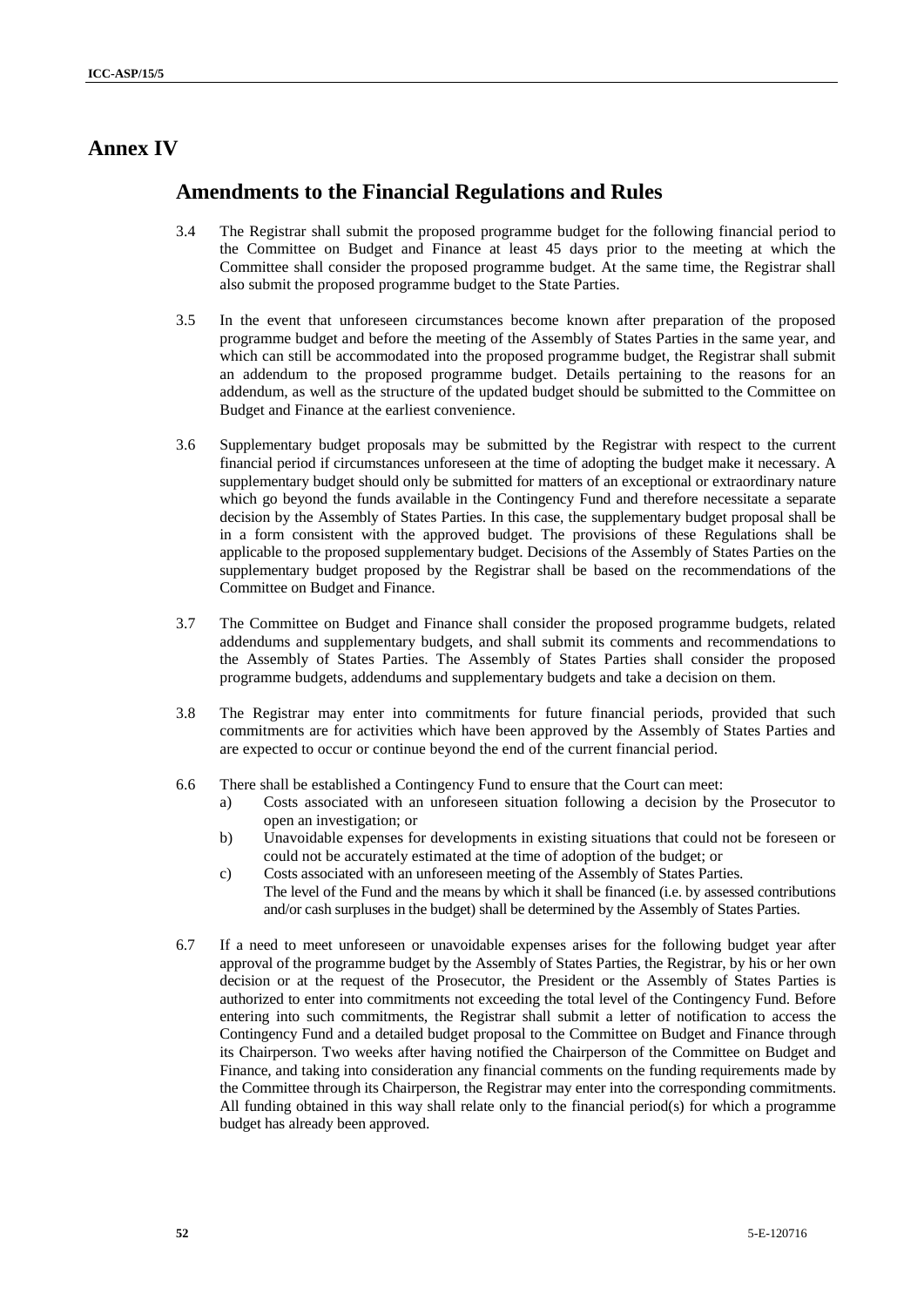- 6.8 In the unlikely event that the amount being notified is larger than can be absorbed by the Contingency Fund, the Court should submit a supplementary budget to the Committee on Budget and Finance for its comments and recommendations to the Assembly of States Parties.
- 6.9 The Registrar shall report together with the new draft programme budget to the Assembly of States Parties, through the Committee on Budget and Finance, on any exercise of the commitment authority given under 6.7.
- 7.0 Income derived from the Contingency Fund investments shall be classed as miscellaneous income for credit to the General Fund.